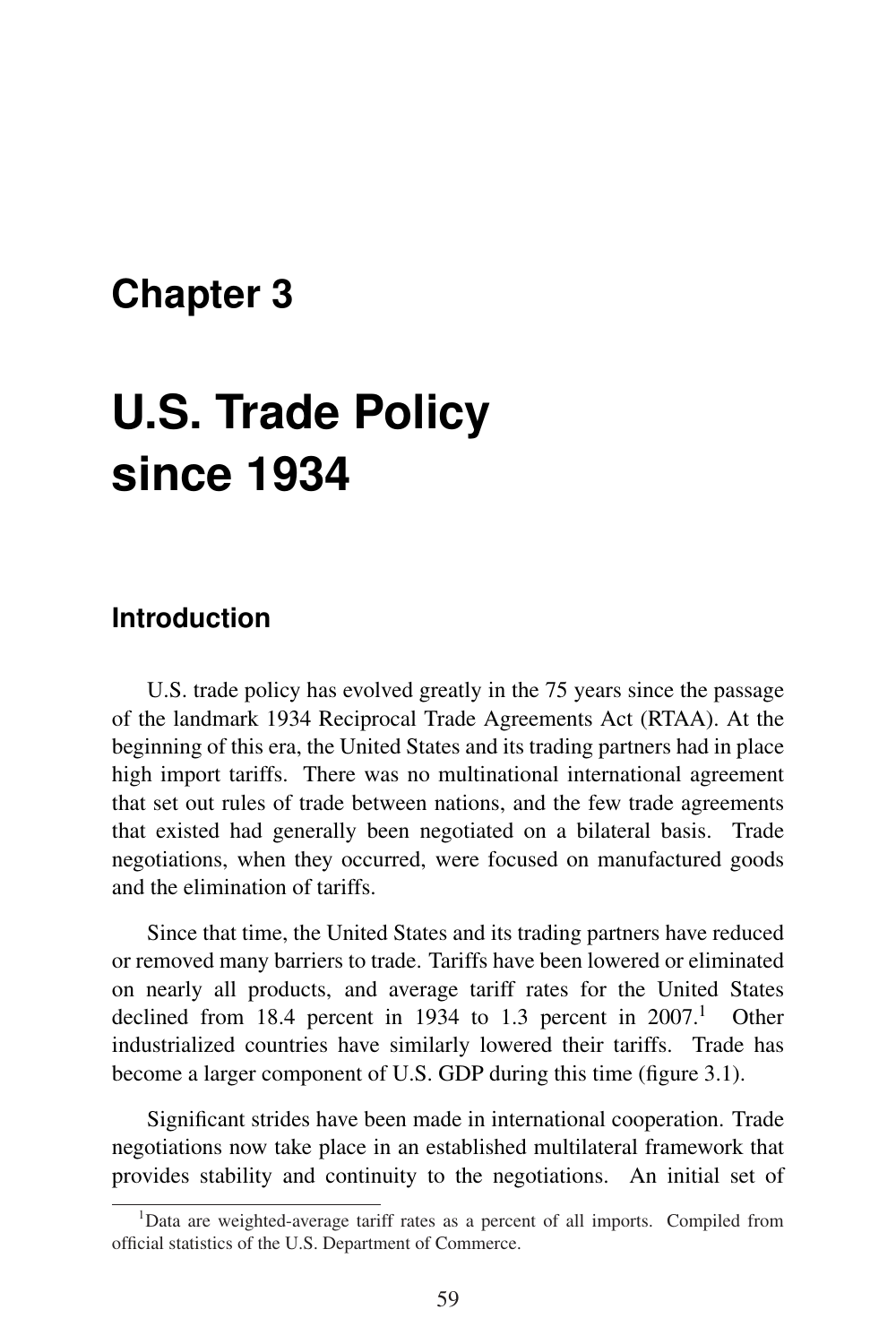

**FIGURE 3.1** U.S. real GDP (top) and U.S. exports and imports as a share of GDP (bottom), 1930–2008

multilateral trade rules, embodied in the General Agreement on Tariffs and Trade, was negotiated in 1947 with the United States as one of the 23 founding contracting parties.<sup>2</sup> The General Agreement remained the primary set of rules and organizational structure for nearly 50 years until the negotiation of the Uruguay Round Agreements and the establishment of the World Trade Organization (WTO) in 1995.

Trade negotiations have been extended far beyond their initial emphasis on manufactured goods and tariff rates. In recent decades, nontariff measures have taken on greater importance as tariffs have declined, and multilateral negotiations have included nontariff measures since the beginning of the Kennedy Round in 1964. The Uruguay Round (1986– 93) was the widest reaching of all and included significant reductions

 $2$ For purposes of this chapter, the term "General Agreement" refers to the agreement itself (the General Agreement on Tariffs and Trade) and the term "the GATT" refers to the organization. However, the reader should be aware that the term "GATT 1947" is now used to refer to the General Agreement as it existed before January 1, 1995, when the Uruguay Round Agreements were implemented. The term "GATT 1994" is used to refer to the General Agreement as it existed on and after January 1, 1995.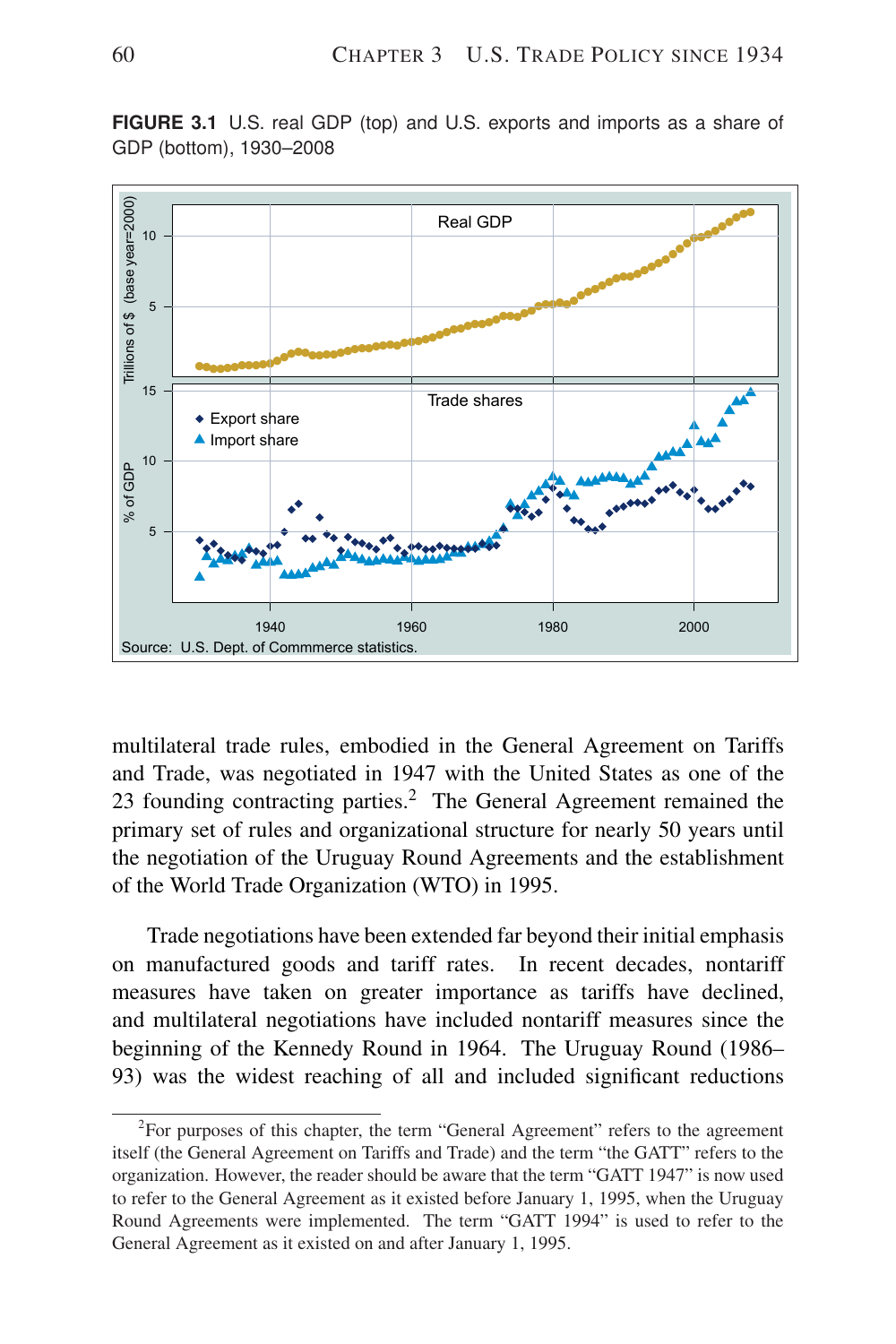in tariffs; the tariffication of quotas on agricultural goods; the phase-out of quotas on textiles and apparel; the expansion of the rules relating to trade in goods; the establishment of new rules relating to investment, intellectual property, and trade in services; a binding dispute settlement process; and the establishment of a permanent organization to administer the agreements, the World Trade Organization.

A survey of the economic literature on trade provides a clear picture of the effects of trade policy on the United States. There is near unanimity in the literature that trade liberalization has broadly benefited the United States, although assessments differ considerably about its precise effects. It is well recognized that the gains from trade liberalization are more widely dispersed than the losses, which may make the losses more apparent. However, the economy-wide benefits of trade liberalization are estimated to be positive even after taking into account the costs of adjusting an economy to trade openness. Another observation made in the literature is that further tariff reductions provide fewer gains to economic welfare when tariff barriers are already at very low levels.<sup>3</sup> This is particularly true for the United States and other developed countries as their average tariff rates edge toward zero. Finally, recent economic literature has begun to include analysis of services barriers and nontariff barriers; reductions in these types of barriers are estimated to have a greater potential effect on welfare than can be currently derived from additional reductions in tariffs.

This chapter provides an overview of U.S. trade policy since 1934 and summarizes the literature on the economic effects of these policy changes on the United States. The first part, organized into four time periods, examines the key steps and results of U.S. trade policy since 1934. The second part summarizes the economic literature on the effects of trade liberalization, with brief discussions of economic theories and their quantitative implications. For the purposes of this study, the referenced literature was selected from peer-reviewed literature. For the section on the history of U.S. trade, the literature review drew heavily on experts in the fields of economic history, political economy and U.S. trade law. The section on economic effects focuses on analytical and rigorous studies, both theoretical and quantitative.<sup>4</sup> Context and summary points have been added where necessary to provide the reader with a narrative structure.

<sup>&</sup>lt;sup>3</sup>Welfare is used throughout this chapter in its economic sense; it corresponds approximately to household income, taking into consideration the prices of goods purchased by the household and the variety of goods available.

<sup>&</sup>lt;sup>4</sup>The chapter will not, as a rule, explore the interplay of exchange rate policy and trade policy. For details on the exchange rate regime that prevailed until the mid 1970s when the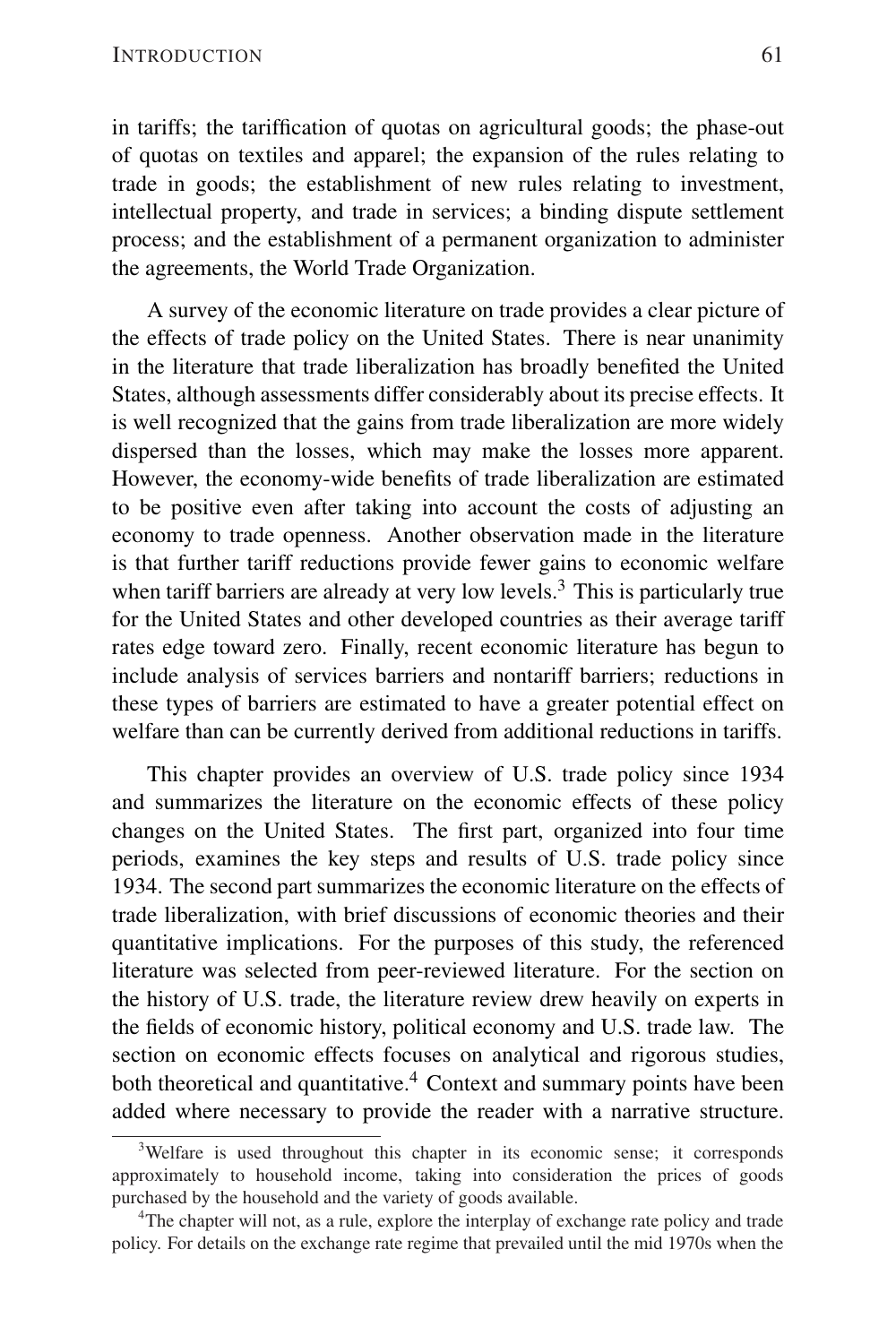A timeline of important legislation, policy changes, and related events is available at the end of this chapter.

## **History of U.S. Trade Policy since 1934**

This section of the chapter provides a chronology of events since passage of the 1934 Reciprocal Trade Agreements Act (RTAA). This chronology of the last 75 years documents the course of U.S. efforts to increase trade openness. The period can be divided into four major eras. During the first era, from 1934 until the beginning of World War II, the United States began to reduce barriers and expand trade via a series of bilateral agreements with its main trading partners to mutually reduce tariffs. After World War II, trade policy shifted toward a multilateral approach under the auspices of the GATT. Following the post-war period of trade opening came a third era during which progress in multilateral negotiations continued, with successive rounds of negotiations resulting in further tariff reductions and increasingly in rules regulating nontariff issues. As multilateral trade liberalization contributed to the growth of new export-oriented industries in developing countries, the resulting disruptions to importing countries gave rise to a series of measures in the form of voluntary export restraints and marketing arrangements, such as the Multifiber Arrangement for textiles and apparel.

Finally, the most recent period in U.S. trade policy has been marked by a renewed effort toward liberalization on multilateral, regional, and bilateral fronts after the United States completed a free trade agreement with Israel in 1985. In 1989, the United States entered into a free trade agreement with Canada and then in 1994 began implementing an expanded free trade agreement that included Mexico (NAFTA). The Uruguay Round negotiations, concluded in 1994, further reduced tariffs on a global basis and included new agreements on issues of critical importance to many U.S. industries, such as intellectual property, investments, and trade in services. In the post-1995 period, the United States continued to negotiate and implement free trade agreements; chronologically, these agreements were with Singapore, Chile, Australia, a group of Central American and Caribbean countries (CAFTA), Morocco, Bahrain, Oman, and Peru. Three

United States left the gold standard see Krugman and Obstfeld, *International Economics*, 2000, chap. 18, and in particular, 557–61.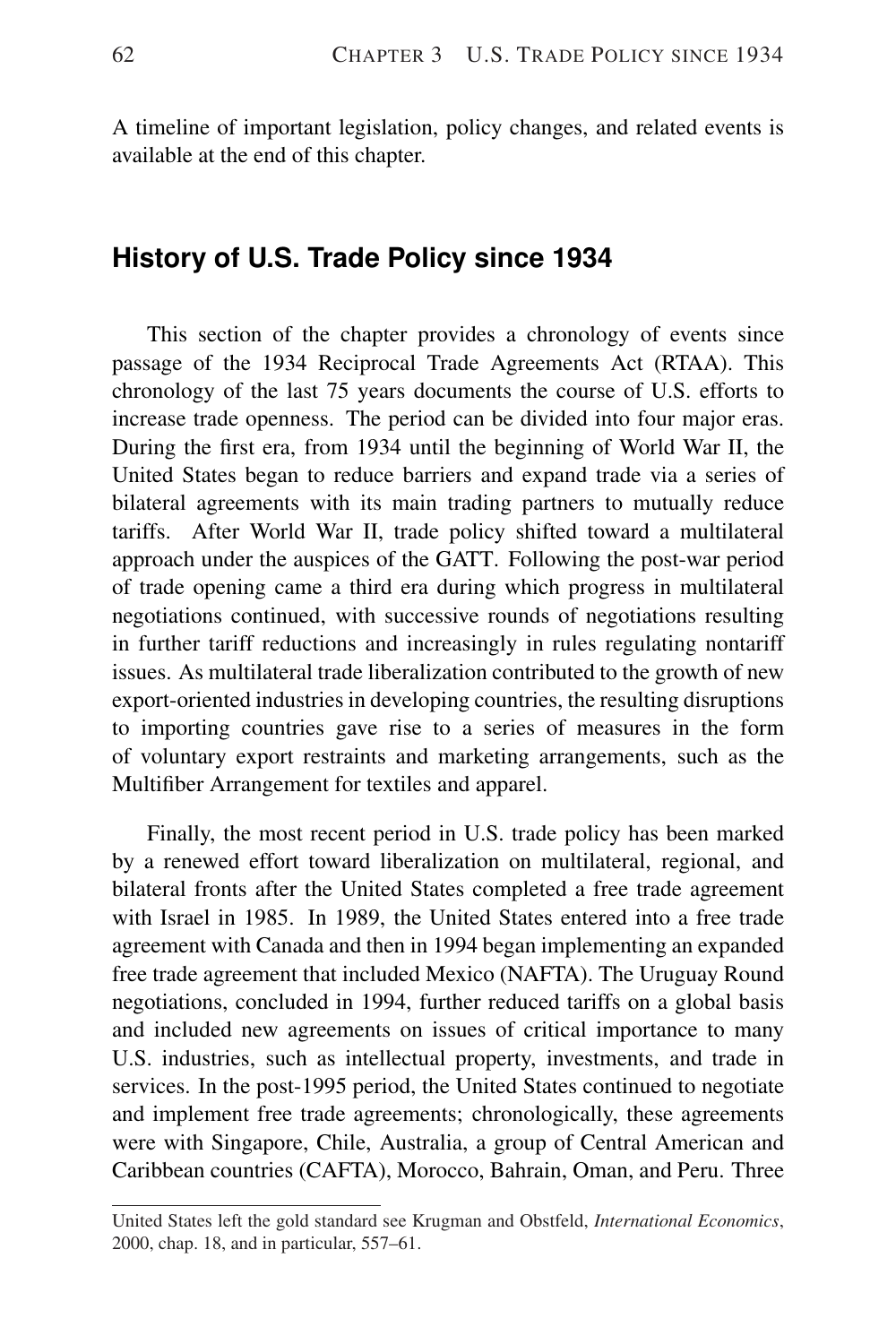additional agreements are awaiting approval at the time of this writing: Colombia, South Korea and Panama.

#### **The Reopening of Trade (1934–1941)**

After more than a decade of increasingly high barriers to U.S. imports, the 1934 RTAA signaled what was to be the beginning of a long push to liberalize trade. Before tracing that path, however, it is useful to step back a few years and look at the Tariff Act of 1930, commonly known as the Smoot-Hawley Act.

While economists have debated the precise impact of the Smoot-Hawley Tariff Act of 1930, it has come to epitomize the trade restricting sentiment in the United States at the outset of the Great Depression.<sup>5</sup> This legislation was originally intended to protect domestic agricultural interests from low-priced imports that arose from global surges in farm production in the aftermath of World War I.<sup>6</sup> The stock market crash of 1929, however, prompted demands for increased protection from all sectors of the economy. What were initially seen as a series of limited adjustments in duties affecting selected agricultural and manufacturing products escalated through "log rolling" into the more substantial tariff increases incorporated into the Tariff Act of 1930.<sup>7</sup> International retaliatory moves led to a dramatic decline in the volume of world trade. Such actions included an increase in tariffs by the United Kingdom, prohibitive Italian tariffs on automobiles, significantly increased Spanish duties on products largely imported from the United States (e.g., automobiles, tires, tubes, and motion pictures), and similar Canadian actions against U.S. imports.<sup>8</sup>

<sup>&</sup>lt;sup>5</sup> Irwin notes, however, that the increase in average tariffs due to Smoot-Hawley was somewhat more modest than often thought, at about a 23 percent increase (as applied to actual 1928 imports). For purposes of comparison, the Fordney-McCumber tariff increase of just eight years earlier pushed the average tariff rate up by 64 percent. Nevertheless, the cumulative effect was to push tariff rates to historic levels. Irwin, "From Smoot-Hawley to Reciprocal Trade Agreements," 1998, 334.

<sup>6</sup>Chorev, *Remaking U.S. Trade Policy*, 2007, 44.

<sup>7</sup>Taussig, *The Tariff History of the United States*, 1931, 498.

<sup>&</sup>lt;sup>8</sup>Eichengreen notes that the extent to which increased foreign trade restrictions were a reaction to Smoot-Hawley versus a reflection of protectionist sentiments in those countries is not completely clear. Eichengreen, "The Political Economy of the Smoot-Hawley Tariff," August 1986, 47. Retaliatory moves are also discussed in great detail in Jones, *Tariff Retaliation*, 1934.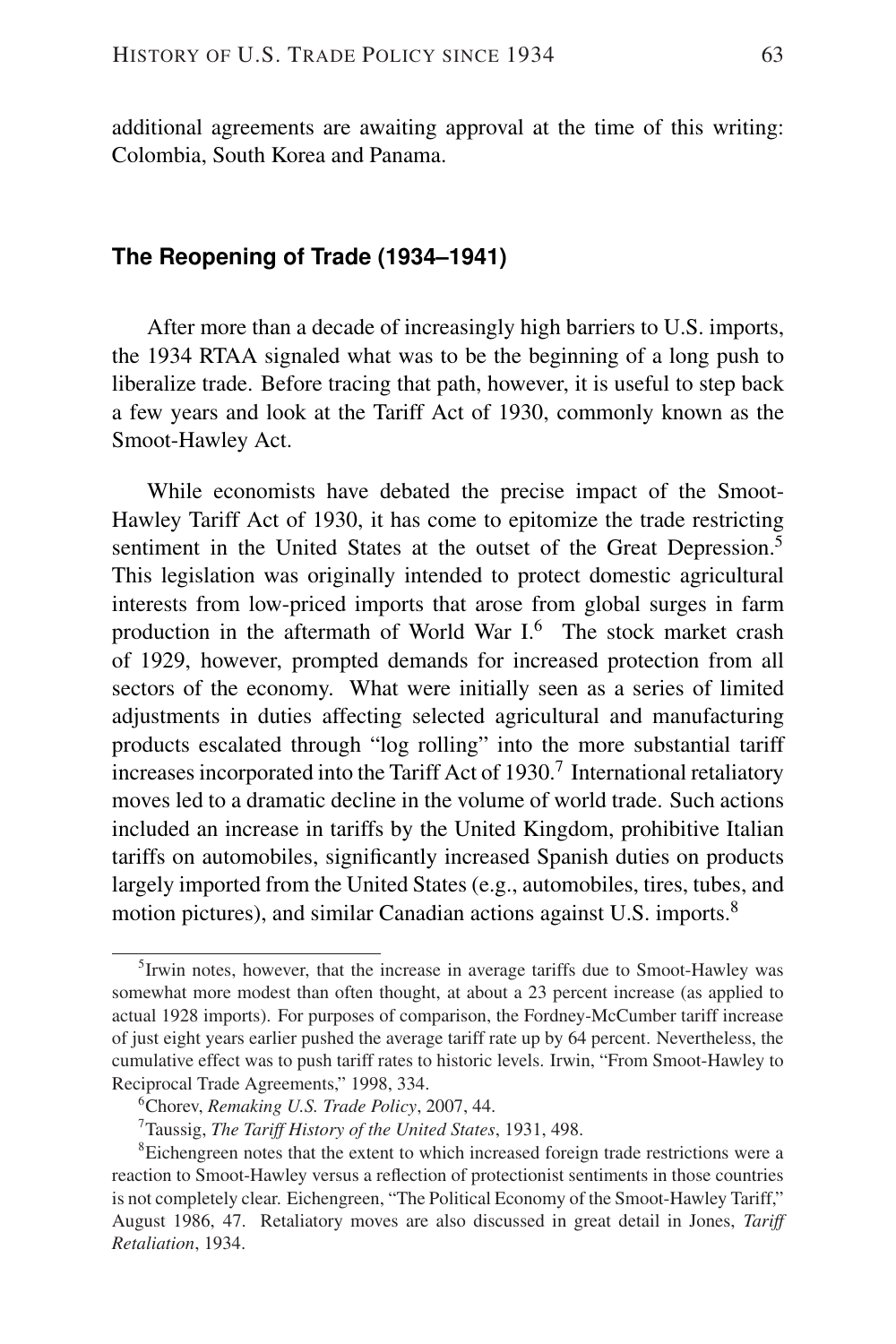

**FIGURE 3.2** U.S. trade-weighted tariffs on dutiable imports and historical periods, 1930–2008

The average ad valorem equivalent tariff rose from 40.1 percent to 47.1 percent from mid-1929 to mid-1930.<sup>9</sup> More significantly, however, most tariff rates incorporated in the 1930 act were *specific duties* (expressed as dollars per physical unit of the imported good) rather than a percentage of the import value. The effect of specific duties was such that reducing import prices would increase the ad valorem equivalent tariff even with no change in statutory tariff rates.<sup>10</sup> Global price deflation in the early 1930s therefore led to further tariff increases in percentage terms, and the mean U.S. ad valorem tariff peaked at almost 60 percent in 1932 (figure 3.2). Two years after the Smoot-Hawley Act, the volume of both U.S. exports and imports had fallen by approximately 41 percent.

<sup>&</sup>lt;sup>9</sup>The average ad valorem equivalent tariff is the value of collected tariffs as a percentage of the value of dutiable imports. Irwin, "The Smoot-Hawley Tariff," May 1998, 327.

 $10$ For example, an item worth \$100 that has a specific duty of \$10 would have an ad valorem equivalent tariff of 10 percent. However, if deflation caused the item's value to drop to \$50, the item's ad valorem equivalent tariff would then rise to 20 percent.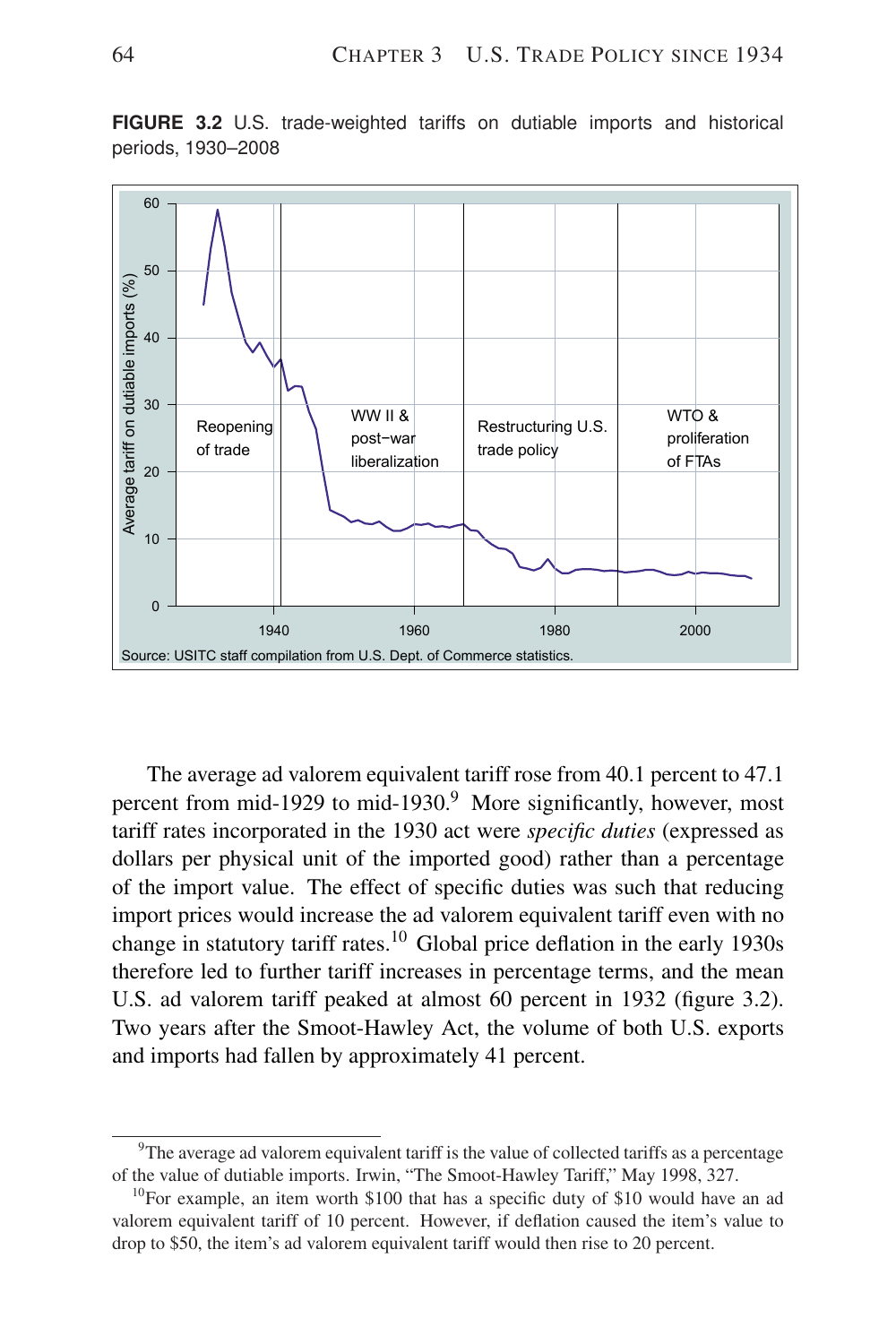Prior to the 1930 act, tariff changes were viewed as entirely the domain of Congress.<sup>11</sup> The depth of the global depression and the rise in barriers imposed by foreign trading partners, however, made it clear that international negotiations would be required to reverse these effects, as trading partners were unlikely to lower barriers to U.S. exports unless the United States acted in a similar manner. Although the President could engage in multilateral negotiations, the need for a two-thirds majority in the Senate to approve a resulting treaty made other countries less likely to engage in such negotiations.

The Roosevelt administration, which took office in 1933, was sympathetic to reducing tariffs, but in the midst of the depression, political support for unilateral reductions was lacking.<sup>12</sup> The President therefore requested, though not until March of 1934, that Congress authorize him to negotiate bilateral or multilateral tariff-reduction agreements. The RTAA was signed into law in June 1934.

The goal of the RTAA was export promotion, as its opening line stated it was "[f]or the purpose of expanding foreign markets for the producers of the United States."<sup>13</sup> The RTAA permitted the President to conclude bilateral, reciprocal trade agreements with a view toward reducing the tariffs of mutual interest to the United States and specific trade partners.<sup>14</sup> This allowed the President to engage in a more streamlined negotiating process.<sup>15</sup> The RTAA led to a series of bilateral tariffreduction agreements, although these were not across-the-board cuts but rather selective reductions taking into account the possibility of injury to particular industries. The U.S. reductions were generally applied according to the "most-favored-nation" (MFN) principle that had been in effect under U.S. trade law since 1923, in that tariff preferences granted to one country were automatically granted to imports into the United States from all

<sup>&</sup>lt;sup>11</sup> Irwin, "From Smoot-Hawley to Reciprocal Trade Agreements," 1998, 331.

<sup>&</sup>lt;sup>12</sup>Dam notes that Secretary of State Cordell Hull, a long-time proponent of low tariffs, called for an "immediate unilateral reduction in U.S. tariffs" via a 1925 draft resolution in the U.S. House of Representatives. Dam, "Cordell Hull," October 2004, 2.

 $13$ Reciprocal Trade Agreements Act of 1934, Pub. L. No. 73-316 (1934).

<sup>&</sup>lt;sup>14</sup>These bilateral agreements did not need to be submitted for congressional approval. Irwin, "From Smoot-Hawley to Reciprocal Trade Agreements," 1998, 341.

<sup>&</sup>lt;sup>15</sup>The initial law was valid for a three-year period. It was renewed repeatedly and has existed in some form since 1934 with a few major lapses: 1967–74, 1994–2002, and since 2007. Currently, the President does not have this power, now called trade promotion authority.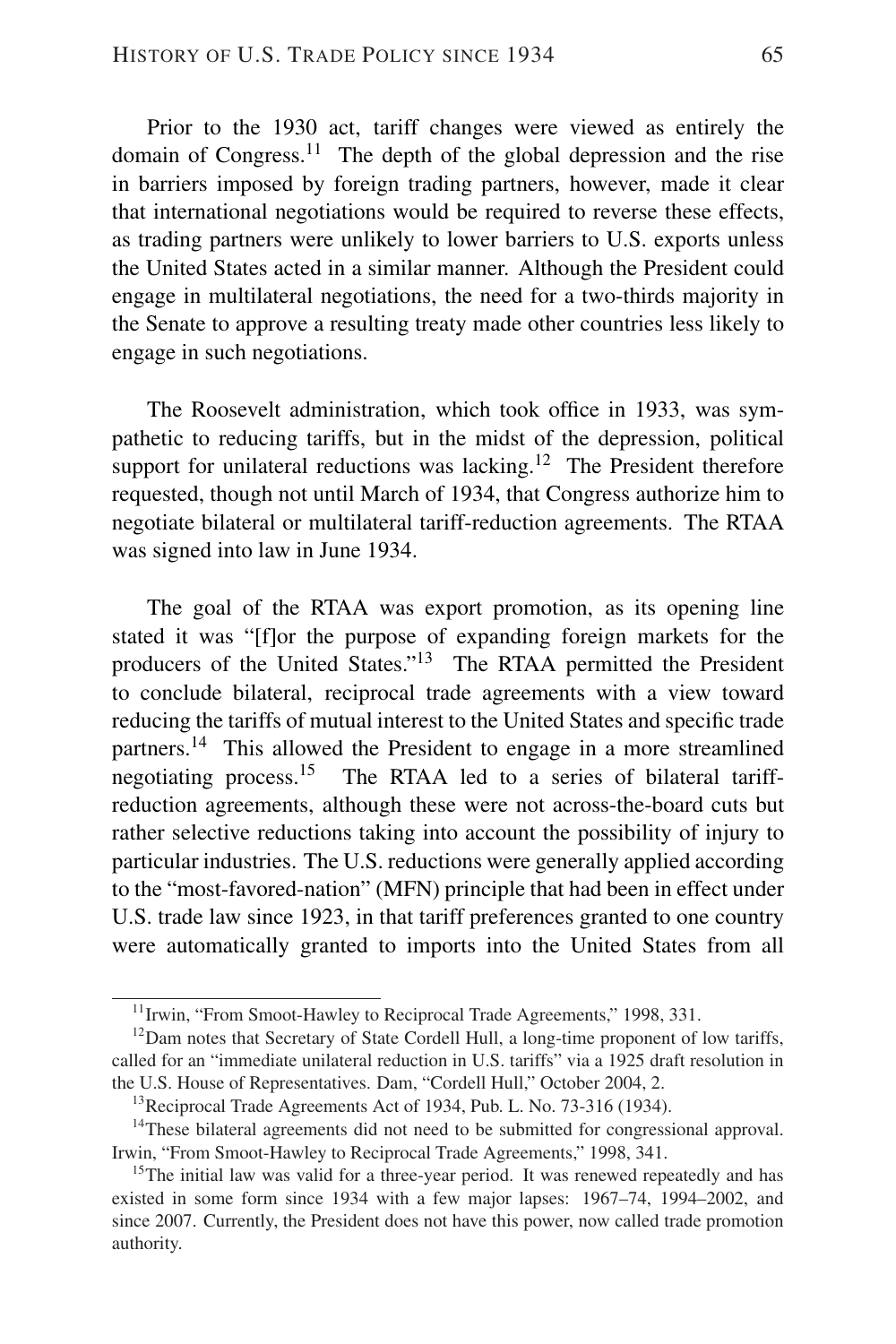other countries.<sup>16</sup> "Free-riding"<sup>17</sup> by other countries was minimized by striking deals "only on commodities in which the negotiating country was a 'principal supplier'."<sup>18</sup>

Tariff reduction necessitated finding alternate sources of government revenues.<sup>19</sup> While the share of federal revenues derived from customs duties had been steadily falling since the turn of the century (it was 40 percent in 1910 before the 1913 ratification of the Sixteenth Amendment established the modern system of income taxes), the percentage of federal revenues coming from tariffs was still  $14.5$  percent in  $1930$ .<sup>20</sup> By 1940 this share fell to 4.8 percent and by 1950 to 1 percent (where it has remained to date).

Agreements had been signed under the RTAA with 21 countries representing approximately 60 percent of U.S. trade by June  $1940$ <sup>21</sup>. The

 $17$ In other words, a country with MFN status could benefit without liberalizing any of its own import tariffs.

<sup>18</sup>Irwin, "From Smoot-Hawley to Reciprocal Trade Agreements," 1998, 27-28.

 $19$ Taussig, in describing a phase-in period for a reduction in the sugar duty incorporated in the Tariff Act of 1913 notes "the sugar duty contributed heavily to the customs revenue. The income tax, which was expected to make up for the loss in the customs revenue, would almost certainly require time for working out its full yield." Taussig, *The Tariff History of the United States*, 1914, 426.

<sup>20</sup>Personal and corporate income taxation provided a rapidly increasing share of federal revenues, rising to 30 percent in 1935, to 77 percent in 1950, and to 93 percent today (including payroll taxes).

<sup>21</sup>Irwin, "From Smoot-Hawley to Reciprocal Trade Agreements," 1998, 343; Beckett, *The Reciprocal Trade Agreements Program, 1941*, 32, 124. These countries (in chronological order of their effective dates) were: Cuba, Belgium, Haiti, Sweden, Brazil, Canada, the Netherlands, Switzerland, Honduras, Colombia, France, Guatemala, Nicaragua, Finland, El Salvador, Costa Rica, Czechoslovakia, Ecuador, the United Kingdom, Turkey, and Venezuela. Through 1945, 32 agreements were negotiated. Jackson, *World Trade and the Law of GATT*, 1969, 37.

<sup>&</sup>lt;sup>16</sup>Trebilcock and Howse present an extensive discussion of the rationale for and history of MFN principles. There are both political and economic rationales for the principle, such as avoiding tensions among countries due to perceived discrimination in economic policy and inefficient distortions of trade flows that would result in its absence. Trebilcock and Howse, *The Regulation of International Trade*, 2005. The United States had long adhered to a "conditional" MFN policy in which tariff concessions negotiated with one country would be extended to others *but* only if those others made reciprocal concessions. Irwin, "From Smoot-Hawley to Reciprocal Trade Agreements," 1998, 333. However, in 1923, President Harding approved adoption of unconditional MFN in future commercial treaties. The United States subsequently announced it would in the future adhere to an "unconditional" MFN policy–in which "any negotiated U.S. tariff reduction would be automatically applied to all countries that had an MFN treaty with the United States." Irwin, "The Smoot-Hawley Tariff," 1998, 333; U.S. Tariff Commission, *Operation of the Trade Agreements Program*, Report No. 160, 1949.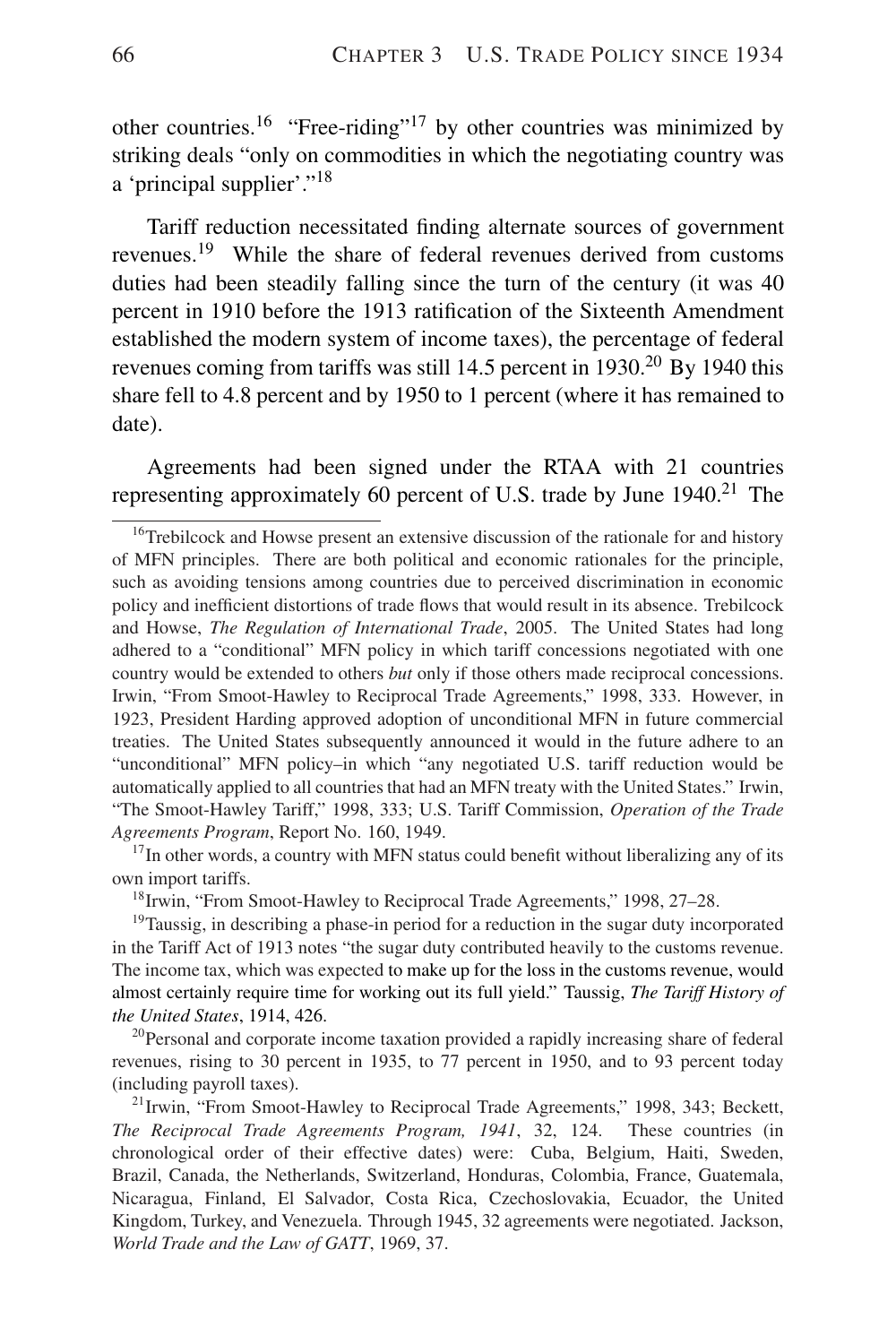average U.S. ad valorem tariff on dutiable imports had fallen to 25.3 percent by 1946 (figure  $3.2$ ).<sup>22</sup> Despite these bilateral trade agreements and similar arrangements undertaken by other developed economies, and perhaps due in part to the shift toward war-related production in some countries, growth in global trade lagged behind growth in overall economic activity during the slow recovery from the depression.<sup>23</sup>

#### **World War II and Postwar Liberalization (1941–1967)**

World War II brought bilateral trade negotiations largely to an end. Bilateral negotiations were not resumed even after the war ended, as there were limitations to the approach. The primary limitation was the obligation under the principle of MFN to provide all trade partners with the same nondiscriminatory treatment as given to a specific partner under a bilateral trade agreement.<sup>24</sup> But perhaps more importantly, the 1941 Atlantic Charter between the United States and the United Kingdom promoted the view that broad international economic collaboration was necessary to avoid the "beggar-thy-neighbor" policies that followed World War I, which were thought to have led to the economic inequities and resulting resentments that contributed to the start of World War II.<sup>25</sup> In calling for renewal of the Trade Agreements Act in 1945, the President—referring to post-war economic policy underway—said:

The purpose of the whole effort is to eliminate economic warfare, to make practical international co-operation effective on as many fronts as possible, and so to lay the economic basis for the secure and peaceful world we all desire.<sup>26</sup>

After the war, the United Nations (with the United States as one of the 51 charter member countries) was established to provide a forum for both political and economic issues. One of the first goals of the United Nations, through its Economic and Social Council, was to establish the International Trade Organization (ITO). The 1947–48 Havana Conference on Trade and

<sup>22</sup>Irwin, "Trade Restrictiveness," 2007, 33.

 $^{23}$ Eichengreen and Irwin state that "[f]rom 1932 to 1938, GNP rose 29 percent in the industrialized countries, while export volume increased 24 percent and import volume rose a mere 14 percent." Eichengreen and Irwin, "Trade Blocs," 1995, 4.

 $24$ Dam, "Cordell Hull," October 2004, 6.

<sup>25</sup>Jackson, *World Trade and the Law of GATT*, 1969, 37–38.

<sup>26</sup>As quoted in Jackson, *World Trade and the Law of GATT*, 1969, 39.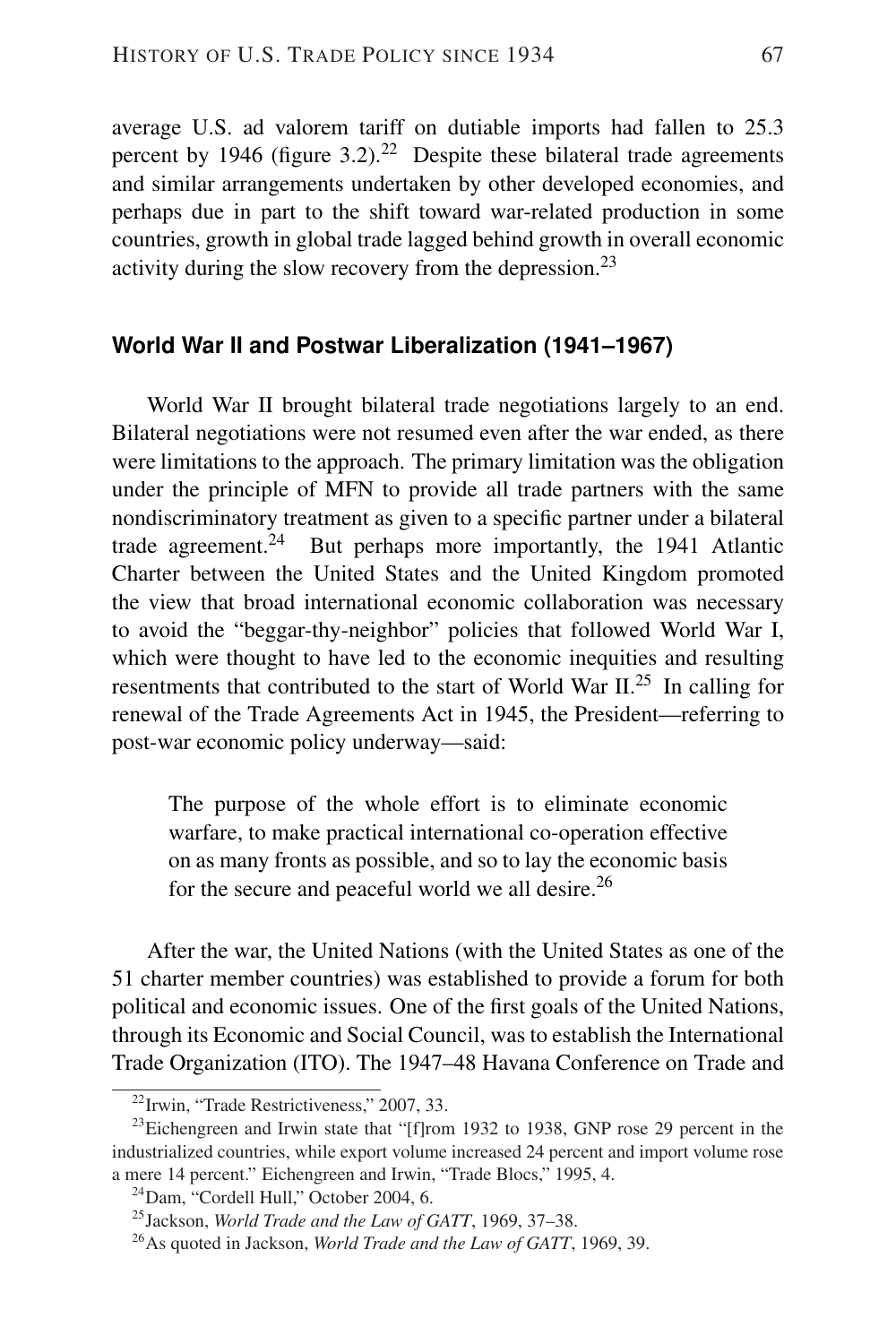Employment concluded with the Havana Charter, an agreement by 52 countries, which was to prepare the way for the  $ITO<sup>27</sup>$  However, the ITO concept of a multilateral institution was abandoned when it became clear that the United States would not accept the Havana Charter.<sup>28</sup>

Preparatory work on the ITO, however, did result in the set of trade rules and disciplines embodied in the General Agreement on Tariffs and Trade, which was signed by 23 countries including the United States in October 1947.<sup>29</sup> The General Agreement, and the informal organization (the GATT) created to oversee its implementation, became the vehicle for multilateral trade negotiations for the next 50 years. The first GATT negotiations, held in Geneva, led to U.S. tariff reductions, effective January 1948, which brought the average U.S. ad valorem rate on dutiable imports down to 13.9 percent from 19.4 percent in 1947, though a considerable part of that reduction was due to increased import prices rather than negotiated reductions in specific duties.<sup>30</sup>

At the time the General Agreement was drafted, the United States was a major exporter of agricultural goods. Moreover, it had in place a substantial set of price and quantity controls on agriculture established under the 1933 Agricultural Adjustment Act. The General Agreement was drafted to exempt existing agricultural programs maintained by the United States and other parties. The United States played a significant role in this exemption.<sup>31</sup> After a 1951 amendment to the 1933 act that required certain import quotas, the United States requested and received a waiver in 1955 that permitted the new U.S. agricultural quotas.<sup>32</sup>

The Annecy (1949), Torquay (1950–51), Geneva (1955–56) and Dillon (1961–62) Rounds produced only small tariff reductions.<sup>33</sup> However, these rounds slightly increased the number of signatories to the GATT and consolidated the initial gains of the GATT by signaling the commitment of the members to the new structure of trade negotiations (see figure  $3.3$ ).<sup>34</sup>

<sup>27</sup>McGovern, *International Trade Regulation*, 1995, 1.11-1.

 $^{28}$ Diebold suggests that a variety of domestic groups, as well as the lack of political will or power by the Truman administration, contributed to the charter's failure to pass the U.S. Congress. Diebold, "The End of the ITO," 1952, 3.

 $^{29}$ The GATT was originally conceived as an agreement within the context of the ITO. Jackson, *World Trade and the Law of the GATT*,1969, 43.

<sup>&</sup>lt;sup>30</sup>Irwin, "From Smoot-Hawley to Reciprocal Trade Agreements," 1998, 346.

<sup>31</sup>Jackson, *World Trade and the Law of GATT*, 1969, 733.

<sup>32</sup>Jackson, *World Trade and the Law of GATT*, 1969, 734-735.

<sup>&</sup>lt;sup>33</sup>Irwin, "From Smoot-Hawley to Reciprocal Trade Agreements," 1998, 346.

<sup>&</sup>lt;sup>34</sup>Table F.2, provides a detailed summary of all negotiating rounds under the GATT.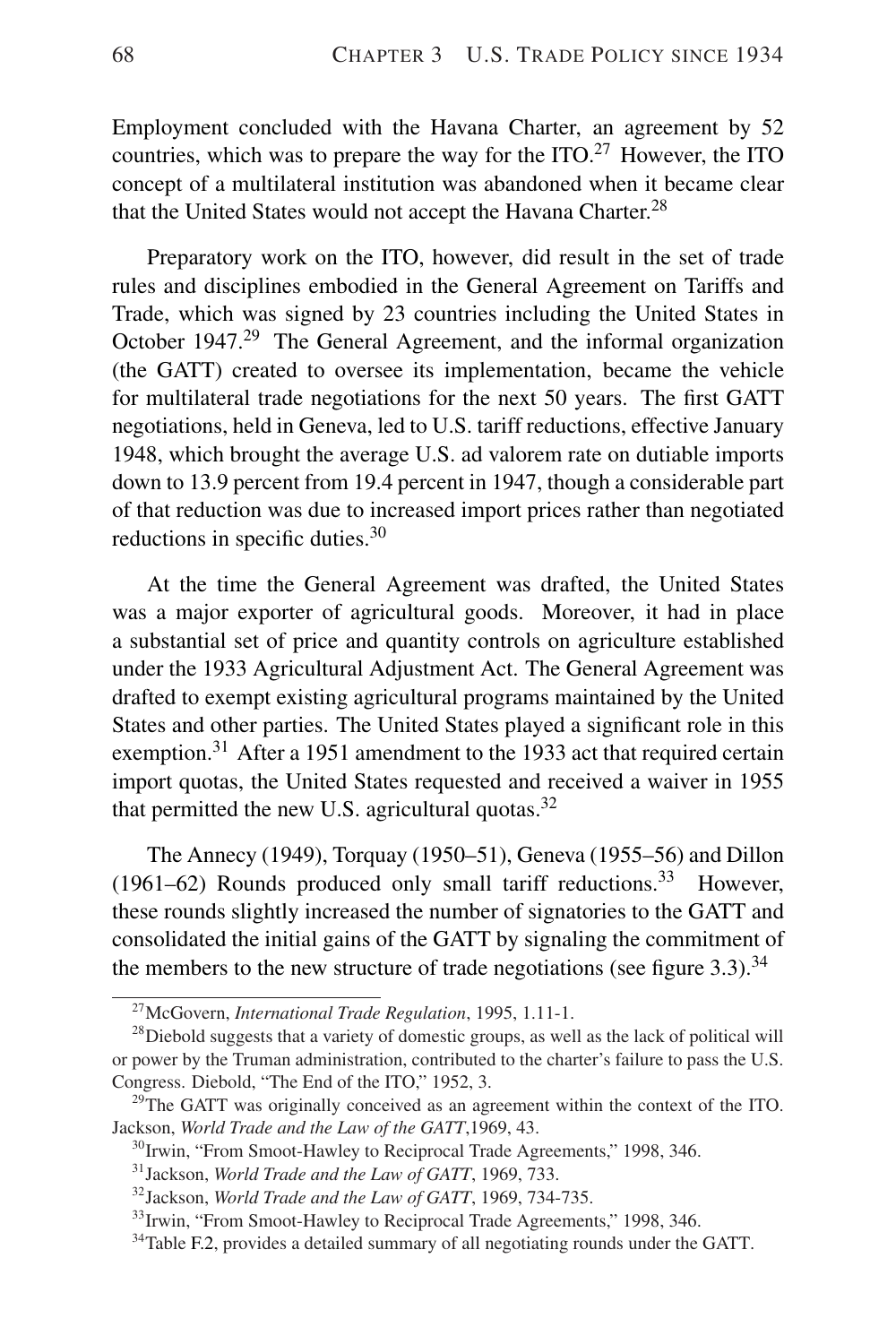**FIGURE 3.3** GATT round summary: number of signatories (left axis) and weighted average tariff reductions (right axis)



Several European countries attempted to create their own economic linkages in order to reduce the possibility of renewed hostilities by forming the European Coal and Steel Community (ECSC) in 1951 and the European Economic Community (EEC) in 1957. These regional trading blocs encouraged subsequent multilateral trade negotiations as the United States was unwilling to be shut out of the European market.<sup>35</sup>

The United States entered the 1960s in robust macroeconomic health. U.S. productivity growth was stable at an average annual rate of 3 percent during the 1960s, and inflation remained low, with an average below 3 percent over the same time frame.<sup>36</sup> The strength of the economy relied heavily on the country's post-war manufacturing preeminence. The European and Japanese economies, decimated by World War II, began the decade still lagging behind the United States but had made significant progress rebuilding their manufacturing capabilities by the end of the decade.

<sup>&</sup>lt;sup>35</sup> Irwin, "The GATT in Historical Perspective," 1995, 326.

<sup>36</sup>Pearson, *United States Trade Policy*, 2004, 10.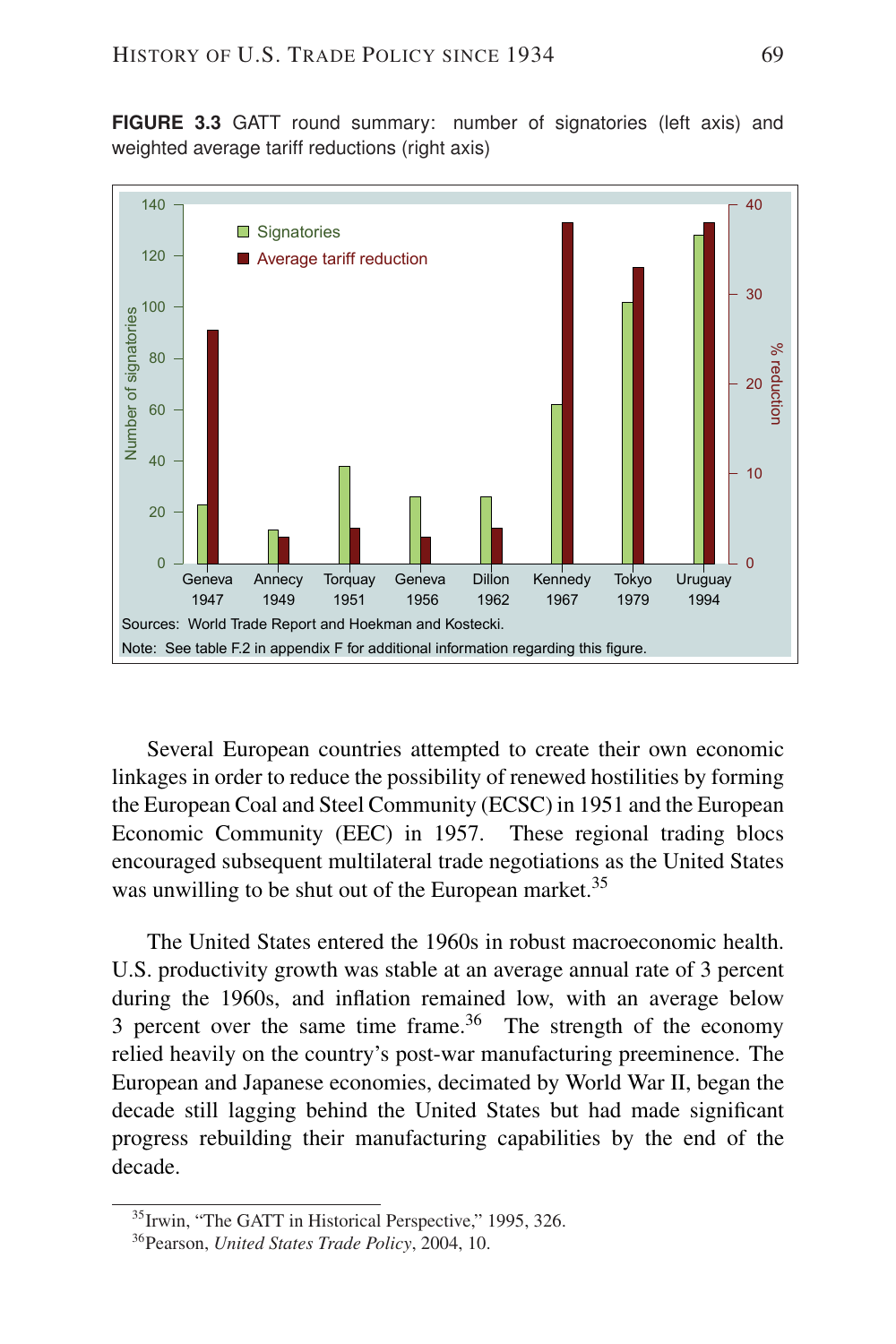In the context of continued growth, the Trade Expansion Act of 1962 was passed. The primary aim of the act was to authorize the President to negotiate further reductions in duties. The act authorized the President to negotiate across-the-board tariff-rate cuts<sup>37</sup> as well as tariff reductions of up to 50 percent, an increase from the 1958 extension of the RTAA that only allowed reductions of up to 20 percent. The Trade Expansion Act also moved the locus of trade negotiations to the separate U.S. government office of the newly created Special Trade Representative.<sup>38</sup> The 1962 Trade Expansion Act passed Congress with the support of the labor unions, who were reassured by the inclusion of the new Trade Adjustment Assistance (TAA) program designed to help workers in industries adversely affected by trade.<sup>39</sup> However, the TAA program was subject to strict criteria, and no favorable action was granted to workers seeking relief until  $1969;^{40}$  even through 1974 relatively few workers had obtained compensation under the  $TAA<sup>41</sup>$ 

#### **Restructuring U.S. Trade Policy (1967–1989)**

The 1967–89 period was marked by a struggle among domestic interests over the trade liberalization framework. This domestic struggle arose out of the considerable pressures placed on U.S. manufacturers in import-competing industries during the 1960s and 1970s when European and Japanese firms emerged from their post-World War II rebuilding efforts with a greater level of competitiveness. Additionally, the late 1960s and 1970s presented a series of macroeconomic challenges, including the oil shocks, the end of fixed exchange rate regimes, and high inflation, which further disrupted U.S. industries. Domestic producers in certain vulnerable industries, particularly labor-intensive manufacturers, pushed for legislation against imports, while export-oriented producers, including certain agricultural exporters, opposed new U.S. barriers that might lead to reciprocal barriers against U.S. exports. Those domestic producers in favor of restricting trade were initially successful in reducing imports from

 $37$ As noted by Chorev, this was a change from prior extensions of the RTAA that permitted only line-by-line negotiations. Chorev, *Remaking U.S. Trade Policy*, 2007, 61.

<sup>&</sup>lt;sup>38</sup>Office of the USTR, "History of the U.S. Trade Representative," undated (accessed February 2, 2009).

<sup>39</sup>Destler, *American Trade Politics*, 1995, 23.

<sup>40</sup>Baldwin, "The Changing Nature of U.S. Trade Policy," 1984a, 13.

<sup>&</sup>lt;sup>41</sup> Fewer than 54,000 workers received compensation under the program through 1974. Kenan, *The International Economy*, 2000, 228.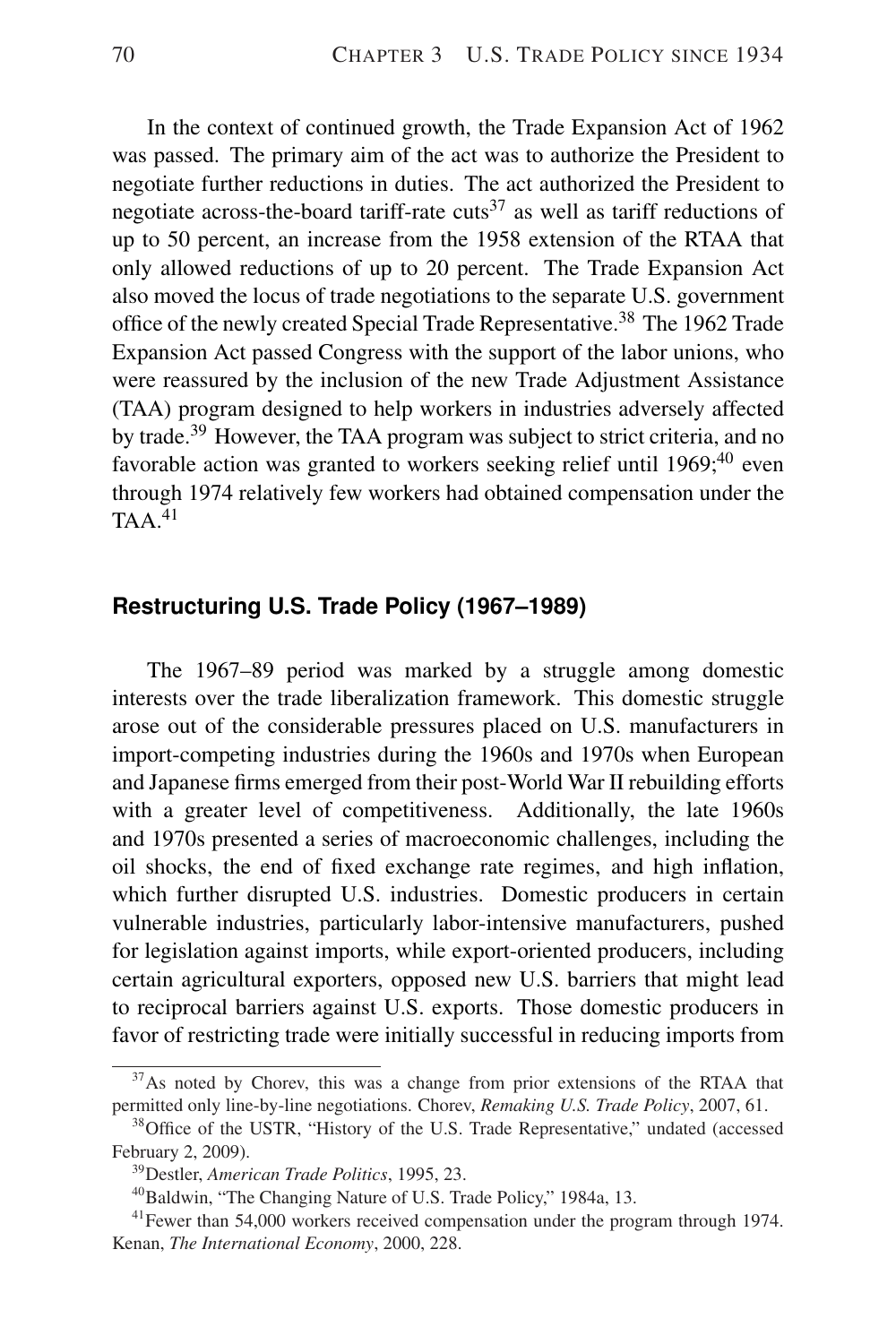a limited number of countries via quota-based agreements or voluntary export restraints (VERs). $42$  As will be explained in detail in this section, these practices were gradually applied to other vulnerable industries, as well as to a broader set of countries. The effect was a significant loss of momentum in the reduction of trade barriers and an increase in trade barriers in certain areas. However, this trend began to reverse itself toward the end of the era, when a set of trade remedy laws was established to address the concerns of those in the import-competing industries, while at the same time a broader liberalization agenda was revived.

#### *Voluntary Export Restraints (VERs)*

As early as the mid-1950s, certain import-competing industries began lobbying for government action against imported goods. The most vulnerable industries—those that employed domestic labor intensively, those that competed with foreign labor-intensive manufacturing processes, or those with easily adoptable technologies—were among the most fervent in their lobbying efforts. Much of this effort was initially directed against Japan's cotton textile manufacturers.<sup>43</sup> In order to deflect charges of unfair trade practices and to avoid punitive tariffs, Japan voluntarily agreed to restrict its exports to many of its trade partners. These VERs were initially applied to certain cotton products in 1955 at the time of Japan's accession to the GATT. Even with the agreement in place, many GATT members declined to grant MFN status to Japan.<sup>44</sup> This was done via the "opt-out" clause of the GATT, which allowed any member to refuse to grant MFN status to any country at the time of that country's accession.<sup>45</sup> With the trade restraints in place, Japan eventually achieved MFN status from GATT members. The VER agreements with the United States called for Japan to restrain its textiles exports to approximately 1.5 percent of U.S. domestic production of textiles, with a one-time 5.2 percent increase in exports

<sup>&</sup>lt;sup>42</sup>Voluntary export restraints are restraints placed by exporting countries (usually exporters of low-priced goods) on their own goods, generally after considerable pressure by the importing country.

<sup>&</sup>lt;sup>43</sup>Japan's exports of cotton textiles increased sixfold from 1945 to 1955, providing sudden competition for U.S. manufacturers. Hunter and Macnaughtan, "Textile Workers in Japan," 2008, 39. It should be noted, however, that by 1959 Japan had merely regained its prewar share of textile world trade. Keesing and Wolf, *Textile Quotas Against Developing Countries*, 1980, 12.

<sup>&</sup>lt;sup>44</sup>The United States did extend MFN status to Japan.

<sup>45</sup>Jackson, *The World Trading System*, 1997, 60.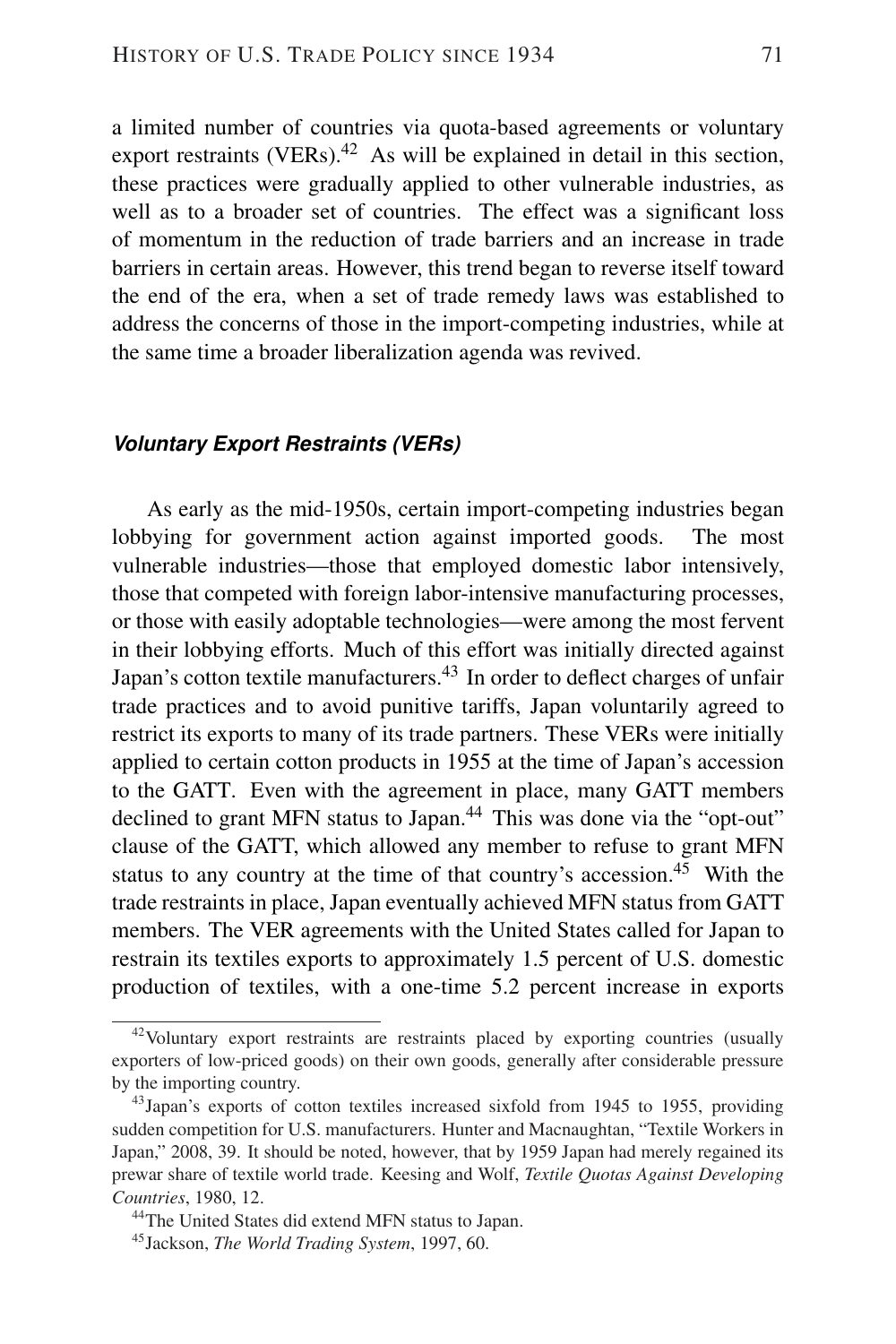permitted in 1959.<sup>46</sup> Over time, U.S.-Japanese VER agreements expanded from narrowly defined product categories to agreements covering a diverse set of goods from tuna to kitchen utensils.<sup>47</sup> Several other countries, including Australia, France and the United Kingdom also concluded VERs with Japan.<sup>48</sup>

The GATT Long-Term Arrangement Regarding International Trade in Cotton Textiles (LTA) was established in 1962. This agreement included 29 exporting and importing nations and imposed VERs on cotton textiles to the United States and several other developed countries.<sup>49</sup> By 1972, new VER agreements had been made that included increasingly popular manmade fibers, as well as wool, and were applied to South Korea, Taiwan, Hong Kong, and Malaysia. The GATT Multifiber Arrangement (MFA) was implemented in 1974. The MFA initially comprised approximately 40 countries, including nine developed country importers (including the United States).<sup>50</sup> It restricted exporters to "orderly marketing agreements," effectively VERs, on certain textile and apparel products including cotton, certain man-made fibers, and wool. The MFA, as with VERs, provided U.S. firms with an adjustment period, enabling them to revise their production process to become more internationally competitive or to shift production to a product more in line with their comparative advantage. The MFA was renewed multiple times until it was replaced by the WTO Agreement on Textiles and Clothing (ATC), to which the United States was a party, under which textile quotas were phased out from 1995 to 2005.

Textile quotas and restraints were applied largely to benefit domestic interests in the United States and other industrialized nations although benefits also accrued to certain developing countries. For example, countries that were allocated quotas received guaranteed market access even for marginally efficient products. Quotas also provided incentives for developing countries to increase value added per unit as a way of maximizing the revenue from abroad.<sup>51</sup>

<sup>46</sup>McClenahan, "The Growth of Voluntary Export Restraints," 1991, 183.

<sup>47</sup>Ibid., 184.

<sup>48</sup>Farrell, *Japanese Investment in the World Economy*, 179.

<sup>&</sup>lt;sup>49</sup>The LTA was preceded by an interim measure, the GATT Short-Term Arrangement (STA), which provided terms on imports and exports of cotton textiles similar to those of the eventual LTA. The STA was drafted by representatives of 16 countries including the United States and was in effect from 1961 to 1962. USITC, *The History and Current Status of the Multifiber Arrangement*, 1978, 8-9.

<sup>50</sup>Jackson, *The World Trading System*, 1997, 208.

 $51$  For a lengthier treatment of the effects of textiles quotas on developing countries see Keesing and Wolf, *Textile Quotas Against Developing Countries*, 1980, 122-128.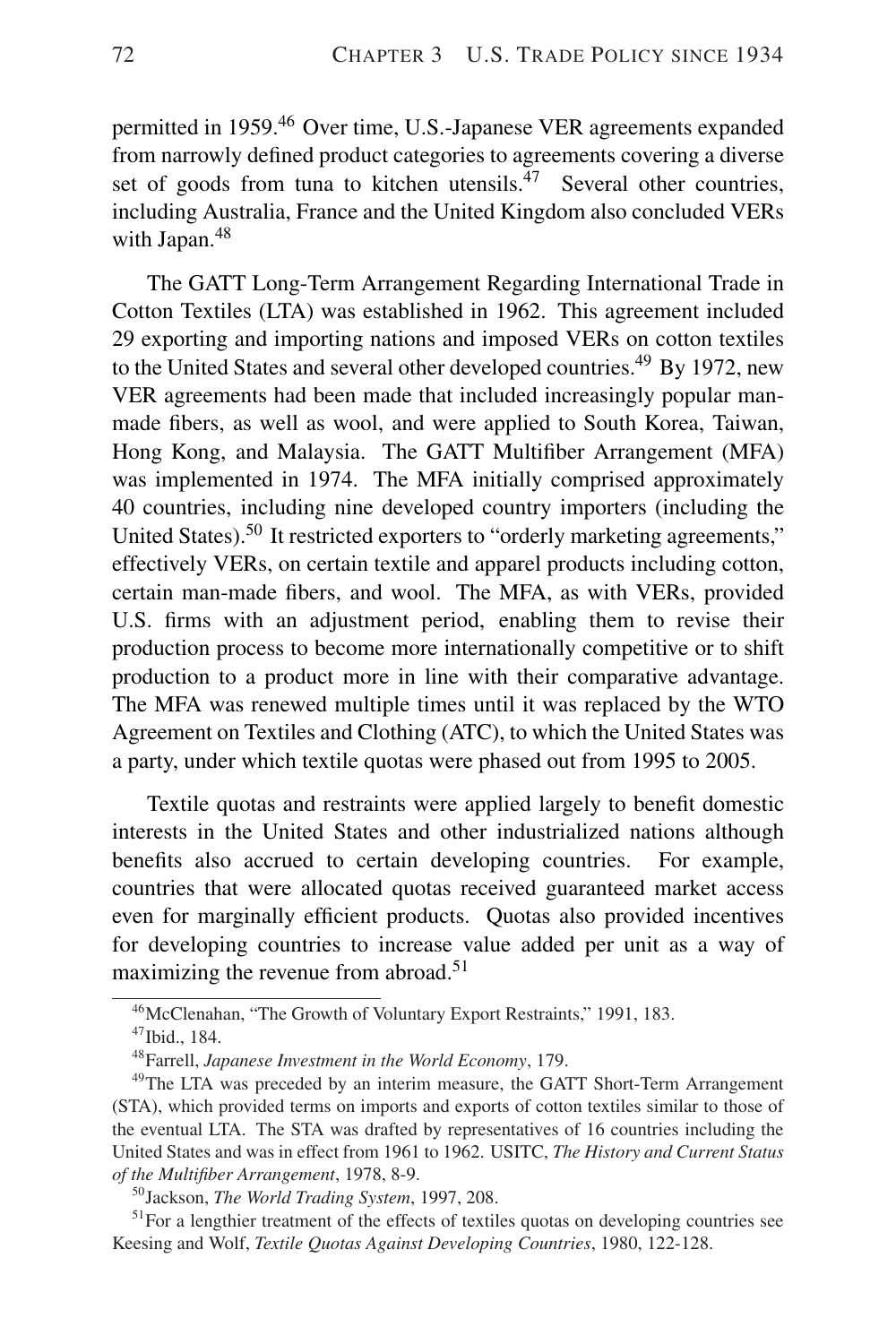The steel industry also experienced increased competition from imports, which increased dramatically in the mid-1950s. From 1955, when imports made up 1.2 percent of the U.S. steel market, imports increased nearly fivefold to a 5.6 percent market share in  $1962$ <sup>52</sup>. The steel industry sought relief, and in 1969 a major arrangement was reached between the U.S. government and representatives of the steel industries in Japan and the EEC, wherein these industries voluntarily agreed to restrict their exports to the United States. This arrangement was expanded in 1972 to include the British steel industry,  $53$  but was eliminated a few years later when economic pressures on the steel industry eased.<sup>54</sup> Renewed efforts by the U.S. steel industry led to the implementation of the steel Trigger Price Mechanism (TPM) in 1977. The TPM established a minimum price for steel and treated any price below the minimum as dumping.<sup>55</sup> Additional VERs on steel were implemented in 1982 and 1984 and phased out in 1992.

Another set of significant export restrictions was the system of VERs for passenger vehicles exported to the United States from Japan, in place during 1981–84.<sup>56</sup> These VERs added significantly to the restraints already in place. Imports subject to restrictions under VERs amounted to approximately 6 percent of annual U.S. manufactured imports in 1980, a figure that, by one estimate, doubled with the implementation of passenger vehicle VERs.<sup>57</sup>

#### *Trade Act of 1974*

By 1974, reduction of nontariff barriers had come to be seen as critical to progress in multilateral trade liberalization.<sup>58</sup> Two forces highlighted their importance. The first was the substantial progress that had been made in the reduction of tariffs, which in turn tended to reveal the highly restrictive nature of nontariff measures. The second was the increased use of nontariff measures, such as VERs, that were outside of the negotiating framework. The Trade Act of 1974 addressed the matter from the United

<sup>52</sup>Adams and Dirlam, "Steel Imports," 1964, 629.

<sup>53</sup>McClenahan, "The Growth of Voluntary Export Restraints," 1991, 188.

<sup>&</sup>lt;sup>54</sup>Destler notes that this was a result of both domestic economic growth and the devaluation of the dollar during this time. Destler, *American Trade Politics*, 1995, 188.

<sup>55</sup>Chorev, *Remaking U.S. Trade Policy*, 2007, 121.

<sup>56</sup>Feenstra, "Voluntary Export Restraints in U.S. Autos," 1984, 37.

<sup>57</sup>Destler, *American Trade Politics*, 1995, 210.

<sup>58</sup>93rd Congress, *Trade Act of 1974*, Pub. L. No. 93-618, January 3, 1975 (19 U.S.C. 2101)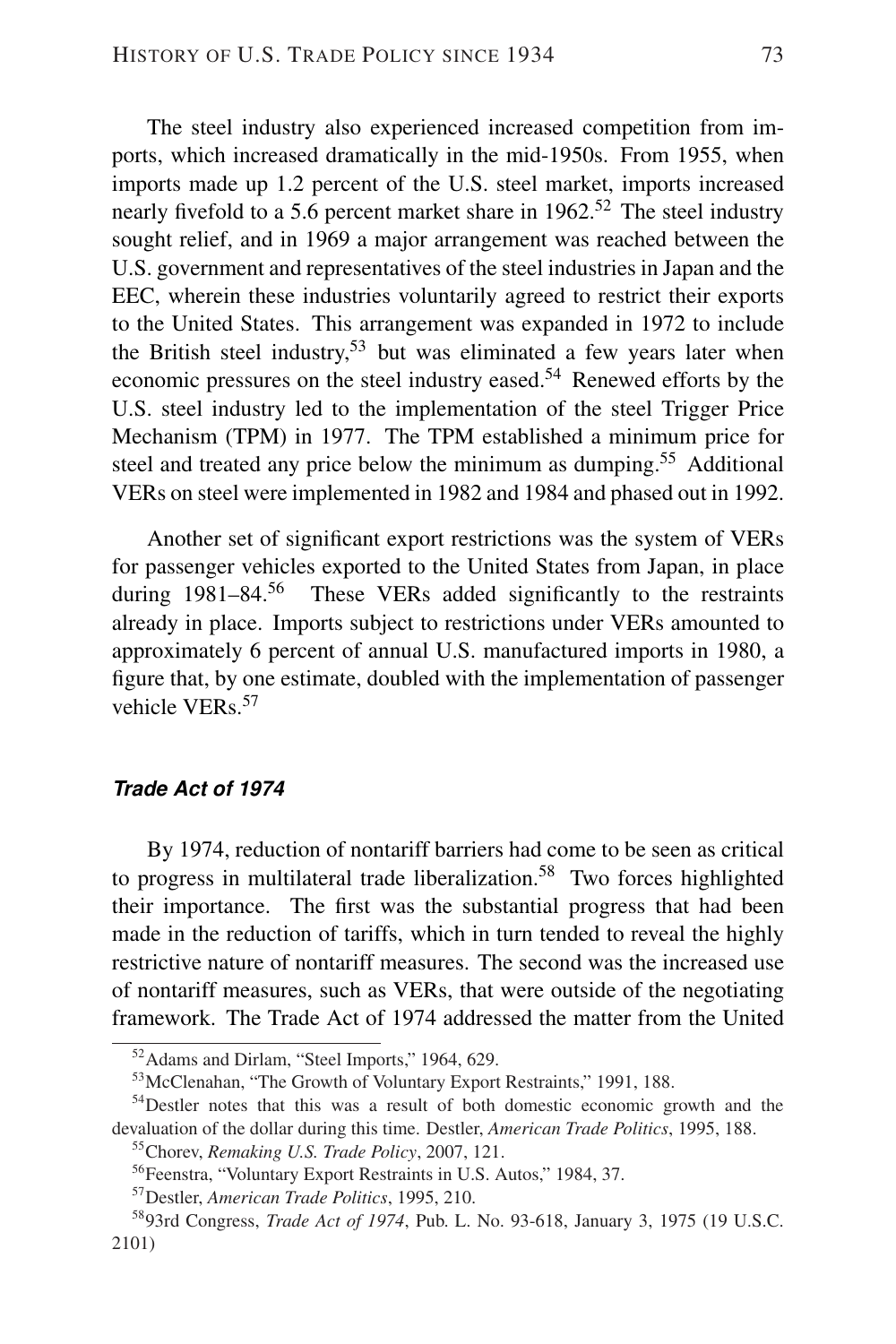States' perspective. It provided relief from injury caused by import competition and provided other adjustment assistance for workers and firms.<sup>59</sup> At the same time, the 1974 act reduced the overall level of trade barriers, reinstated the President's authority to negotiate tariff reductions in the Tokyo Round (1973–79), and extended trade negotiation authority to the reduction of nontariff measures, which previous trade authorization bills had not explicitly included. $60$  This renewal of trade negotiating authority was similar to the 1934 RTAA (which had finally lapsed in 1962), although the 1974 act required greater consultation with Congress during the negotiating process. The 1974 act provided so-called fast track authority under which Congress agreed that if the President submitted legislation to implement a trade agreement and followed certain procedural requirements, Congress would veto or approve, but not amend, the legislation. This authority signaled the seriousness of the administration's intent when negotiating with trade partners and helped to speed up negotiations by limiting Congress's role to setting negotiating objectives and active consultation.<sup>61</sup>

To address concerns from industries about increased competition from abroad, the 1974 act relaxed the requirements for obtaining relief via various measures collectively called trade remedies. These trade remedies, as discussed below, had in some cases been available to firms since 1921.<sup>62</sup> The intent of the legislation was to provide a rational framework for relief from import competition to replace what some observers claimed had become a series of exemptions for powerful industries.<sup>63</sup> Although the relaxed trade-remedy requirements enabled less-powerful industries to successfully obtain relief, industries previously receiving favored treatment continued to do so under the new legislation, and the 1974 act eased the requirements somewhat for obtaining assistance under the Trade Adjustment Assistance program.<sup>64</sup> The 1974 Trade Act changed the name of the U.S. Tariff Commission—initially established in 1916—to the U.S. International Trade Commission to reflect the expansion of trade issues beyond tariffs. More substantively, the legislation authorized the President

<sup>59</sup>93rd Congress, *Trade Act of 1974*, Pub. L. No. 93-618, January 3, 1975 (19 U.S.C. 2101).

<sup>60</sup>Destler, *American Trade Politics*, 1995, 312.

 $61$  Ibid., 71.

 $62$ The first, though rarely used, antidumping provision was in the Antidumping Law of 1916, 15 U.S.C. §71 et seq. The law generally thought of as the basis for current antidumping concepts is the Antidumping Act of 1921.

<sup>63</sup>Destler, *American Trade Politics*, 1995, 142.

<sup>&</sup>lt;sup>64</sup>Ibid., 140.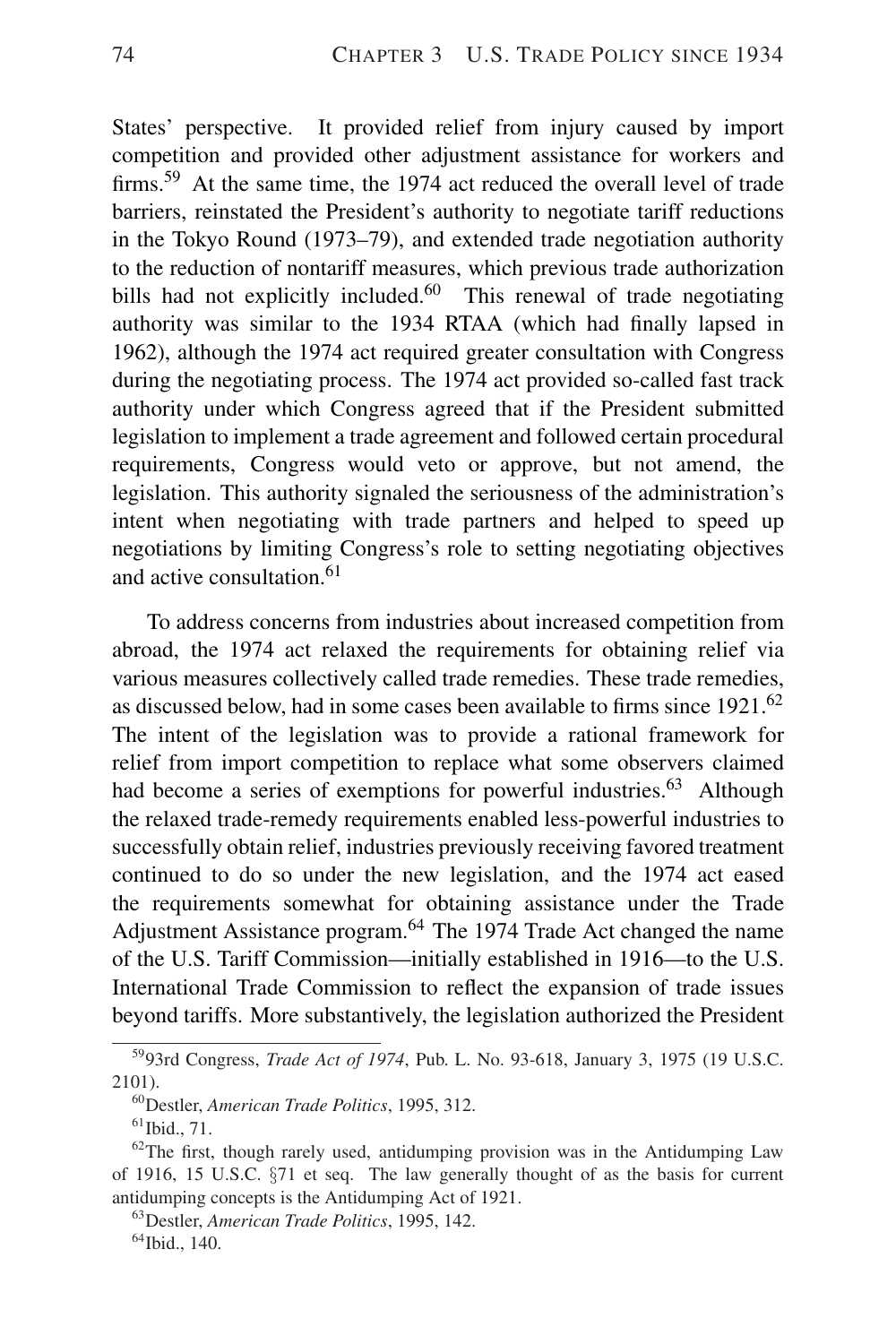to retaliate against foreign import restraints via Section 301. Continued trade liberalization required a set of measures aimed at providing relief to industries that faced unfair competition from imports, and the 1974 Trade Act sought to broaden the trade remedies available to the President and U.S. industries. The remedies fall into five categories: antidumping duties, countervailing duties, section 337 of the 1930 Tariff Act (certain unfair import practices), safeguard actions (reenacted as section 201 of the 1974 Trade Act), and section 301 of the 1974 Trade Act (box 3.1).

There is debate as to the role of trade remedies in the broader trade liberalization agenda. Some scholars view trade remedy laws as a way to manage the requests for protection from vulnerable domestic industries.<sup>65</sup> That is, these laws enable firms to target specific goods from specific countries, reducing firms' incentives to band together to push Congress for broad-based increases in tariffs or quotas. A different perspective is that trade remedies are an alternate means of restricting trade. An examination of trade remedies broadly defined to include VERs estimates that these remedies were equivalent to a nearly 20 percent tariff on the goods in the affected industries.<sup>66</sup> Antidumping proceedings may also encourage foreign firms to raise their prices in U.S. markets to avoid antidumping duties, which can lead to quota rents<sup>67</sup> being transferred abroad at the expense of U.S. consumers.<sup>68</sup>

#### *Generalized System of Preferences*

Another major change resulting from the 1974 act was the authorization of the U.S. Generalized System of Preferences (GSP) that permitted designated developing countries to export certain goods duty-free to the

<sup>65</sup>See, for example, the discussions in Pearson 33, and Chorev 144.

<sup>&</sup>lt;sup>66</sup>De Melo and Tarr, "Welfare Costs of U.S. Quotas," 1990, 492-96. The effects estimated were derived from two sources: somewhat less than 13 percent is obtained strictly from tariff equivalents, while the extra 7 percent results from the transfer of quota rents going to other countries under VERs.

<sup>&</sup>lt;sup>67</sup>"Quota rents" is an economic term with the following meaning. Any quantity restriction on imports will imply that those few imports permitted into the country can be sold at a premium; this premium is known as a "quota rent." Conventional quotas on imports will see the quota rents accrue domestically, frequently to the importers; export restraints will see the quota rents accrue to foreign exporters.

<sup>&</sup>lt;sup>68</sup>Gallaway, Blonigen, and Flynn, "Welfare Costs of the U.S. Antidumping and Countervailing Duty Laws," 1999, 211-44. In this case, quota rents allow foreign producers to benefit from the higher prices paid by U.S. consumers. An extensive survey of the literature can be found in Blonigen and Prusa, "Antidumping," 2001.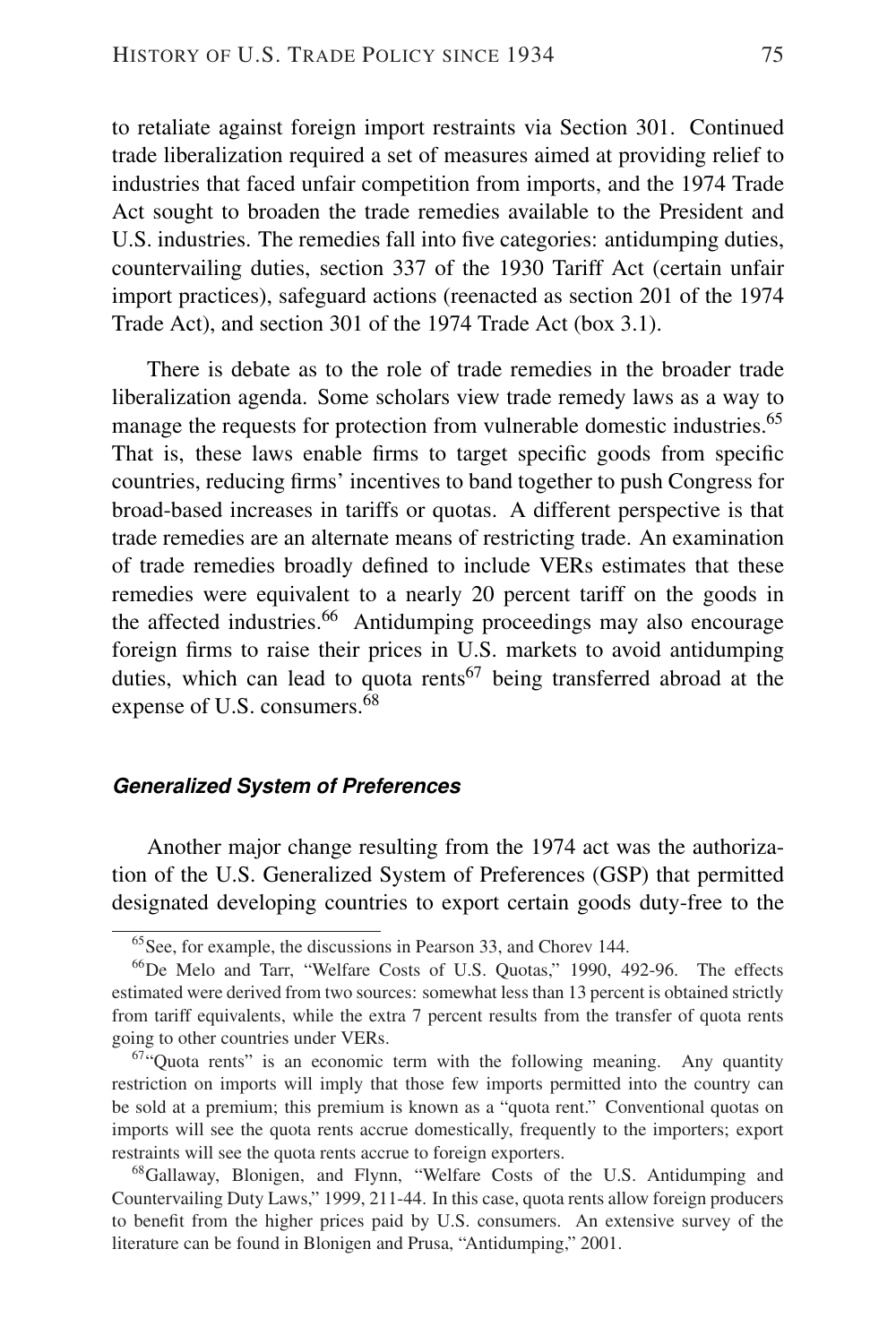#### **BOX 3.1** Trade remedies

The **antidumping** provisions allow firms to seek relief from dumping (defined as selling imported products below their "fair" or "normal" value) if they are injured by the dumped imports. The determination of whether dumping is occurring is often based on a comparison of the U.S. price of the import with the home-market price, but in many cases is related to cost (specifically, cost plus a reasonable profit margin). The determination of injury by imports was transferred from the U.S. Department of Treasury to the USITC (then called the Tariff Commission) in 1954 under the Customs Simplification Act.<sup>a</sup>

The **countervailing duty** provisions may be applied when a foreign country subsidizes exports. An injury test was introduced in the 1974 Trade Act.

Antidumping and countervailing duty laws were strengthened in both the 1974 and 1979 Trade Acts. Prior to the 1970s, neither measure had been used frequently.

**Section 337 of the 1930 Tariff Act** provided for relief against unfair practices in import trade particularly with respect to infringement of intellectual property rights. The authority of the USITC was strengthened in the 1974 Trade Act to ban imports or issue cease and desist orders in addition to determining violations of the law.<sup>b</sup>

**Section 201 of the 1974 Trade Act** modified provisions of the existing "escape clause" mechanism. The escape clause, also known as a safeguard action, originally provided recourse for domestic industries injured by a reduction in U.S. tariff rates. The previous mechanism found in the Trade Expansion Act of 1962 had strict requirements for demonstrating injury. A specific U.S. tariff concession had to be the "major cause" of injury to an industry, meaning that the concession caused more harm than all other factors combined.<sup>c</sup> The 1974 Trade Act relaxed this requirement. Under the new language, imports need only cause damage to the industry to a degree "not less than any other cause."<sup>d</sup> The act also removed the burden of linking the harm to a specific U.S. tariff concession.

United States. GATT signatories agreed to this type of program, and signed a waiver in 1971 permitting this exception to reciprocal trade concessions as embodied in the MFN clause of the GATT, in favor of nonreciprocal concessions for designated developing countries. Thereafter, most industrial countries, including the United States, introduced individual GSP programs for the benefit of developing countries.<sup>69</sup>

<sup>&</sup>lt;sup>69</sup>Hoekman and Kostecki note that developing countries did not receive special treatment under the original GATT structure. Several developing countries argued at the time that they should be given special access and exemptions in order to be able to compete internationally with products from more developed countries. The Haberler Report, in 1958, was the first major initiative to discuss the needs and concerns specific to developing countries at the multinational level. Hoekman and Kostecki, *The Political Economy of the World Trading System*, 2001, 385; Keck and Low, "Special and Differential Treatment in the WTO," 2004, 4.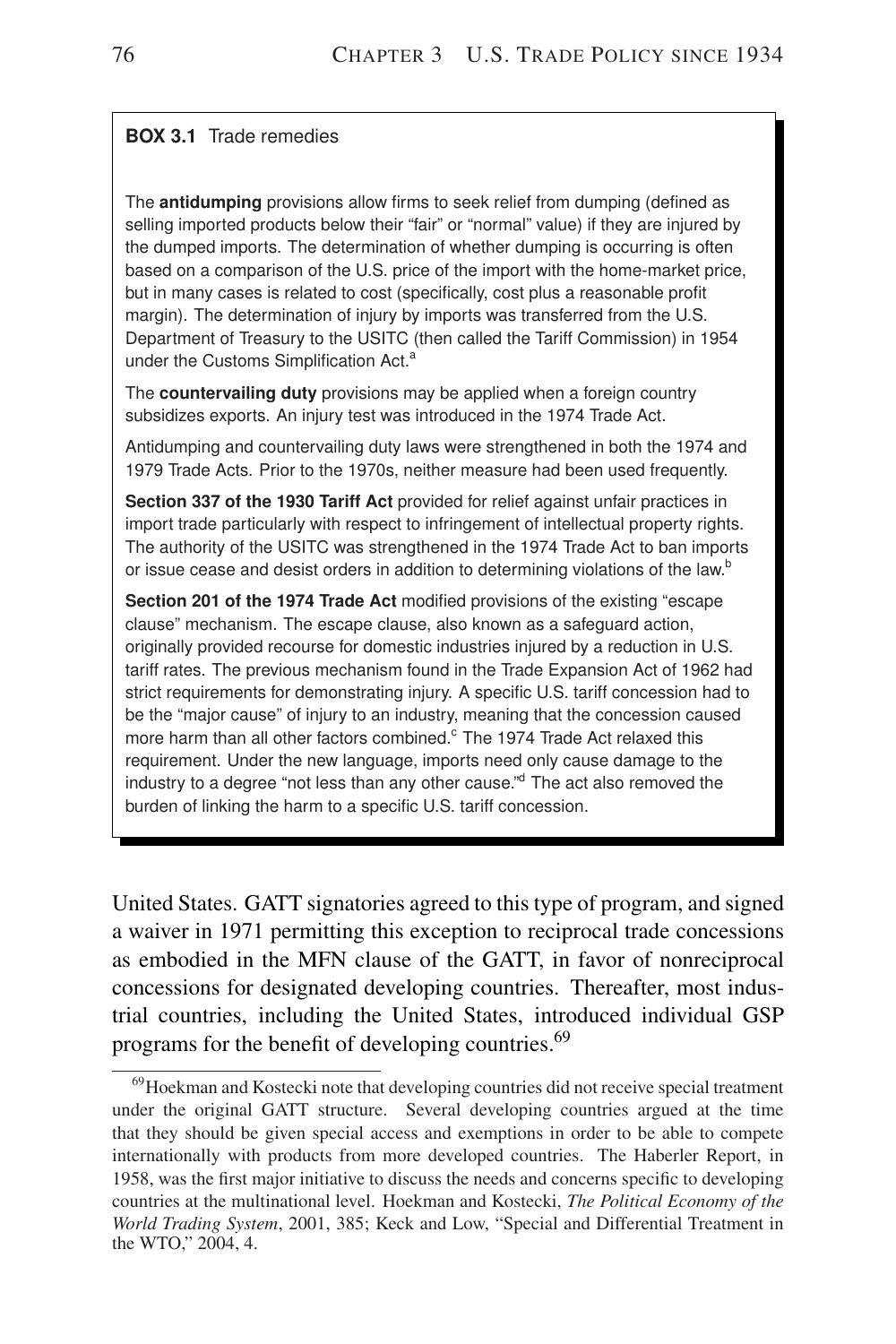#### **BOX 3.1** Trade remedies, *continued*

**Section 301 of the 1974 Act** enables a company to seek a remedy against foreign trade barriers. Initially aimed at barriers to trade in goods (e.g., computers to Brazil, tobacco to Japan), section 301 was expanded in the 1979 Trade Agreements Act to include trade-related services (e.g., insurance to South Korea) and possibly exchange controls, government procurement, and import licensing.<sup>e,f</sup>

Several other expansions of the scope of trade remedies occurred in the decade following the 1974 Trade Act. The 1984 Trade Remedies Reform Act expanded the reach of section 301 to cover foreign investment regulations. In 1988, section 301 was amended with "Super 301," which required the USTR for two years to identify "priority" foreign country practices whose elimination were likely to have the most significant potential to increase U.S. exports and to initiate section 301 proceedings against foreign countries (rather than waiting for domestic firms to initiate proceedings).<sup>g</sup> "Special 301" mandated similar actions by USTR but pertained exclusively to violations of intellectual property rights.

<sup>a</sup>Dobson, *Two Centuries of Tariffs*, 1976, 119. <sup>b</sup>lbid., 129. <sup>c</sup>Destler, *American Trade Politics*, 1995, 142.  $^d$ lbid., 143. <sup>e</sup>Chorev, *Remaking U.S. Trade Policy*, 2007,135. <sup>f</sup>Pearson, *United States Trade Policy*, 2004, 26. <sup>g</sup>Chorev, *Remaking U.S. Trade Policy*, 2007,136.

—————

The motivation for the GSP evolved out of a series of multinational discussions beginning with the 1964 meeting of the United Nations Conference on Trade and Development (UNCTAD) that pushed for a special schedule of lowered tariffs on goods imported by developed countries from developing countries.<sup>70</sup> In 1979, during the Tokyo Round, the so-called GATT Enabling Clause formalized the idea of special and differential treatment for less-developed countries.<sup>71</sup> The GSP was the first preference program geared specifically toward developing countries, but in subsequent years the United States implemented a series of programs targeted at assisting developing countries by providing enhanced access to U.S. markets.<sup>72</sup> The primary goal of these programs, still in place today, is

<sup>70</sup>See Jackson, *The World Trading System*, 1997, 322–23.

 $71$  Keck and Low, "Special and Differential Treatment in the WTO," 2004, 5.

 $72$ The initiatives were the Caribbean Basin Initiative (1983), the Andean Trade Preference Agreement (1991), and the African Growth and Opportunity Act (2000).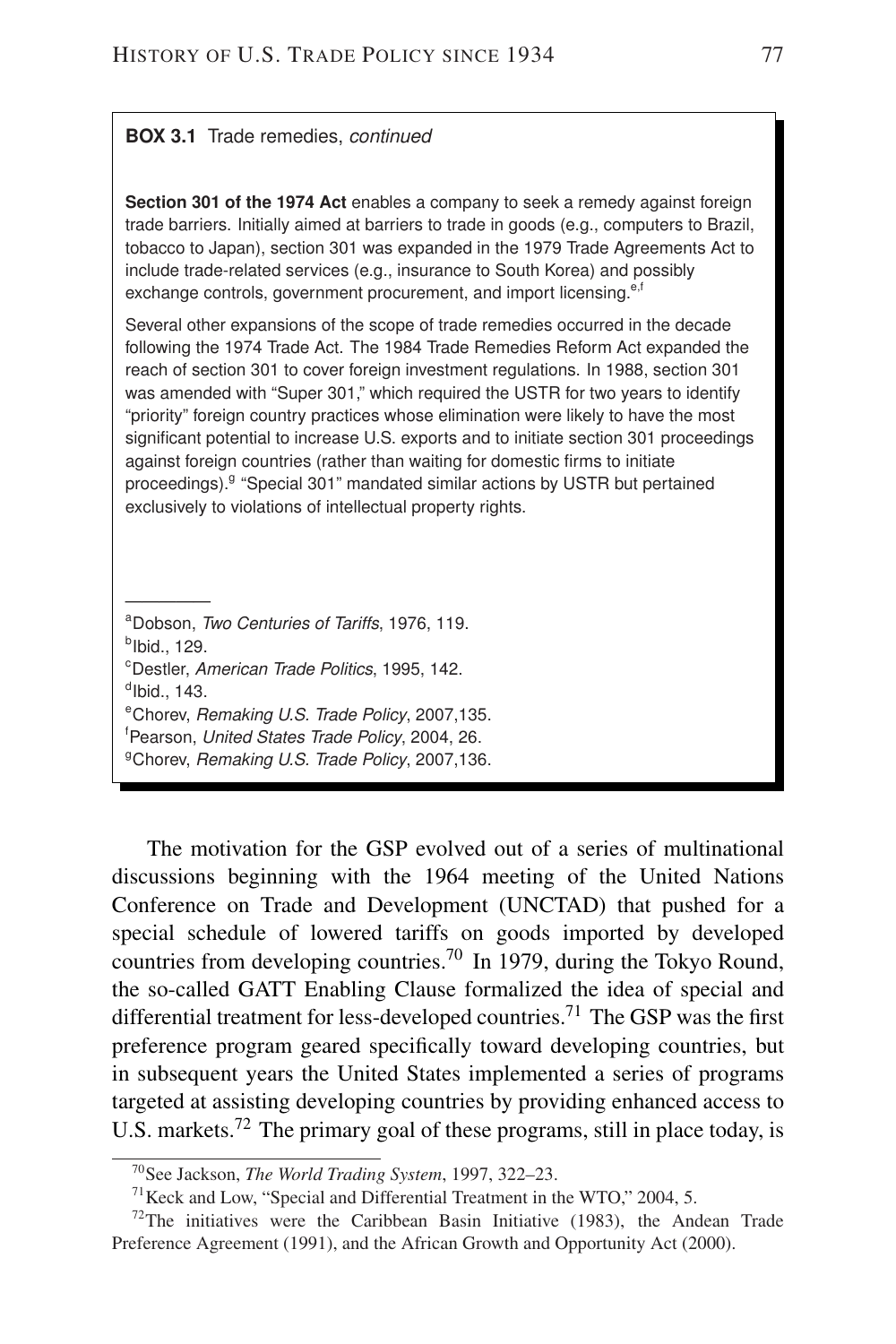to assist the developing countries by encouraging their economic growth, although the United States benefits as well.<sup>73</sup>

#### *Addressing Nontariff Measures*

A series of multilateral initiatives began in the late 1960s to counter the proliferation of nontariff measures, in particular quotas and VERs. The Kennedy Round (1964–67) was the first multilateral round to deal with nontariff measures, although its success was limited. Several agreements were reached, notably on antidumping measures and a unified method for customs valuation. However, the U.S. Congress never passed the agreements, and the agreements became voluntary. The President, according to Congress, exceeded his authority by attempting to implement the nontariff measures as an executive agreement. Congress insisted that nontariff measures negotiated during the subsequent Tokyo Round be submitted to it for final approval.<sup>74</sup> The main accomplishment of the Kennedy Round was a reduction in tariffs, which participating countries cut in 1967 to an average of 8.7 percent, a decrease of 35 percent.<sup>75</sup>

The Tokyo Round (1973–79) raised the subject of nontariff measures again, and this time an agreement was reached. The agreements resulting from the Tokyo Round were in the form of so-called codes, which were agreements signed by only a subset of GATT countries—generally the OECD countries plus a few developing countries. The codes included agreements on a number of subjects: customs valuation, government procurement, import licensing procedures, subsidies and countervailing duties, antidumping duties, standards (technical barriers to trade), and a civil aircraft agreement. This time, the U.S. Congress approved the agreements without difficulty.

 $^{73}$ A body of literature seeks to quantify these benefits. Hoekman, Martin, and Braga (2006) summarize some of this literature. Dean and Wainio, in estimating the value of the preference programs for the developing countries, point out that, as trade barriers are reduced, countries that are the beneficiaries of preference programs no longer have an advantage vis-a-vis the rest of the world. However, the key question as to whether ` preference programs aid in integrating developing countries into the world economy has not yet been conclusively answered. Hoekman, Martin, and Braga, "Preference Erosion", 2006, 19; Dean and Wainio, "Quantifying the Value of U.S. Tariff Preferences," 2006.

<sup>&</sup>lt;sup>74</sup>Baldwin, "The Changing Nature of U.S. Trade Policy Since World War II," 1984, 19. Jackson attributes this failure to "procedural devices engineered by domestic interests" to uphold protection for their products. Jackson, *The World Trading System*, 1997, 75.

<sup>75</sup>Ibid., 74.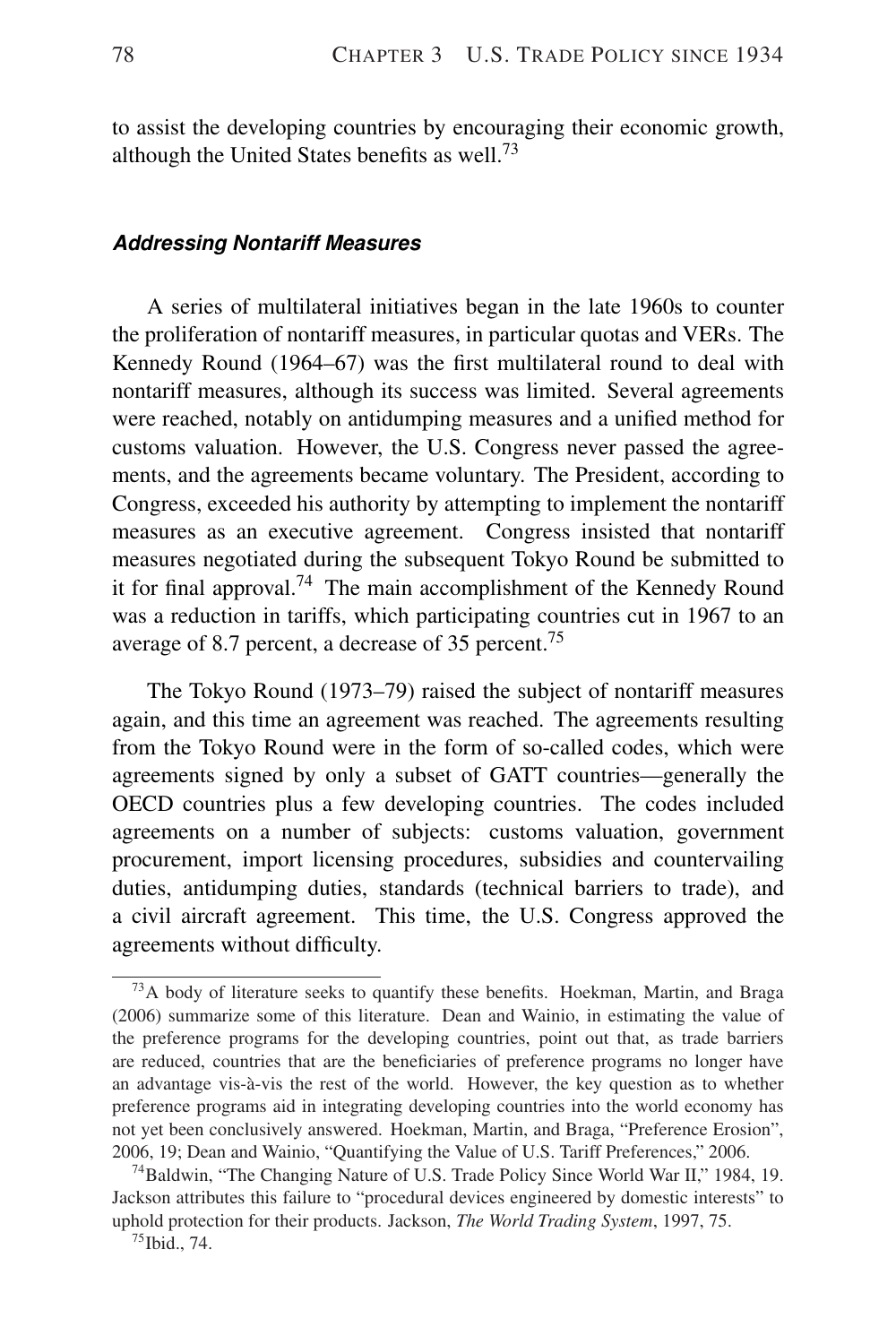| Country              | Pre-Kennedy<br>Round | Kennedy<br>Round | Tokvo<br>Round   | Uruguay<br>Round |
|----------------------|----------------------|------------------|------------------|------------------|
| Japan                | 7.3                  | 4.5              | 2.7              | 1.7              |
| <b>United States</b> | 9.2                  | 5.9              | 4.3              | 3.5              |
| European Union       | 77 <sup>a</sup>      | 4.8 <sup>a</sup> | 4.6 <sup>b</sup> | $3.6^\circ$      |

**TABLE 3.1** Trade-weighted average tariffs by selected regions and negotiating round

Source: *World Trade Report 2007*, Table 8, 209.

<sup>a</sup>EEC6: Germany, France, Italy, the Netherlands, Belgium, and Luxembourg.

**bEEC9: EEC6 plus Denmark, Ireland, and the United Kingdom.** 

<sup>c</sup>EU12: EEC9 plus Greece, Portugal, and Spain.

Nonetheless, these codes produced only limited results for nontariff barrier liberalization. In addition, an effective enforcement structure was lacking in that the codes were voluntary. Dispute settlement provisions lacked effective penalties for failure to uphold commitments. Major issues, notably textile quotas and nontariff issues pertaining to the sensitive agriculture sector, were left out of these Tokyo Round codes. Moreover, the codes did not halt the spread of VERs, as new quantitative restrictions were agreed upon shortly after the negotiations ended.

Meanwhile, tariff cuts continued apace. The Tokyo Round resulted in a decrease in average bound tariff rates of 34 percent by participating countries, with post-Tokyo Round tariffs averaging 6.3 percent in 1979.<sup>76</sup> Although concrete progress on nontariff barriers was limited, the Kennedy and Tokyo Rounds provided continuity of negotiations and continued the process of liberalization (table 3.1 shows tariff levels for the Kennedy, Tokyo, and Uruguay Rounds for Japan, the European Union, and the United States).

The Trade Agreements Act of 1979 further eased the requirements for obtaining relief under domestic trade remedies. The 1979 Trade Act also shifted responsibility for administrating aspects of antidumping and countervailing duty law (shared with the USITC) from the U.S. Department of the Treasury to the Department of Commerce.<sup>77</sup> In addition, the act added a requirement of an injury test to most countervailing duty investigations and established streamlined procedures for both the Commerce Department and the USITC to complete preliminary and final investigations much more rapidly than had been the case previously.

<sup>76</sup>Jackson, *The World Trading System*, 1997, 74.

<sup>77</sup>USITC, *Antidumping and Countervailing Duty Handbook*, 2008.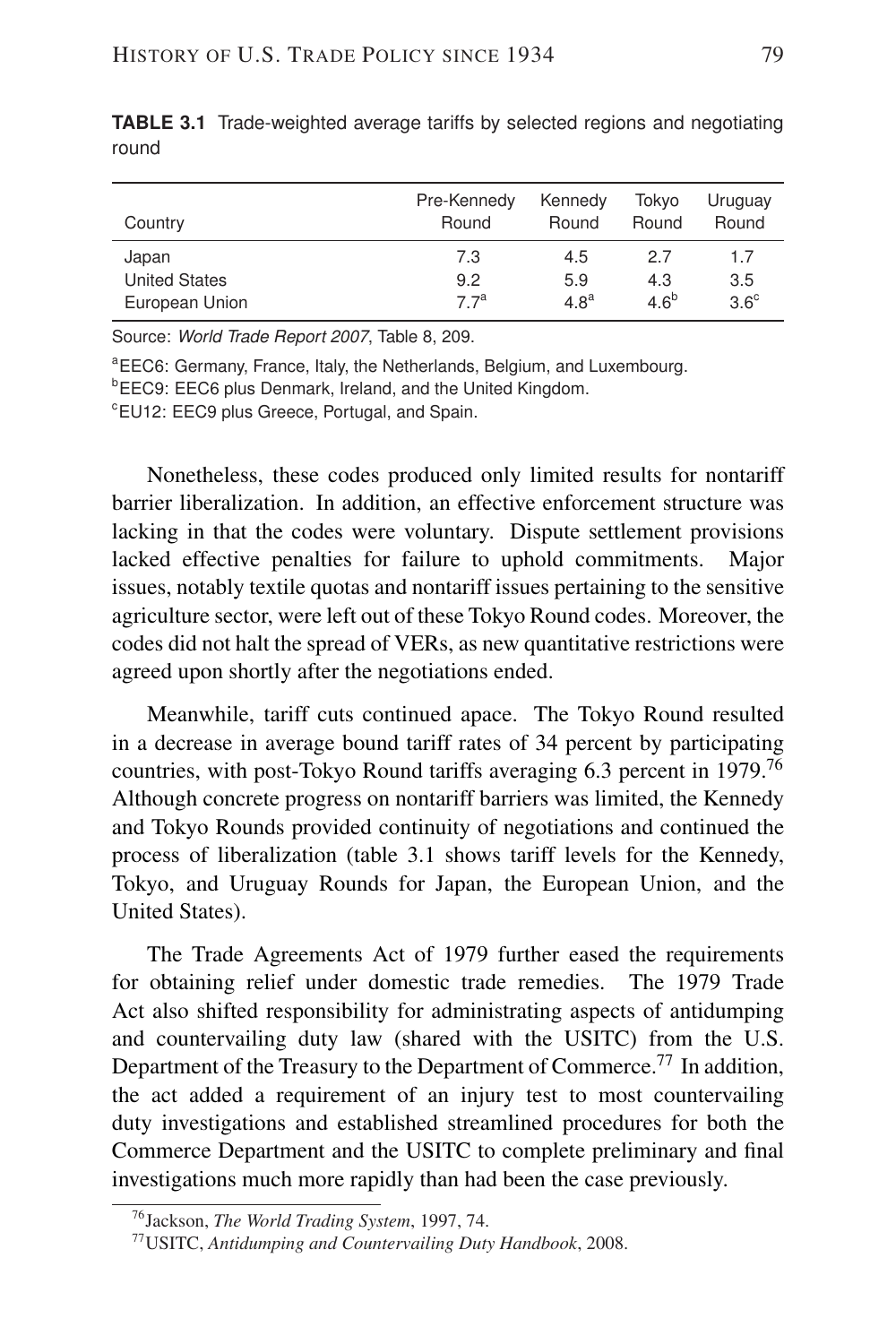The 1988 Omnibus Trade and Competitiveness Act established the U.S. negotiating objectives for the Uruguay Round. Its overarching objectives were the reciprocal lowering of trade barriers and other trade distortions and an improved system of dispute settlement. Specific objectives were detailed in areas such as agriculture, services, intellectual property, and foreign direct investment.<sup>78</sup> Another key component of the 1988 act was an amendment to section 301 of the Trade Act of 1974 (see box 3.1 for details). The 1988 act sought to increase exports via a set of domestic measures including promotion of technological competitiveness. The act also promoted competitiveness in technology (e.g. federal research programs in semiconductor and other advanced manufacturing technologies) and expanded adjustment assistance for workers in industries adversely affected by increased imports.

#### **The World Trade Organization and the Proliferation of Free Trade Agreements (since 1989)**

The era since 1989 has been marked by several initiatives to revitalize trade negotiations. During this period, the United States committed to multiple agreements and focused on expanding the reach of trade negotiations into sensitive and technically difficult areas. The agreements implementing the results of the Uruguay Round of multilateral trade negotiations and establishing the World Trade Organization were signed in 1993. The United States also signed a string of bilateral and regional agreements, including the politically and economically significant North American Free Trade Agreement.

The economic backdrop of these agreements was the increasingly globalized nature of trade. During the 1980s, worldwide exports grew on average 68 percent faster than global GDP, and in the 1990s, exports grew nearly 140 percent faster than global GDP.<sup>79</sup> Improvements in transportation and communications, in addition to lower policy barriers, have expanded trade in goods (and increasingly in services) and facilitated the creation of widely dispersed production networks.<sup>80</sup> Partly as a result of these lower trade costs and improved communication, firms began to break

<sup>78</sup>Omnibus Trade and Competitiveness Act of 1988, Pub. L. No. 100-418.

<sup>79</sup>World Bank, World Development Indicators Online.

<sup>&</sup>lt;sup>80</sup>Feenstra provides a summary of the recent growth in international trade as well as a detailed analysis of changes in international production methods. Feenstra, "Integration of Trade," 1998.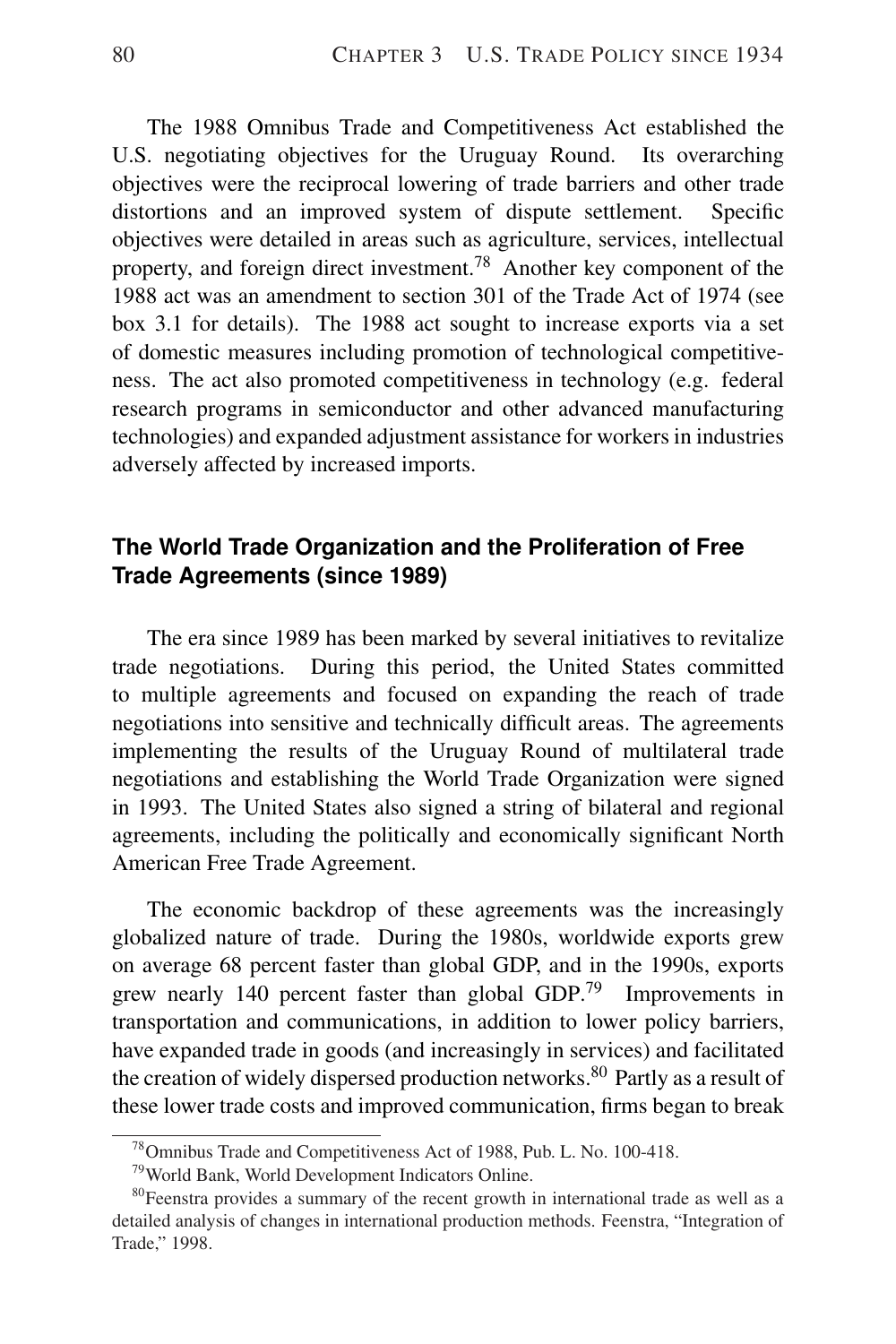apart their production processes and distribute them around the world. Companies sourced and produced parts internationally according to where the item could be made at a better quality or at a lower cost. This growing trade in intermediate goods contributed to trade expanding more rapidly than GDP and increased the number of players having a vested interest in lower trade barriers.<sup>81</sup> Additionally, technical improvements permitted previously nontradable services to become increasingly traded.<sup>82</sup> Trade liberalization in this era saw a resurgence in the use of bilateral and regional agreements, which contrasted with the prior era's emphasis on multilateral, GATT-based negotiations. The GATT (primarily via Article XXIV of GATT 1994) permits regional agreements provided that the countries adhere to certain conditions, such as a commitment not to increase duties between the regional trade area and other WTO members. An extensive body of literature debates whether free trade agreements (either regional or bilateral) have had a beneficial effect on global trade.<sup>83</sup> One branch of this literature<sup>84</sup> argues that regional trade works against the drive for global integration because it undermines the motivation to reduce barriers to all countries and increases trade diversion.<sup>85</sup> Another branch of the trade literature argues that regional trade blocs are a way of moving forward in trade liberalization when multilateral negotiations are temporarily blocked. Regional or bilateral trade agreements could persuade recalcitrant WTO members to reengage and are a forum to test ideas on new areas of trade liberalization.

<sup>81</sup>Barton et al., *The Evolution of the Trade Regime*, 2006, 124.

 $82$ Prime examples are technical developments in information technology that allow for the tradability of software development and call centers.

<sup>83</sup>A detailed exposition of this literature is found in Feenstra, *Advanced International Trade*, 2004, 175–208. A less formal discussion appears in Krugman and Obstfeld, *International Economics*, 2000, 241–45.

<sup>84</sup>Krueger, "Are Preferential Trade Arrangements Trade-Liberalizing or Protectionist?" 1999, provides a synthesis of the two sides; see Bhagwati, Krishna, and Panagariya, *Trading Blocs*, 1999, for a discussion regarding the issues brought about by free trade agreements; and Baldwin, "The Causes of Regionalism," 1997, for a counterpoint.

<sup>&</sup>lt;sup>85</sup>If the United States applies uniform tariffs to all countries, it will import an item from the most efficient producer. However if it lowers tariffs through a free trade agreement to a country that is not an efficient producer, imports from that country will increase at the expense of those from the efficient producer. This is called trade diversion.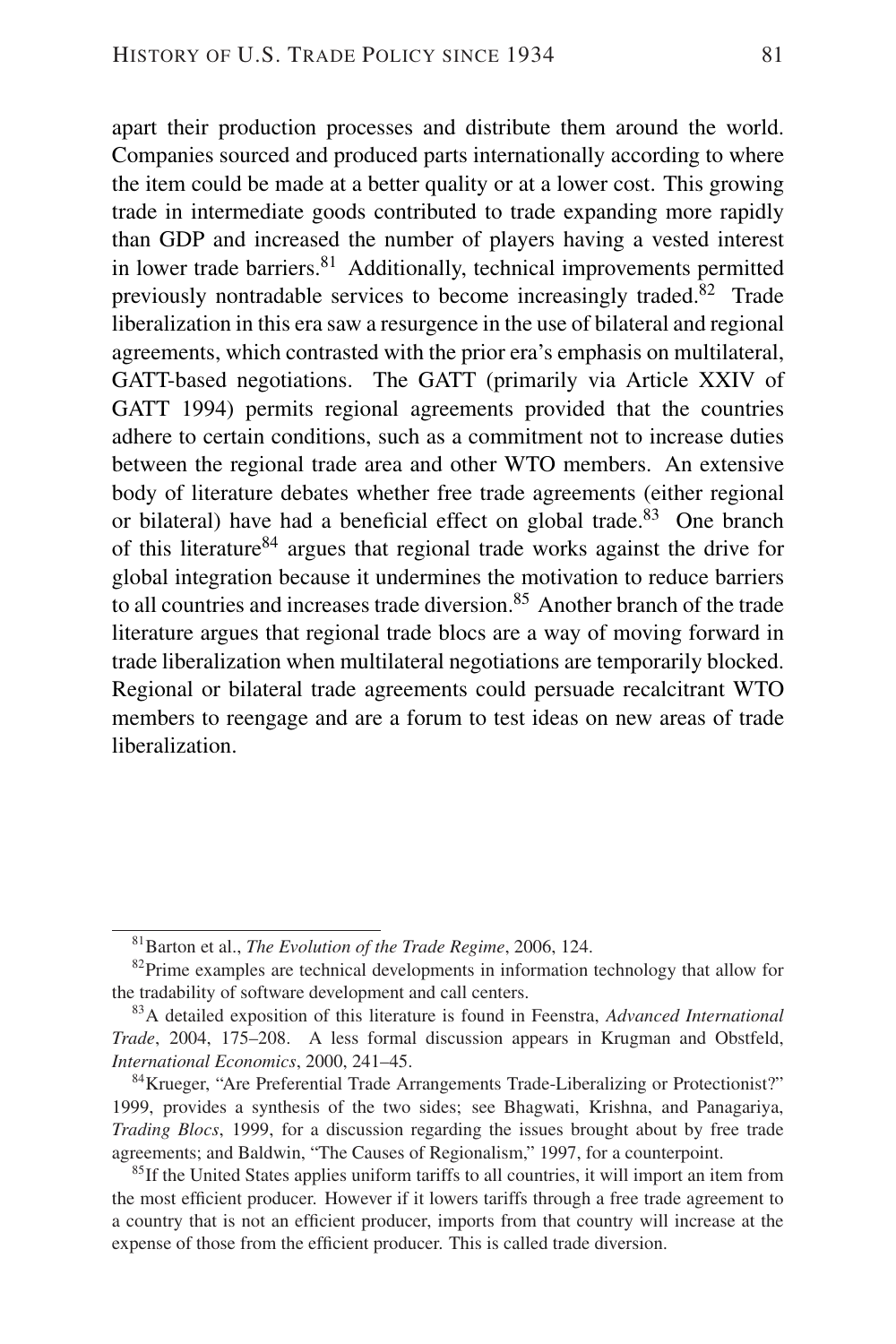#### *Trade Agreements in North America*

The U.S.-Canada Free Trade Agreement, which entered into force in 1989, was an important milestone in U.S. trade policy.<sup>86</sup> It signaled a renewed U.S. interest in bilateral or regional free trade agreements, one that had been largely absent from the trade policy agenda since the pre-World War II accords.<sup>87</sup> Moreover, it implemented certain innovations, such as liberalization of financial services and a dispute-settlement process, ahead of the Uruguay Round negotiations. The agreement emerged from Canada's interest in greater access to the U.S. market and both countries' frustration with the multilateral process. It was hoped that the agreement would spur the international community to a resolution of the Uruguay Round.<sup>88</sup> The U.S.-Canada agreement was formalized between the two countries while talks were still ongoing at the multilateral level.

Soon after the U.S.-Canada Free Trade Agreement was signed, and partly as a consequence, Mexico approached the United States for a similar accord.<sup>89</sup> As a result, the North American Free Trade Agreement (NAFTA), comprising the United States, Canada, and Mexico, was signed and entered into force in  $1994$ .<sup>90</sup> In many cases, tariffs on goods trade between NAFTA countries were lifted immediately, and others were gradually phased out. For example, U.S. restrictions on imports of sugar were phased out over 15 years; Mexico received a tariff-free quota allocation, which increased incrementally, and all restrictions on sugar were finally eliminated at the beginning of 2008.<sup>91</sup>

At the same time, Mexico lowered its barriers to U.S. agricultural products, reduced its restrictions on imports of automobiles, and applied

<sup>86</sup>A prior agreement, the 1965 U.S.-Canadian Automobile Agreement, was significant. It provided reciprocal duty-free access for newly manufactured automobiles and related parts between the United States and Canada. To qualify for duty-free treatment, North American content of the automobiles had to be at least 50 percent, and Canada imposed certain additional restrictions on manufacturers to ensure a minimum level of domestic production. Helmers, *The United States-Canadian Automobile Agreement*, 1967.

<sup>&</sup>lt;sup>87</sup>The United States did sign two free trade agreements, with Israel in 1985 and with Jordan in 2000 in which political considerations predominated, according to Rosen, "Free Trade Agreements as Foreign Policy," 2004, 53–55.

<sup>88</sup>Pearson, *United States Trade Policy*, 2004, 108.

<sup>89</sup>Destler, *American Trade Politics*, 1995, 135.

 $90$ <sup>90</sup>The NAFTA Implementation Act was submitted to Congress on November 4, 1993. U.S. House of Representatives, Committee on Ways and Means, *Overview and Compilation of U.S. Trade Statutes*, 1995 ed., 199.

<sup>&</sup>lt;sup>91</sup> Hearing transcript, January 8, 2009, 13 (testimony of Thomas Earley, Sweetener Users Association).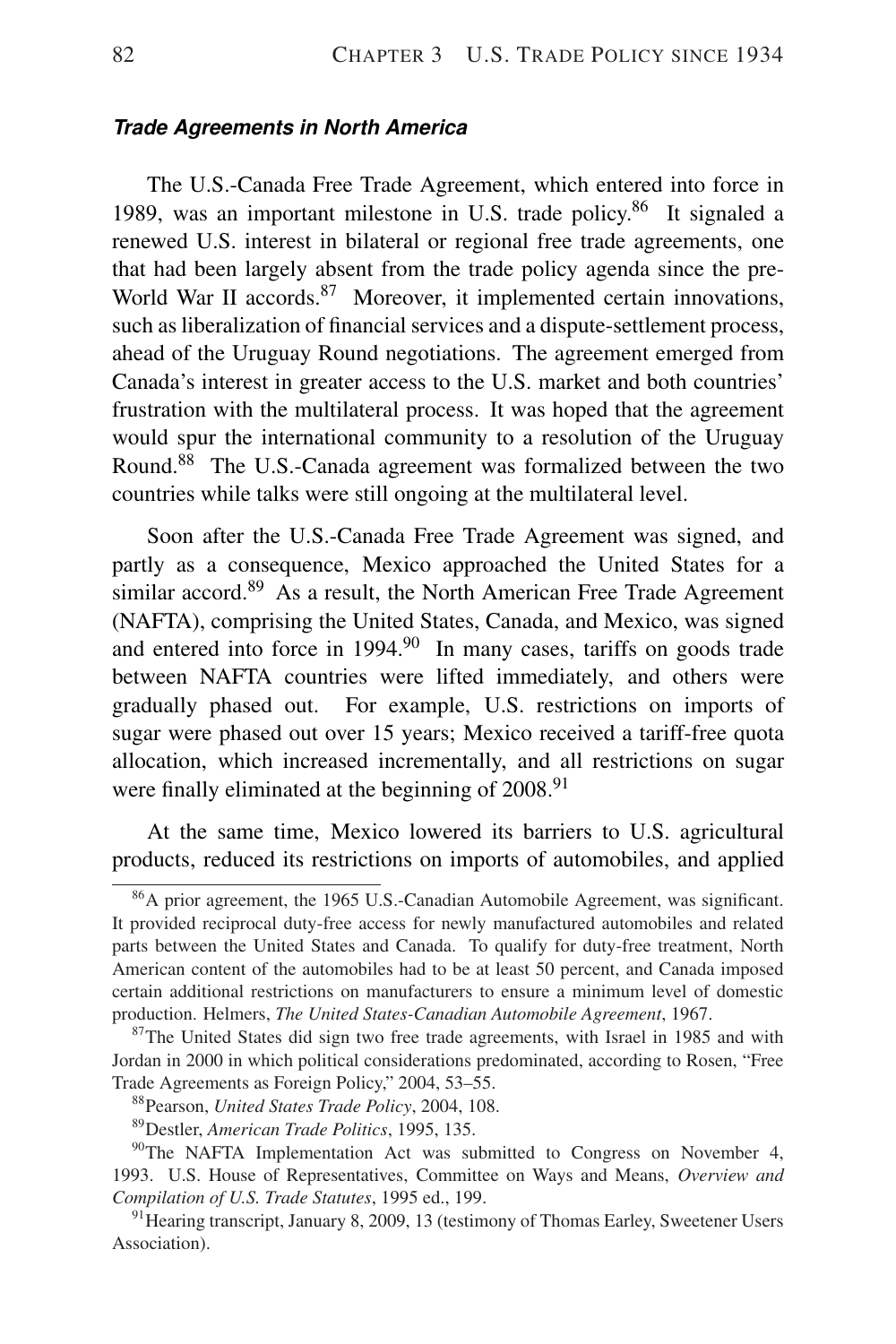national treatment rules to foreign direct investment from the United States and Canada in services such as telecommunications and finance.<sup>92</sup> To prevent circumvention of existing tariffs by other countries, the U.S. automobile and textile industries secured rules of origin requirements $93$ for their products. <sup>94</sup> The rules of origin requirements for automobiles, for example, required that 62.5 percent of a car's production cost (calculated according to specific formulas set out in the agreement) be produced within the free trade area to qualify for tariff-free entry into the United States.<sup>95</sup>

Within the United States, environmental organizations and organized labor strongly opposed NAFTA.<sup>96</sup> Provisions safeguarding the interests of labor and the environment were not incorporated into the main agreement. To address the opposition, the Clinton administration negotiated side agreements on the environment, workers' rights, and safeguards against import surges that were ultimately approved by Congress.

#### *The Uruguay Round*

Simultaneous with negotiations of the U.S.-Canada FTA and NAFTA, the United States also participated in trade negotiations in the Uruguay Round (1986-93).<sup>97</sup> The Uruguay Round agreement was concluded in late 1993 and entered into force in January 1995. It is generally considered to have been a highly beneficial agreement for the United States. This was particularly true for the agreements on services and intellectual property rights protection. U.S. negotiators, as well as observers, felt that it was

<sup>92</sup>Barton et al., *The Evolution of the Trade Regime*, 2006, 165.

 $93$ Rules of origin requirements pertain to where a product is made and are important for trade statistics and trade agreements. Because raw materials and parts may originate from many points, determination of origin is not straightforward. Rules of origin requirements in a free trade agreement may grant preferential tariff treatment to goods made wholly or in part in the beneficiary country or group of countries.

<sup>94</sup>Destler, *American Trade Politics*, 1995, 219.

<sup>95</sup>Ibid., 227.

<sup>&</sup>lt;sup>96</sup>In addition to these well defined groups, there was a more general trepidation about NAFTA; large segments of the middle class were worried by NAFTA's potential effect on jobs. Destler, *American Trade Politics*, 1995, 223. This was manifested most strongly by Ross Perot's surprising third-party candidacy in the 1992 presidential elections.

 $97$ The Omnibus Trade and Competitiveness Act of 1988 provided the President with the authority to enter into trade agreements before June 1, 1993, subject to implementation under special "fast track" Congressional approval procedures. U.S. House of Representatives, Committee on Ways and Means, *Overview and Compilation of U.S. Trade Statutes*, 1993 ed., 162.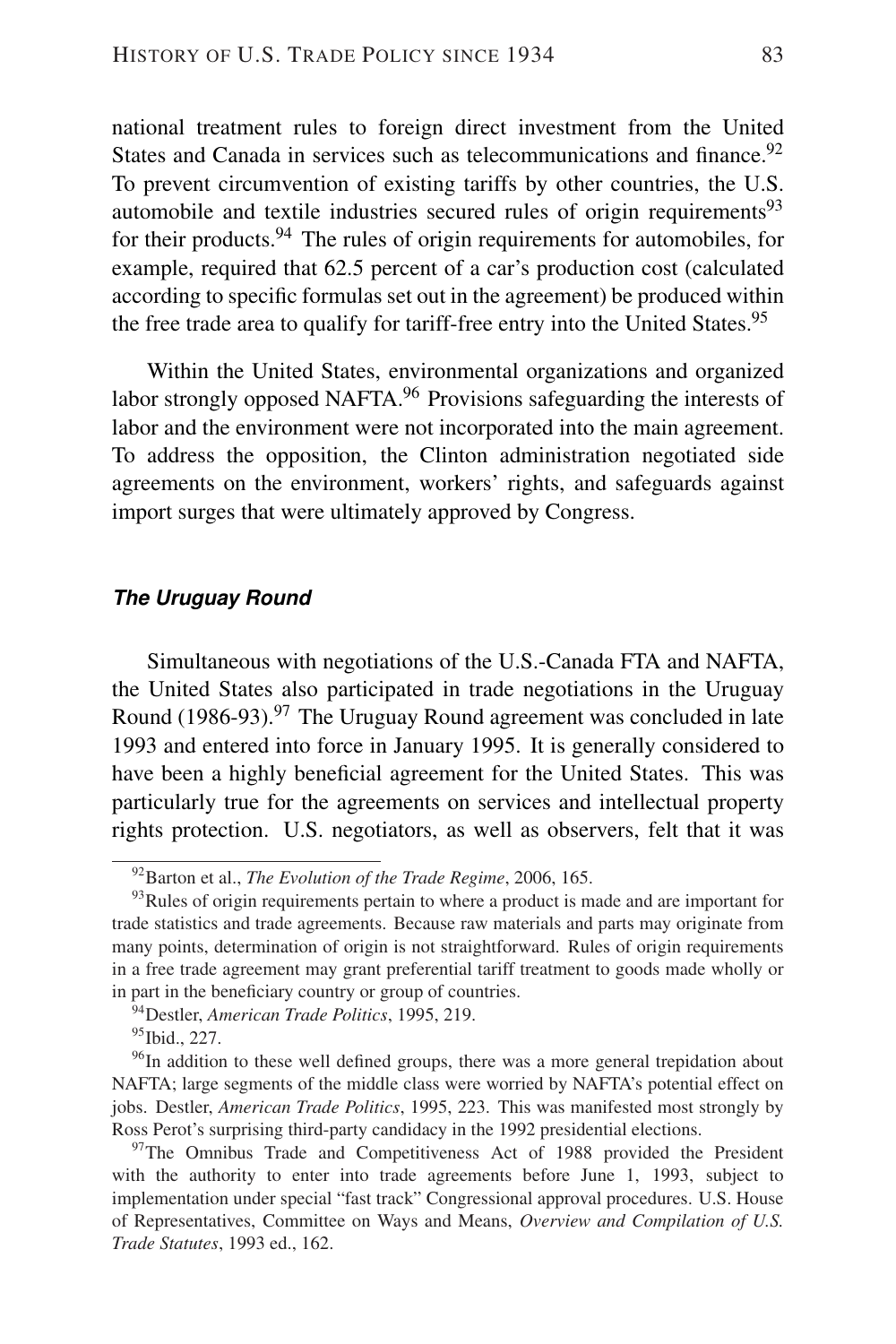in the interest of the United States to open foreign markets for services as it had a comparative advantage in several services sectors<sup>98</sup> and had significant growth potential in the export of services trade, particularly in the areas that employed highly skilled labor.<sup>99</sup> The lack of intellectual property rights abroad prior to the Uruguay Round was estimated to be very costly to the United States; by one estimate, U.S. firms lost revenues of \$23.8 billion due to inadequate intellectual property rights protection.<sup>100</sup>

In addition to another round of tariff cuts, which reduced industrialized country tariffs by 38 percent, <sup>101</sup> the Uruguay Round extended prior gains in certain nontariff measures and expanded the range of topics negotiated in a multilateral setting, most significantly trade in services and certain politically sensitive domestic regulatory issues. The Uruguay Round also established more robust multilateral administrative structures for negotiations and trade policy review, and its dispute resolution system provided a stronger enforcement mechanism.

The Uruguay Round's most obvious structural achievement was the establishment of the WTO (in the Marrakech Agreement of 1994), a formal international organization that took the place of the ad hoc GATT administration that had been set up after it had become clear that the ITO agreement would not be implemented.<sup>102</sup>

The second accomplishment of the Uruguay Round was the consolidation of the gains from prior rounds of negotiation.<sup>103</sup> New tariff bindings were added. Most of the voluntary codes of the Tokyo Round (rules on import licensing; antidumping duties, subsidies, and countervailing measures; customs valuation methods; and standards on health, safety, and

<sup>98</sup>Hoekman and Kostecki, *The Political Economy of the World Trading System*, 237.

<sup>99</sup>Congressional Budget Office, *The GATT Negotiations and U.S. Trade Policy*, 1987, 17.

<sup>100</sup>USITC, *Foreign Protection of Intellectual Property Rights and the Effect on U.S. Industry and Trade*, 1988, 4-3.

<sup>101</sup>Jackson, *The World Trading System*, 1997, 74.

<sup>&</sup>lt;sup>102</sup>Countries were no longer able to "opt out" of agreements with which they did not agree, as was the case during the Tokyo Round negotiations for nontariff measures. On the other hand, the possibility that fewer agreements will be reached is greater because an agreement requires a commitment by each member. Hoekman and Kostecki, *The Political Economy of the World Trading System*, 2001, 1.

<sup>&</sup>lt;sup>103</sup>A detailed explanation of the WTO and the GATT in the context of the WTO is found in Hoekman and Kostecki, *The Political Economy of the World Trading System*, 2001, 9–73. The following discussion summarizes some of their main points.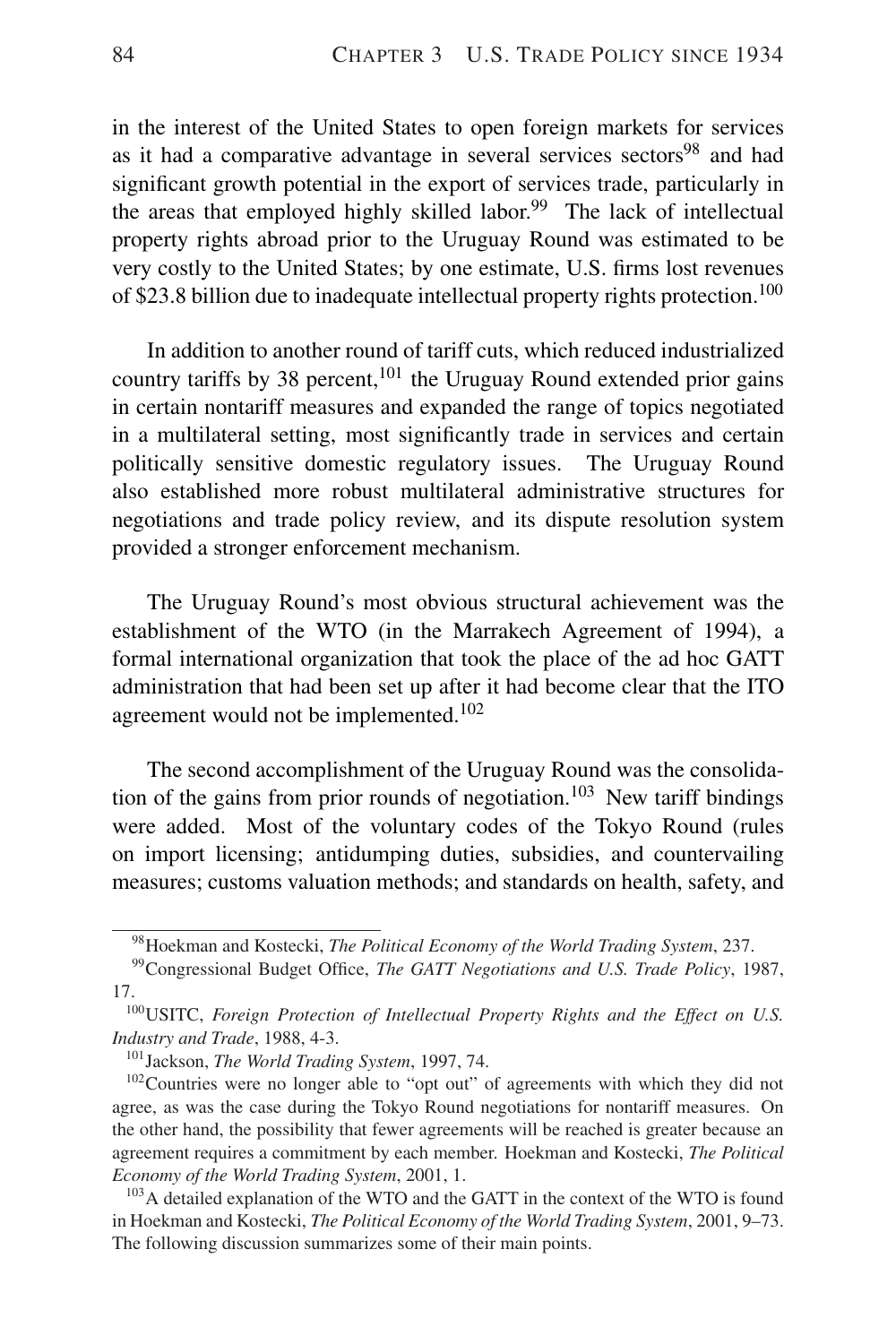consumer protection, among others) were amended, incorporated into the main body of the agreement, and made mandatory.<sup>104</sup>

The Uruguay Round also provided for the phase out, over a 10-year period, of quotas on textiles and apparel, nearly half a century after a framework for their imposition was first implemented. The ATC, which replaced the MFA, phased out the textile quota system in four stages: by 16 percent (by volume of imports) upon entry into force of the agreement, by an additional 17 percent within the first three years, a further 18 percent within seven years, and the rest by 2005. The agreement did not, however, mandate lowering tariffs on textiles and apparel. $105$ 

Finally, the scope of negotiations was expanded. This included major strides forward on trade liberalization with the General Agreement on Trade in Services (GATS), the Agreement on Trade Related Aspects of Intellectual Property Rights (TRIPS), Trade Related Investment Measures (TRIMs), and the Agreement on Agriculture. Each of these broke new topical ground at the multilateral level and increased the reach of trade negotiations beyond the borders of countries and into their domestic governance structure.

The GATS addressed, for the first time in a multilateral setting, the opening of trade in services. Services present a unique set of challenges to trade negotiators, as their nonphysical and highly heterogeneous nature makes them more difficult than goods to count and assess for tariffs.<sup>106</sup> The obligations, subscribed to by all members, extended MFN principles to services, with temporary exceptions made for preexisting free trade agreements. In addition, member countries subscribed to sectorspecific commitments, separated into national treatment and market access commitments. National treatment requires countries to treat foreign and domestic firms equally under the law. Market access requires countries to permit both domestic and foreign firms to compete in a market. Restricted

<sup>&</sup>lt;sup>104</sup>A few of the Tokyo Round codes were appended as plurilateral agreements; that is, they remained binding only on those that had previously committed to them. These were in the areas of government procurement, civil aircraft, select bovine products, and milk products. The agreements on the latter two were terminated in 1997 and are now covered by the Sanitary and Phytosanitary agreement. WTO, "Sanitary and Phytosanitary Measures," undated (accessed December 9, 2008).

<sup>&</sup>lt;sup>105</sup>The sector reportedly continues to face high U.S. import tariffs and complex rules of origin requirements. USITC, Hearing transcript, January 8, 2009, 7 (testimony of Brenda Jacobs, Esquire, Sidley Austin LLP on behalf of U.S. Association of Importers of Textiles and Apparel).

<sup>106</sup>Hoekman, "Liberalizing Trade in Services," 2006, 10–12.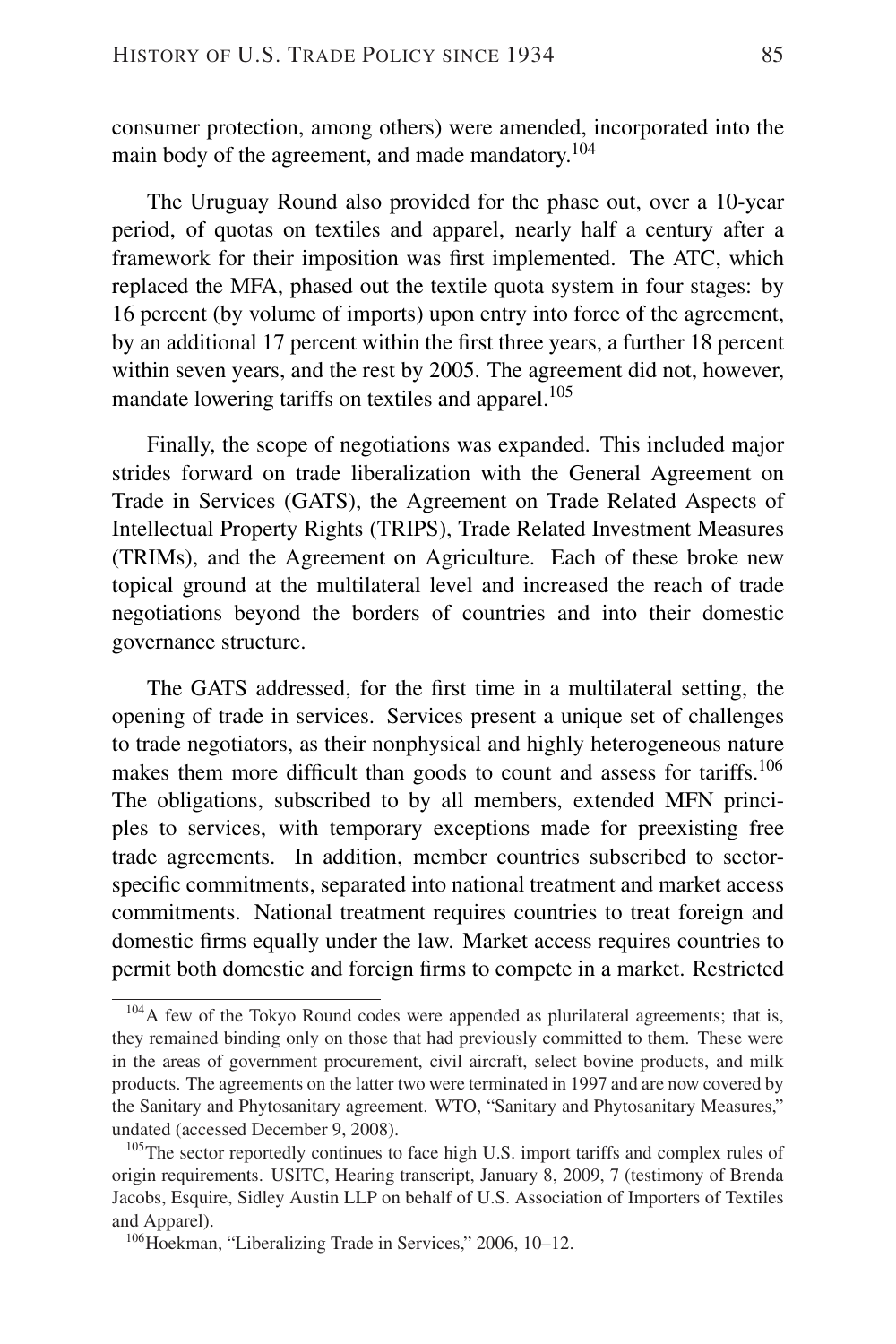market access tends to be a particular problem in services, as it includes sectors such as telecommunications and transportation that are frequently monopolies or restricted to a few firms.

The TRIPS Agreement dealt with intellectual property rights, the first time the international community sought to require governments to enforce international laws regarding intellectual property.<sup>107</sup> The agreement included protection of copyrights, trademarks, patents, geographic indicators and certain other trade secrets.

TRIMs extended to foreign direct investment the GATT principle of national treatment of goods and the GATT rules limiting the use of quantitative restrictions.<sup>108</sup> Resistance to addressing investment measures meant that the resulting agreement was limited to rules on foreign investment in the manufacture of goods, rather than including broader commitments on investment in services.<sup>109</sup>

The Agreement on Agriculture addressed, among other issues, subsidies and quotas on agricultural goods. Developed countries committed to reduce export subsidies by 21 percent by volume and 36 percent by value by 2000, while developing countries committed to reductions of 14 percent by volume and 24 percent by value by 2004. Developed countries also agreed to expand market access by 36 percent by 2000, while developing countries committed to expand market access by 15 percent by 2000. Nontariff measures, including quotas, were converted into equivalent tariffs, and the United States and other countries introduced two-tiered tariff rate quotas (TRQs) that allowed limited imports at low tariff rates and unlimited imports at higher rates. The point where the high tariff is first applied is referred to as the quota point, and the TRQs are usually designed so that only minimal imports enter at the high rate.<sup>110</sup>

Domestically, the Uruguay Round agreement proved less controversial for the United States than NAFTA for several reasons. First, although the structure was different, the legal implications—in particular, sovereignty over trade issues—were not materially more onerous than the prior GATT commitments.<sup>111</sup> Second, much of the new agreement, such as the

<sup>107</sup>Ibid., 126.

<sup>108</sup>Hoekman and Kostecki, *The Political Economy of the World Trading System*, 2001, 202.

<sup>&</sup>lt;sup>109</sup>Ibid., 202-03; also found in the WTO TRIMs Agreement.

<sup>&</sup>lt;sup>110</sup>WTO, "Agriculture: Fairer Markets for Farmers," undated (accessed January 2, 2009).

<sup>111</sup>Hoekman and Kostecki, *The Political Economy of the World Trading System*, 2001, 49.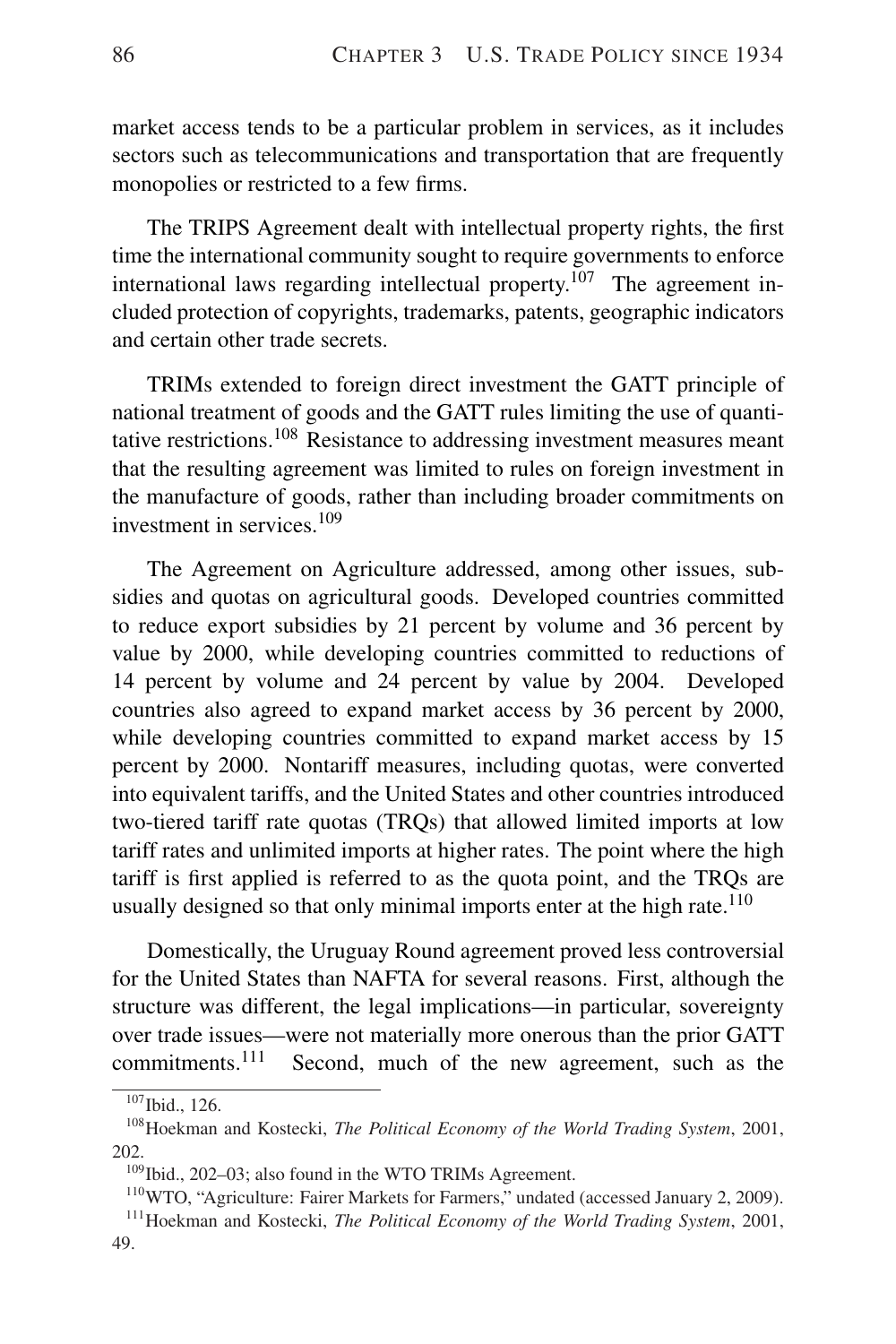intellectual property and services agreements, was perceived to benefit the United States. The arrangement on intellectual property in particular was instrumental in obtaining U.S. support for the Uruguay Round, and industry groups reliant on intellectual property protection—pharmaceuticals, software, semiconductors, and entertainment, in particular—were very supportive.<sup>112</sup> Labor and environmental groups remained opposed, but this time free-trade supporters were more numerous and vocal than with NAFTA. Third, the round created a binding dispute settlement system, which was especially important to the United States. The Uruguay Round Agreements Act passed the U.S. Congress and entered into force one year after NAFTA, in January 1995.

Fast track authority lapsed in 1993; the ensuing decade saw only the U.S.-Jordan FTA signed into law in 2001. Fast track authority was renewed under the name trade promotion authority in the Trade Act of 2002, when language about the importance of labor and environmental standards was placed in the act as a result of the debate over these issues that arose during the approval of NAFTA.<sup>113</sup> Under trade promotion authority of the Trade Act of 2002, President Bush signed into law eight bilateral trade agreements and a regional free trade agreement with Central American countries (table 3.2). Trade promotion authority expired in 2007 and has not been reauthorized at the time of this report.<sup>114</sup>

#### *The Doha Development Agenda*

The current round of multilateral negotiations, the Doha Development Agenda (DDA or "Doha Round") remains unfinished. The DDA was initiated at the Fourth Ministerial Conference of the World Trade Organization in 2001. The declared development objectives, as suggested by its title, and the prominent role taken by developing countries are the new features of this round of negotiations.<sup>115</sup> Many developing countries believe that the Uruguay Round disproportionately benefited the developed world.<sup>116</sup> Developing countries believed that the issue of subsidized agricultural commodities in developed countries, which compete with exports from

<sup>112</sup>Chorev, *Remaking U.S. Trade Policy*, 2007, 159.

<sup>113</sup>Ibid., 185.

<sup>&</sup>lt;sup>114</sup>See table F.1 for details on the successfully concluded agreements and their economic effects.

<sup>&</sup>lt;sup>115</sup>Hoekman, "Strengthening the Global Trade Architecture," 2002, 13.

<sup>&</sup>lt;sup>116</sup>Mehta, "The Doha Development Agenda," 2003, 11.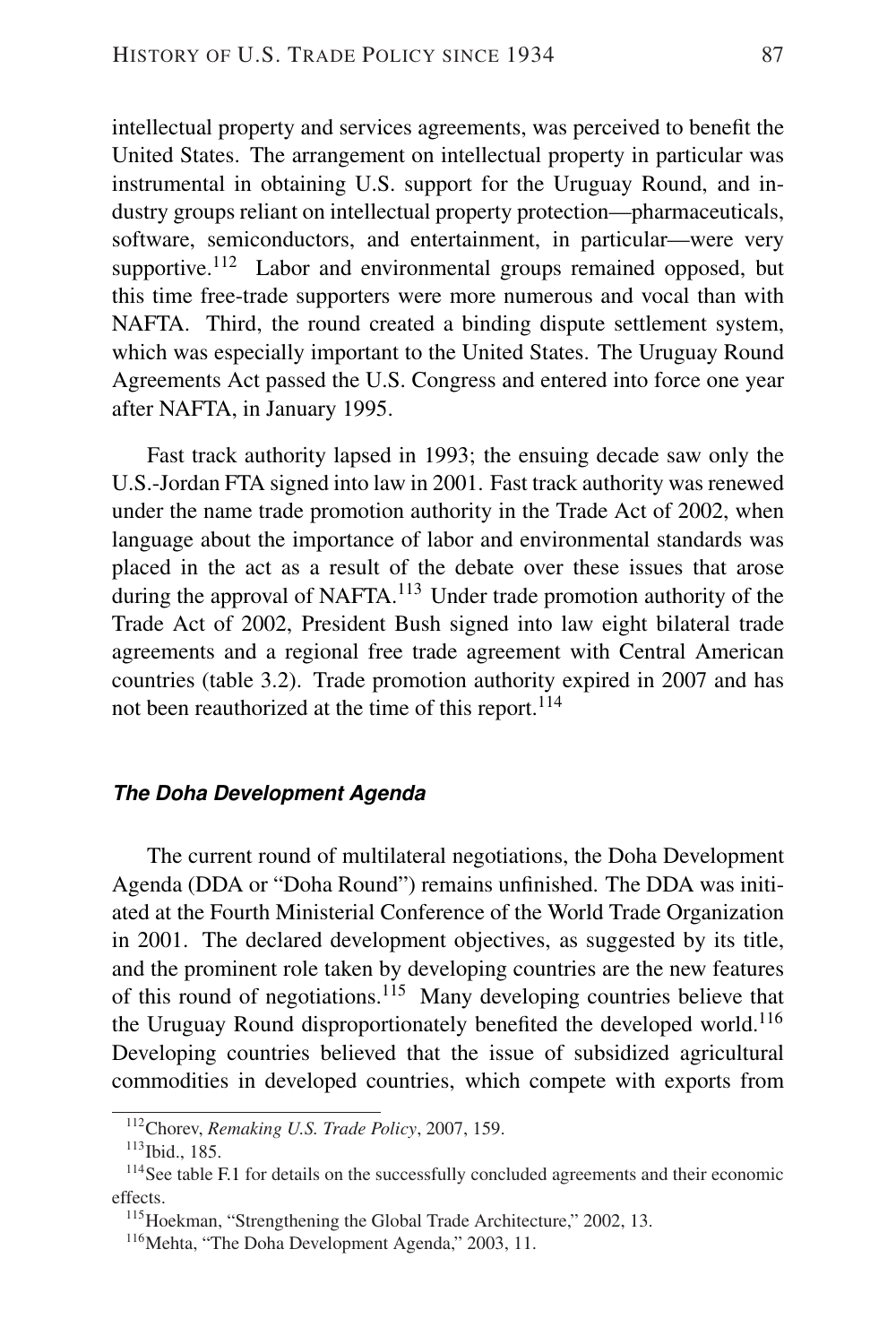| Entered into |                                                                                                  |                                                   |
|--------------|--------------------------------------------------------------------------------------------------|---------------------------------------------------|
| Force        | Agreement                                                                                        | Status <sup>a</sup>                               |
| 1985         | US-Israel                                                                                        | Implemented                                       |
| 1989         | US-Canada                                                                                        | Subsumed into NAFTA                               |
| 1994         | NAFTA (US-Canada-Mexico)                                                                         | Implemented                                       |
| 2001         | US-Jordan                                                                                        | Implemented                                       |
| 2004         | US-Singapore                                                                                     | Implemented                                       |
| 2005         | US-Chile                                                                                         | Implemented                                       |
| 2005         | US-Australia                                                                                     | Implemented                                       |
| 2006         | US-Morocco                                                                                       | Implemented                                       |
| 2006         | CAFTA-DR (US-Dominican<br>Republic-Central America)                                              | Implemented                                       |
| n.a.         | Free Trade Area of the Americas<br>(Western Hemisphere)                                          | Negotiations (2001)                               |
| n.a.         | <b>US-South Africa Customs Union</b><br>(US-South Africa-Namibia-Lesotho-<br>Botswana-Swaziland) | Negotiations (2003)                               |
| 2006         | US-Bahrain                                                                                       | Implemented                                       |
| n.a.         | US-Thailand                                                                                      | Negotiations (2006)                               |
| n.a.         | US-Colombia                                                                                      | Signed, Pending legislation (2007)                |
| 2009         | US-Peru                                                                                          | Implemented                                       |
| n.a.         | US-Ecuador                                                                                       | Negotiations (2006)                               |
| n.a.         | US-Panama                                                                                        | Signed, Pending legislation (2006)                |
| n.a.         | US-Republic of Korea                                                                             | Signed, Pending legislation (2007)                |
| n.a.         | US-UAE                                                                                           | Negotiations (2007)                               |
| 2009         | US-Oman                                                                                          | Implemented                                       |
| n.a.         | US-Malaysia                                                                                      | Negotiations ongoing<br>(negotiations begun 2005) |
| n.a.         | Trans-Pacific SEP (US-Singapore-<br>Chile-Brunei-New Zealand)                                    | Negotiations planned                              |

**TABLE 3.2** Free trade agreements, proposed and implemented

*Sources*: *Washington Trade Daily*, "U.S. Certifies Peru FTA," January 19, 2009; U.S. Trade Representative web site. <http://www.ustr.gov> (accessed February 2, 2009).

<sup>a</sup>Dates refer to date of last negotiation unless otherwise specified

developing countries, had not been adequately addressed. Further, they were concerned that the TRIPS agreement on intellectual property affected their access to affordable drugs for HIV/AIDS, malaria, tuberculosis, and other diseases. Additionally, many technical aspects of the Uruguay Round commitments proved burdensome to developing countries whose human and financial resources are limited.<sup>117</sup>

In addition to these overarching issues, participants agreed in the Doha Declaration to review a number of WTO provisions that pose frequent problems for the developing and least developed countries: issues

<sup>&</sup>lt;sup>117</sup>Oyejide, "Interests and Options of Developing and Least-developed Countries," 2000, 8.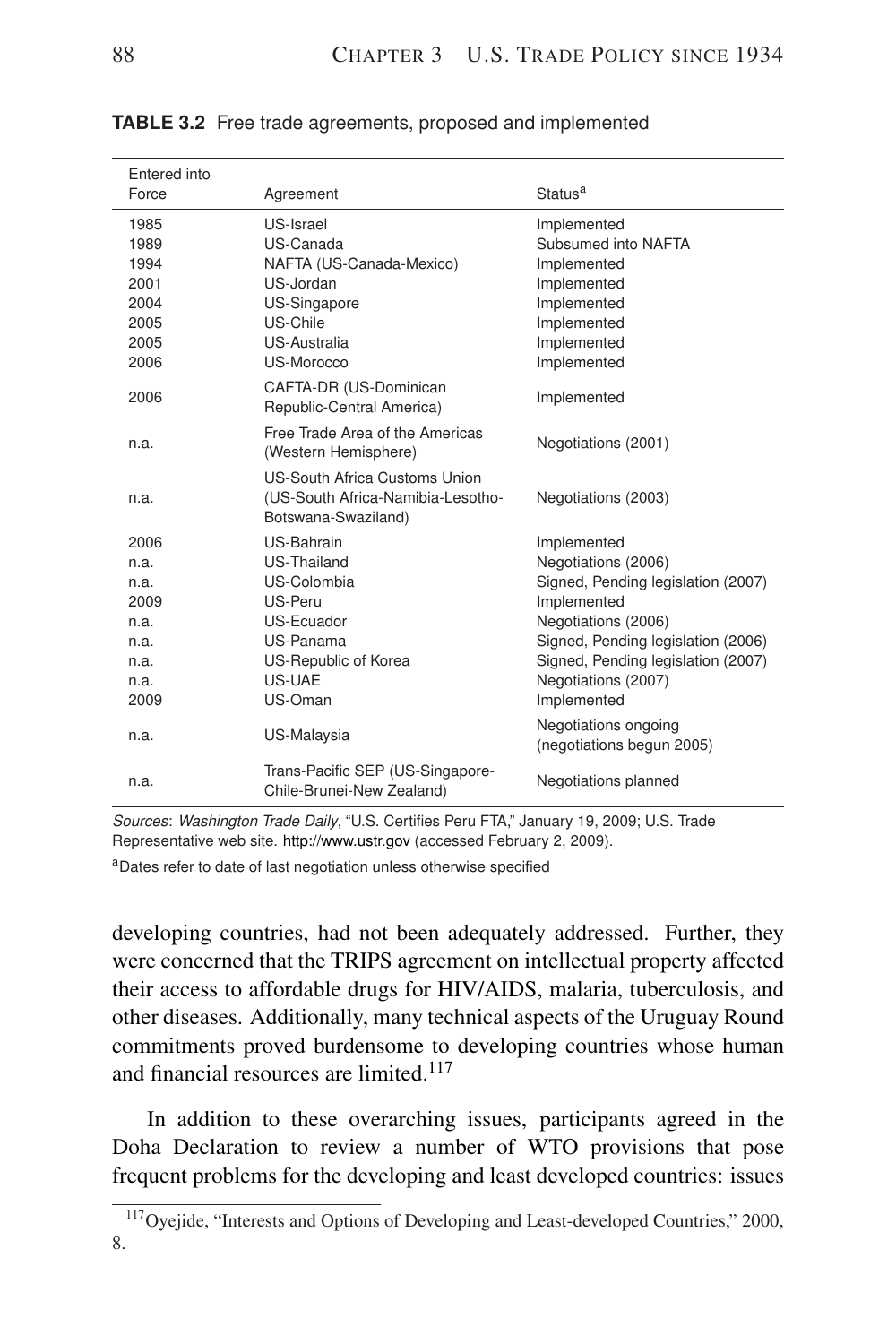concerning trade, debt, and finance; trade and the transfer of technology; technical cooperation and capacity building; and WTO provisions concerning special and differential treatment.

Negotiations in the DDA reached an impasse in July 2008; the proximate cause was a stalemate over special safeguards on agricultural imports between a group including India, China, and other developing countries and another group composed primarily of developed countries.<sup>118</sup> The proposal on offer included a provision for a tariff increase of up to 15 percent for an import "surge" (defined as a 40 percent increase in imports over the average of the previous three years). The tariff was to be applicable to only 2.5 percent of tariff lines. Developing countries countered with an offer of a 30 percent tariff increase on up to 7 percent of tariff lines.<sup>119</sup> The issue could not be resolved, and negotiations were eventually suspended.

## **The Economic Effects of Trade Liberalization**

This section summarizes the existing economic literature on trade with an emphasis on the quantitative assessments of trade policy over time. This literature suggests that the benefits of trade liberalization have been significant, although the size of the gains and the methods of analysis have changed over time.

In the early years, both trade negotiations and the economic analysis of trade policies focused heavily on tariffs, with minimal emphasis on nontariff barriers. There is general agreement in the economic literature that the United States benefited as tariff barriers were lowered. Gains from trade were greater than the costs even after taking into consideration the losses experienced by import-competing segments of the economy. The Tokyo Round (1973–79) was the first round to produce agreements on nontariff measures. Economic analysis during this period took on the new task of attempting to compute the effects of these less easily quantified reductions in nontariff measures. To the extent that researchers have been able to quantify these effects, their results suggest a significant increase in welfare, compared with tariff-only liberalization.

The economic literature on trade has evolved at least as much as the subject it examines. At the beginning of the period under examination, the

<sup>&</sup>lt;sup>118</sup>Baldwin, "Resolving the Conflict," September 25, 2008.

<sup>&</sup>lt;sup>119</sup>The proposal details are cited in Baldwin, "Resolving the Conflict," 2008.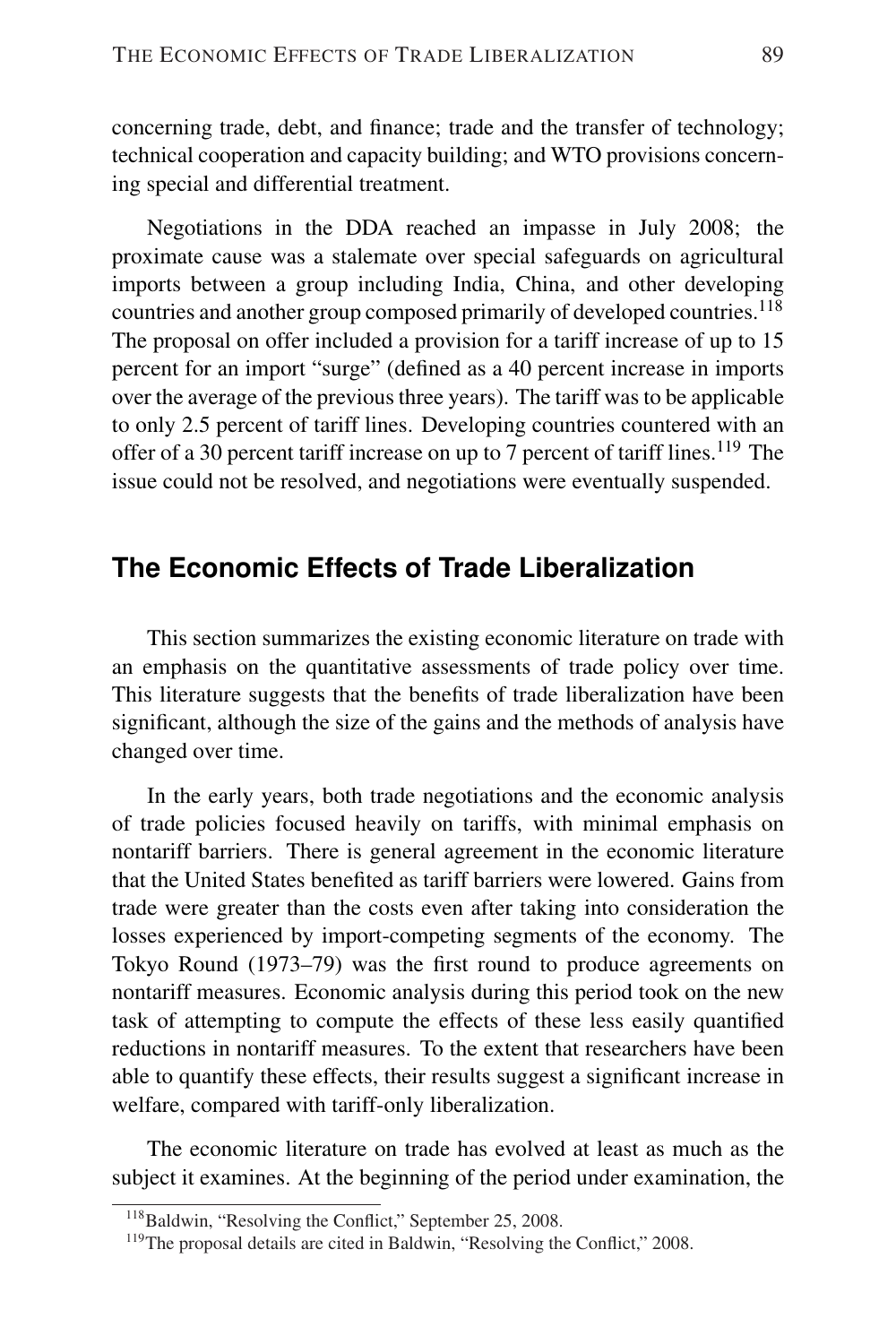economic literature was confined to highly abstract representations of the economy and had put forth only a limited number of theories to explain patterns of international trade. The lack of detail meant that quantitative assessments of trade policy were at best suggestive; indeed there were few attempts at quantitative analysis. In contrast, models in the current era can be enormous, complex, and require more computational power than was previously available.

This evolution in the literature has been driven by a number of trends. First, the economic literature pertaining to trade was relatively underdeveloped in 1934; formal mathematical analysis in the field was not the norm. Second, even if theories were articulated in a mathematical framework, models remained simple and had to be solved analytically rather than computationally, which limited the number of details that could be addressed. Over time computing power grew, and economists took advantage by constructing more computationally intensive models with many sectors and goods. The economic literature also responded to new observations in the trade data. For example, early theory suggested that a country would export those goods that it produces most efficiently and import those that it produces least efficiently. However, trade data showed that countries import and export the same types of goods. For instance, the United States both imports and exports automobiles. New hypotheses were posited to explain this behavior. Finally, the literature evolved to address issues of trade policy. For example, the Tokyo Round (1973–79) was the first round to include nontariff measures, and contemporary economists took on the task of estimating the effects of policy changes in nontariff barriers.

International trade is a dynamic field of research, and recently there has been a considerable increase in theoretical work. Theories are still being tested and modified, and researchers are grappling with technical issues that arise when applying theories to obtain quantitative results. For example, the theory of product variety proposes that individuals have preferences for a large number of goods and that the improved access to variety made possible by increased trade improves welfare. Applying these ideas requires determining (or assuming) a great deal about individuals' preferences for a large number of goods (i.e. elasticities of substitution across goods).<sup>120</sup> Yet, controversy and uncertainty about the details of the approach remain. Another difficulty faced by researchers, one that is

<sup>&</sup>lt;sup>120</sup>This has been the subject of some recent research. See, for example, Broda and Weinstein, "Globalization and the Gains from Variety," 2006.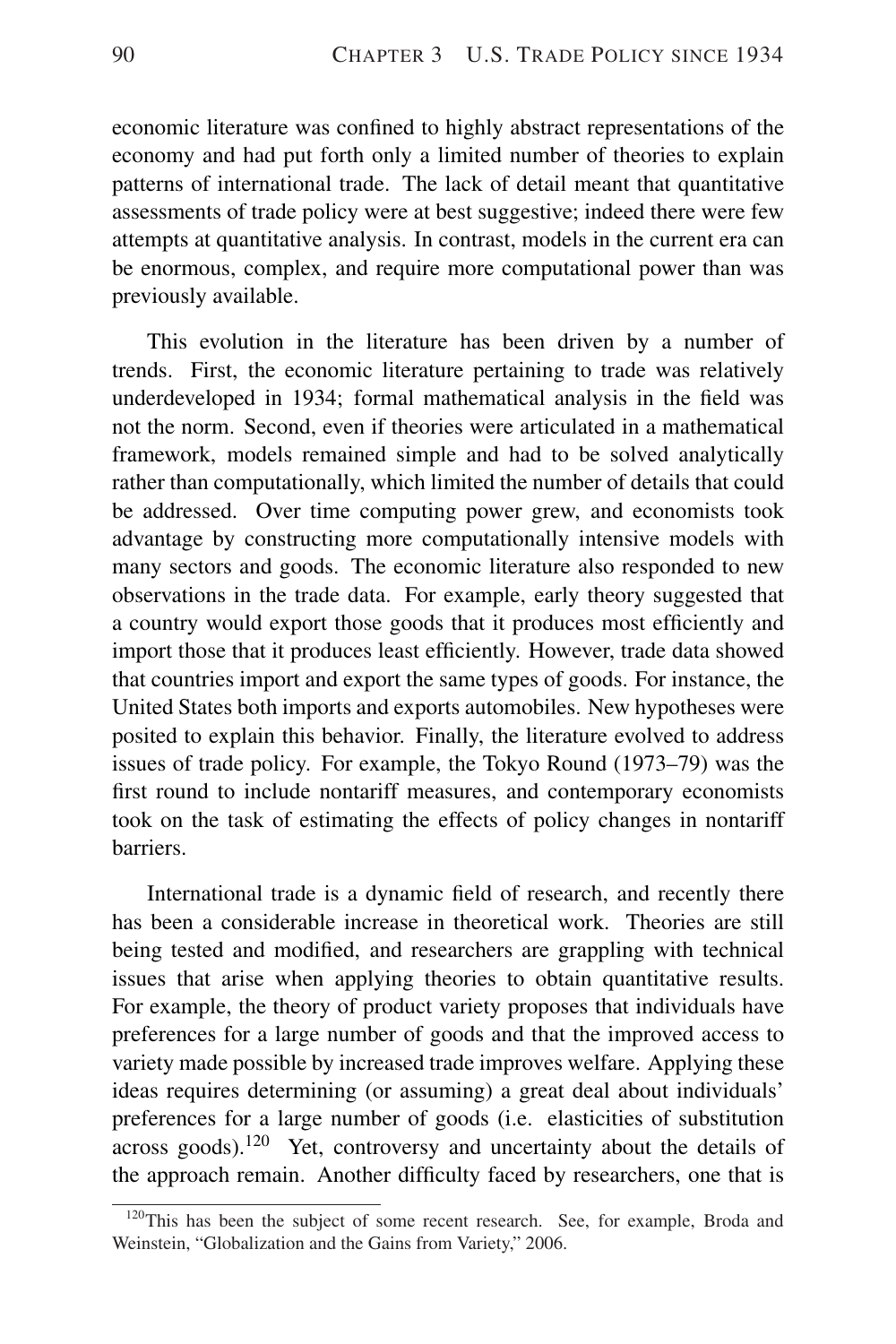particularly problematic for the analysis of services, is the lack of adequate data.<sup>121</sup> The following section is divided into two parts. The first briefly summarizes the types of assumptions and explanations currently prevalent in economic analysis. The second part proceeds chronologically through the empirical literature and summarizes the findings.

#### **Approaches in the Literature**

Evaluating trade policies requires that assumptions be made regarding the channels through which these policies affect the economy, as well as assumptions regarding the underlying economy itself. The assumptions selected can have significant consequences on the quantitative assessment of trade policy. For example, current estimates of the U.S. welfare effects of trade liberalization vary widely, from a fraction of a percent of GDP to as much as 13 percent, depending on the treatment of services, nontariff measures and other modeling specifications.

Table 3.3 provides some examples of these assumptions and approaches and their effects on welfare outcomes. A note of caution must be sounded regarding this table in that it should be seen as a rule of thumb only. The effects of the assumptions and approaches on welfare gains do indeed reflect the results of the majority of empirical studies; however, not all studies fall in line with these generalizations. Until recently, applied trade policy analysis was concentrated on elements of the lefthand column of table 3.3, which led to relatively modest estimates of gains from liberalization. As new models gain acceptance, assumptions from the right-hand column are increasingly being used. These tend to result in relatively larger gains from trade liberalization although newer models and techniques do not universally show greater effects from trade liberalization. More practically but equally important, estimates change as computing power and data availability improve. As a result of these changing factors, comparing model results across time periods can be difficult unless those factors are controlled for.

*Partial versus full liberalization*. Full liberalization, the elimination of all trade barriers, is rarely if ever achieved in practice, but it is sometimes used in quantitative analysis in order to compare policies or countries'

<sup>&</sup>lt;sup>121</sup>See, for example, Francois, Hoekman, and Woerz, "Does Gravity Apply to Intangibles?" 2007.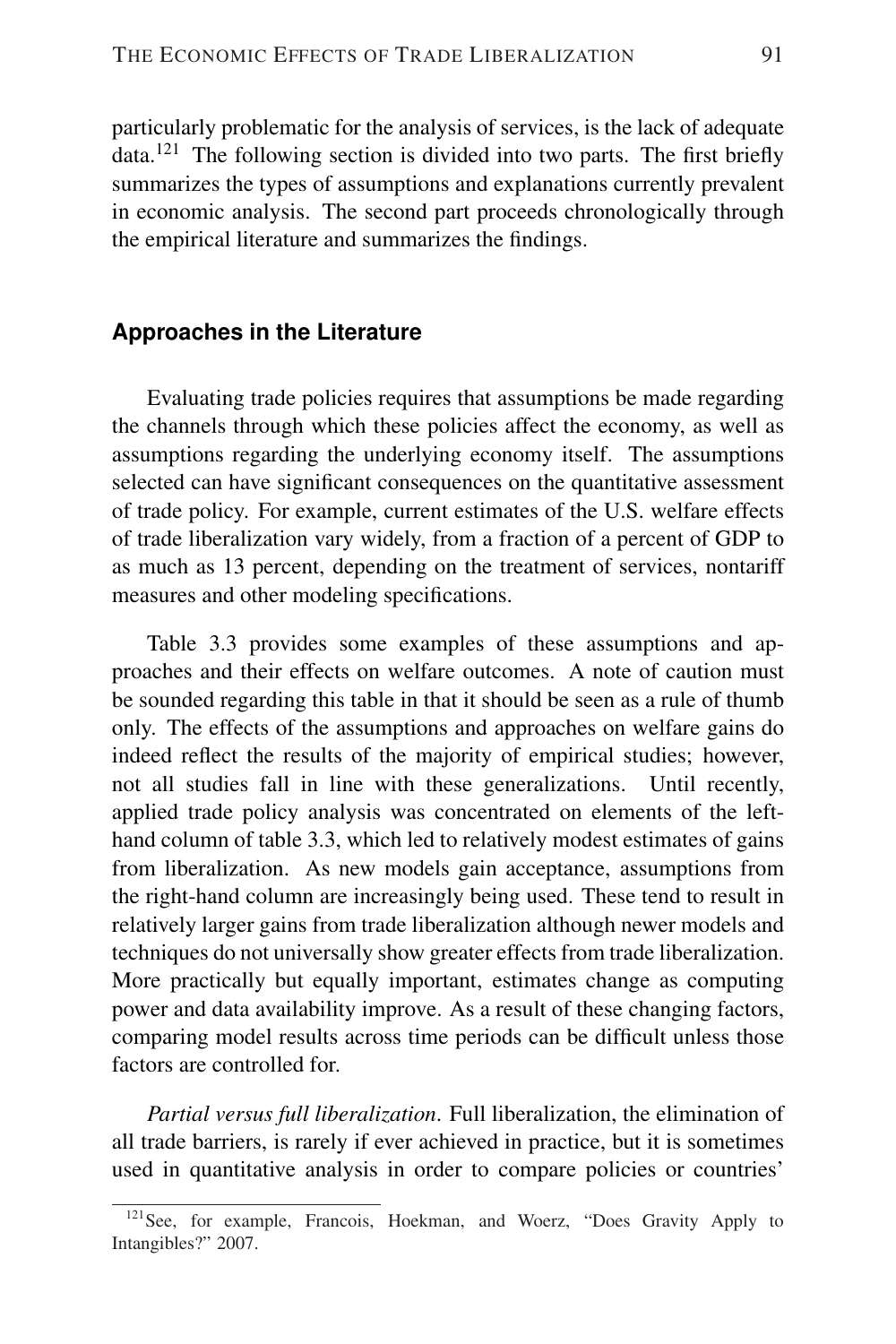|                                       | <b>Effect:</b> Fewer welfare gains                                                                                        |                                        | More welfare gains                                                                                                                                                                                                    |
|---------------------------------------|---------------------------------------------------------------------------------------------------------------------------|----------------------------------------|-----------------------------------------------------------------------------------------------------------------------------------------------------------------------------------------------------------------------|
| <b>Assumptions and</b><br>approaches: | Partial liberalization<br><b>Static</b><br>Goods only<br>Tariffs only<br>Low product variety<br>Constant returns to scale | $\longrightarrow$<br>$\longrightarrow$ | $\longrightarrow$ Full liberalization<br>Dynamic<br>Goods and services<br>$\longrightarrow$ Tariffs and nontariff measures<br>$\longrightarrow$ High product variety<br>$\longrightarrow$ Increasing returns to scale |

**TABLE 3.3** A sample of modeling assumptions and approaches

*Source*: Formulated by Commission staff.

*Note*: The labels "fewer" and "more" welfare gains only denote the general tendency of these assumptions' impact on welfare. Conceivably the reverse could occur; however, most trade literature is in line with the relationships articulated in this table.

responses to a particular policy. Partial liberalization is often used to model the effects of particular trade agreements or trade in a particular sector.

*Static versus dynamic modeling*. A large share of empirical work is static, rather than dynamic. As such, it estimates the effect on economic variables during a single period of time. Although some issues can realistically be examined in a static framework, it assumes perhaps unrealistically that capital investments can be set up and disassembled instantaneously. Models for evaluating trade policy increasingly incorporate dynamic elements and are better able to handle issues related to capital stock, investment, savings, and growth.

*Goods only versus goods and services; tariffs only versus tariffs and nontariff measures*. As mentioned in the introduction to this section, early literature and early trade negotiations focused on goods and on tariffs on these goods. As trade policy negotiations were broadened to include services and nontariff measures, these issues have been increasingly incorporated into the economic analysis.

*Product variety and returns to scale*. These assumptions refer to relatively recent advances in trade theory, which are explained in box 3.2 along with a description of several other channels of the effects of trade liberalization. Over time the economic literature has developed diverse explanations of the observed patterns of international trade and how, in turn, changes in trade affect the domestic economy.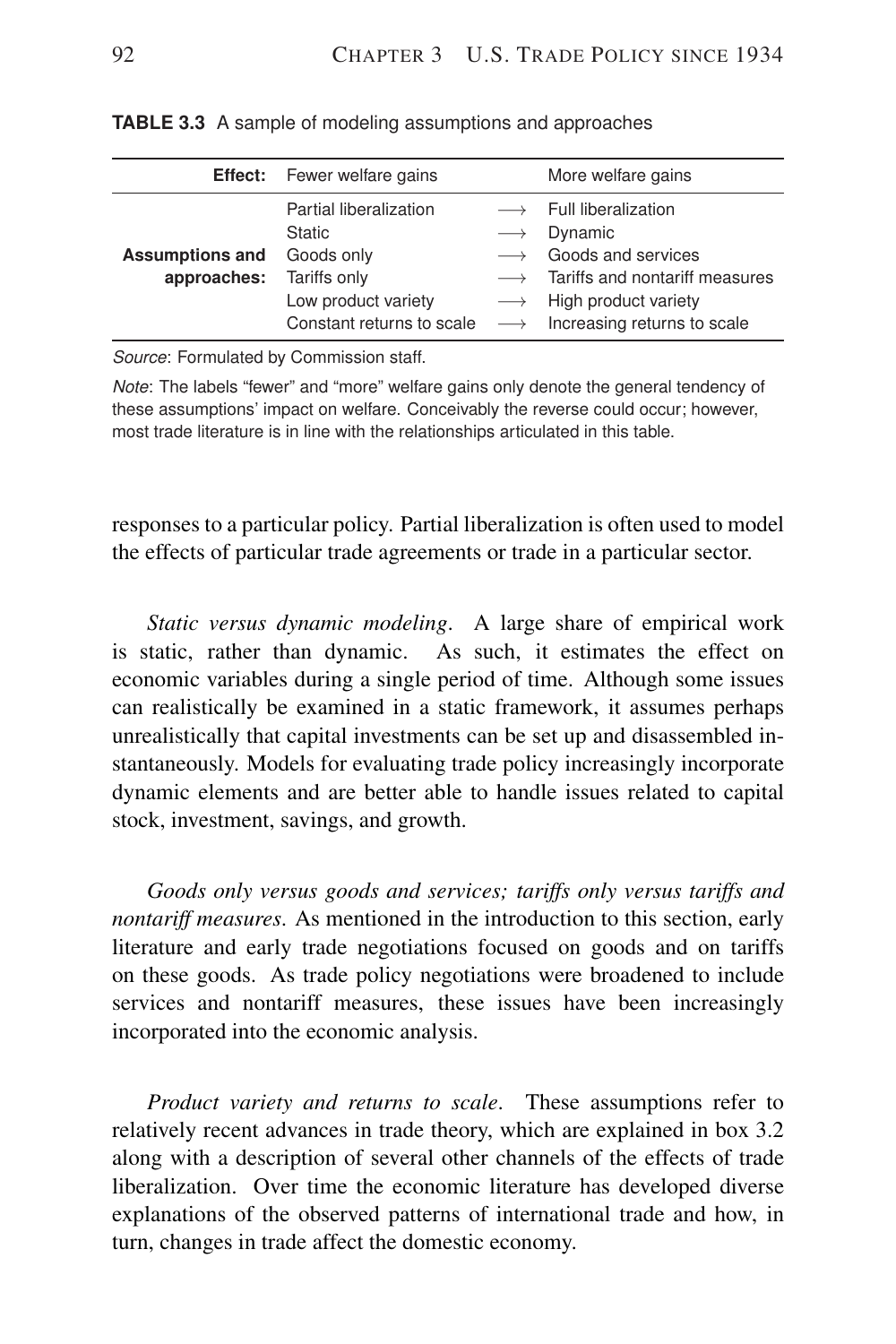#### **Survey of Economic Literature**

Examining the literature chronologically, three major periods emerge: the pre-Tokyo Round literature, the early computational literature, and the recent complex and computationally intensive literature. The first is primarily based on small models applying the classic gains from trade (or comparative advantage) literature to the liberalization questions of the time. With some exceptions, the literature tends to apply theory to contemporaneous problems rather than examining issues retrospectively.<sup>122</sup> The second era saw the development of large-scale computer models with detailed modeling of country- and sector-specific attributes. The third wave of literature combines the computational approaches with increasing innovation in the economic literature of the channels through which trade liberalization affects economies. Further, it increasingly incorporates liberalization of the services sector. Box 3.3 explains some key issues related to tariff data upon which many studies are based.

There are two general approaches to applied economic policy analysis. The first is simulation of proposed changes in trade policy (often using computable general equilibrium models), while the other involves econometrically estimating a set of variables from historical or current data to explain changes in trade. The approaches are not exclusive, as the parameters of a simulation model may be estimated econometrically, or work that is primarily econometric could be based on a model that is used for simulations.

#### *Early Literature*

There are only a few quantitative assessments of the effects of trade barriers before World War II. Indeed, quantitative assessments remain scarce until the Kennedy Round (1964–67) for the reasons outlined in the introduction to this section. The findings of these quantitative studies vary substantially and are only suggestive of the effects of trade liberalization.

Irwin quantitatively examined tariff liberalization and its welfare effects from the Civil War through 1961, just prior to the Kennedy Round.<sup>123</sup>

<sup>&</sup>lt;sup>122</sup>Even with an ambitious researcher applying current methods to prior periods, newer methods are frequently more data-intensive and require data that were not collected in prior eras.

<sup>&</sup>lt;sup>123</sup>Irwin, "Trade Restrictiveness," 2007.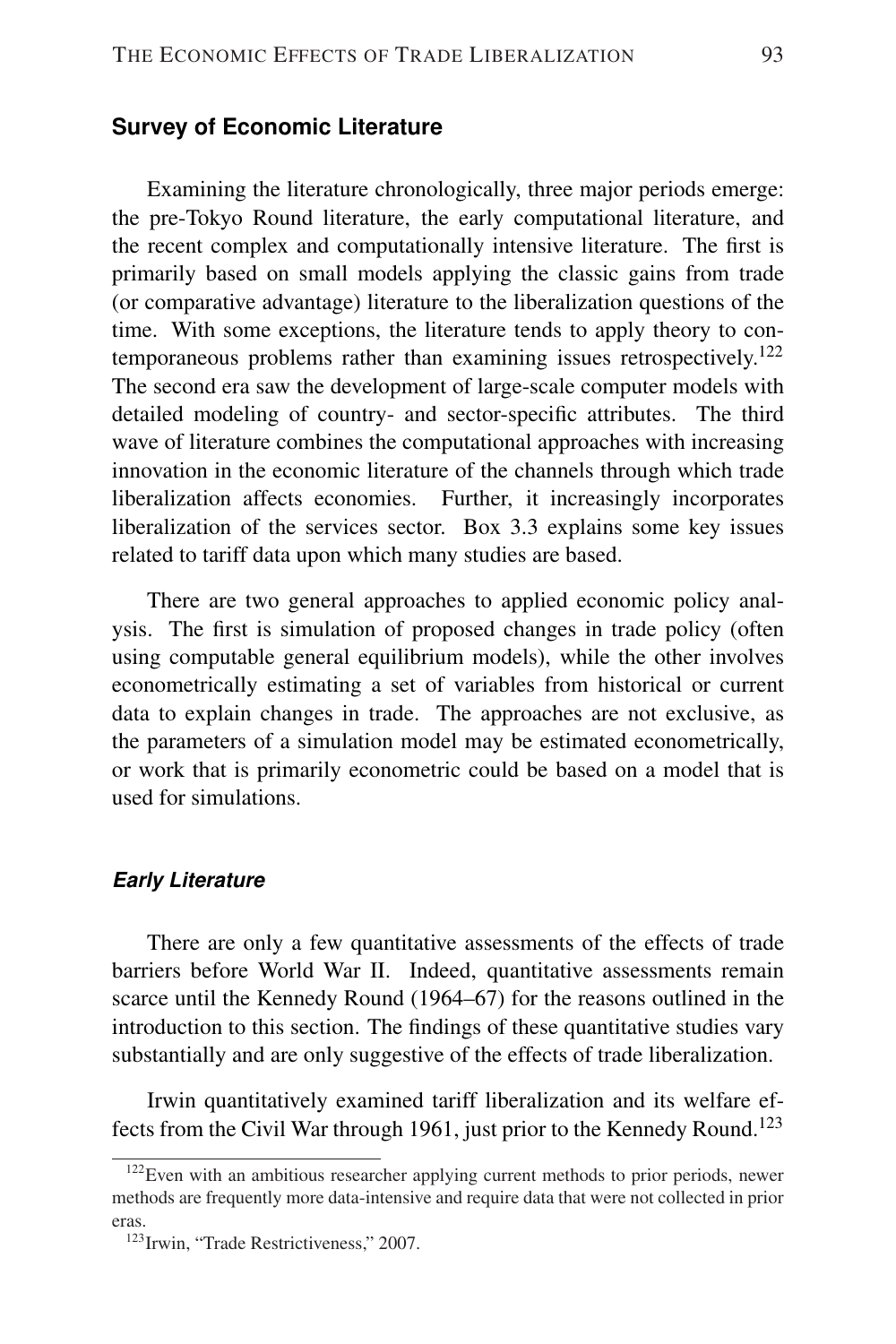#### **BOX 3.2** Channels of the effects of trade liberalization

The theoretical literature forms the underpinnings of applied work. It also shows the number of channels through which trade (and by extension trade barriers) affects an economy, including gains from trade, demand for variety, and productivity improvements.

The classical benefits from trade liberalization result from comparative advantage, first articulated by David Ricardo in the early 19th century. In a two-good, two-country model, the idea that a country that can produce a good with fewer resources or at a lower cost than another country will gain from specializing in the export of that commodity is fairly intuitive. However, two countries can still both gain from trade even when one of the countries can produce both goods more efficiently than the other country, if one of the countries produces one of the goods more efficiently than the other good. Ricardo's explanation was based on differences in technology, which allow one country to produce a certain good more efficiently than the other country. Similar results can be obtained when two countries have different factor endowments (i.e., land, labor, and capital).<sup>a</sup>

Recent work has built upon this foundation. The newer work takes the fundamental principle of Ricardo, the differences in technology across countries, and generalizes it to a multicountry model with a more general structure encompassing differences in technology across countries.<sup>b</sup>

Krugman introduced a different line of research, which analyzed the trade benefits that are achieved through greater variety. He noted that an individual obtains greater enjoyment from consuming a variety of, say, different automobiles than being confined to domestically produced varieties, even when the total quantity of automobiles purchased remains the same. $\textdegree$  In this model, countries are assumed to produce different varieties of goods; therefore, even two countries with the same endowments and technology will want to trade with each other, unlike in the earlier, classical benefits literature. This provides an explanation for the prevalence of intra-industry trade, for example why the United States both imports and exports fruit. Individuals in both countries benefit both from lower prices and from an increase in the available varieties of products.<sup>d</sup>

Trade liberalization can also improve a country's welfare by increasing firm productivity. This can occur in a variety of ways. One such way is via technological diffusion, the movement of technological know-how across borders in a way that benefits the importing country. This may occur directly via a transfer of research and development from one country to another, as in Grossman and Helpman.<sup>e</sup> Alternatively, as in Eaton and Kortum,<sup>f</sup> the technological know-how may be embodied in intermediate and capital goods that are imported from abroad and then used to produce another good domestically.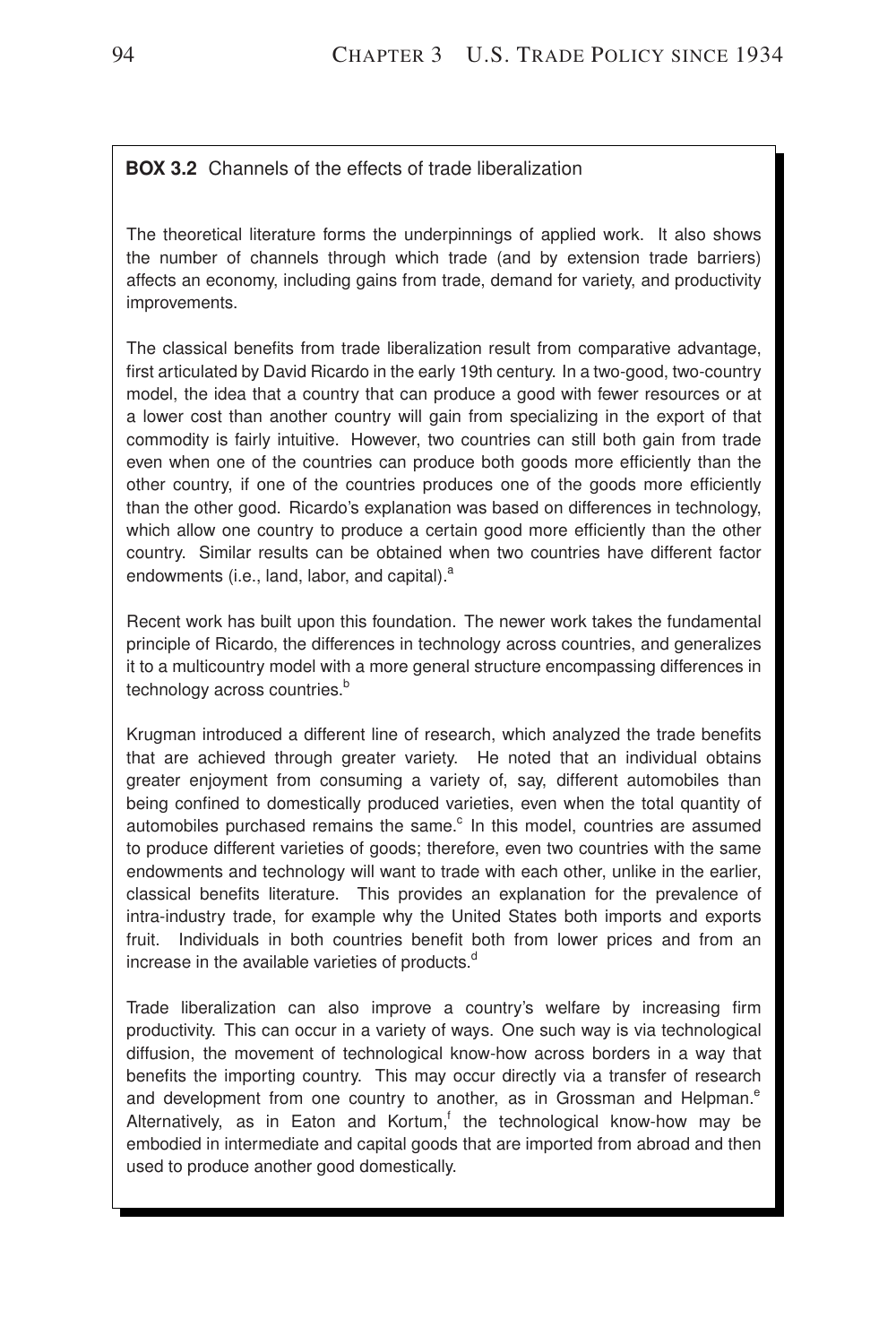#### **BOX 3.2** Channels of the effects of trade liberalization, *continued*

Broader-based productivity gains may result from trade liberalization. A set of papers, originating with Melitz,<sup>g</sup> deals with productivity in the face of competition. When a country has many firms, each with its own level of productivity, the papers hypothesize that the least-productive ones will go out of business when the country opens itself up to foreign competition. Domestic productivity, as an average of the remaining firms, rises as a result, although there will be some negative distributional effects for the firms that go out of business.

Another productivity improvement can be seen through increasing-returns-to-scale firms (or firms that require very large markets to operate efficiently). Certain industries (for example, aircraft manufacturing) have enormous start-up costs, and such industries require large markets to recoup their investment. Reducing trade barriers allows such firms to access international markets and sell more products, thereby increasing the firms' per-unit productivity. Although unusual, potential negative effects could occur, for example if such a firm overtakes a foreign market, drives out local firms, and then uses its monopoly power to raise prices and lower production.

Another potential benefit of trade liberalization is the procompetitive effect. When a firm within a country has monopoly power, it will choose to sell fewer goods at premium prices. The result is a loss in welfare to the country as a whole, although the monopoly itself gains. Opening up to trade will allow competition into the industry and force the domestic firm to behave in a more competitive manner, improving the country's overall welfare.

—————

<sup>&</sup>lt;sup>a</sup>More detailed explanations of this literature can be found in textbooks on international economics; for example, Caves, Frankel, and Jones, World Trade and Payments, 2002; and Krugman, "Ricardo's Difficult Idea," 1996 (accessed April 20, 2009).

<sup>&</sup>lt;sup>b</sup>Eaton and Kortum "Technology, Geography, and Trade," 2002.

<sup>&</sup>lt;sup>c</sup>Krugman, "Increasing Returns," 1979; Krugman, "Scale Economies," 1980.

<sup>&</sup>lt;sup>d</sup>This is obtained from the assumptions in the paper regarding increasing returns to scale and monopolistic competition.

<sup>e</sup>Grossman and Helpman, "Technology and Trade," 1995.

<sup>f</sup>Eaton and Kortum, "Trade in Capital Goods," 2001.

<sup>&</sup>lt;sup>9</sup>Melitz, "The Impact of Trade," 2003.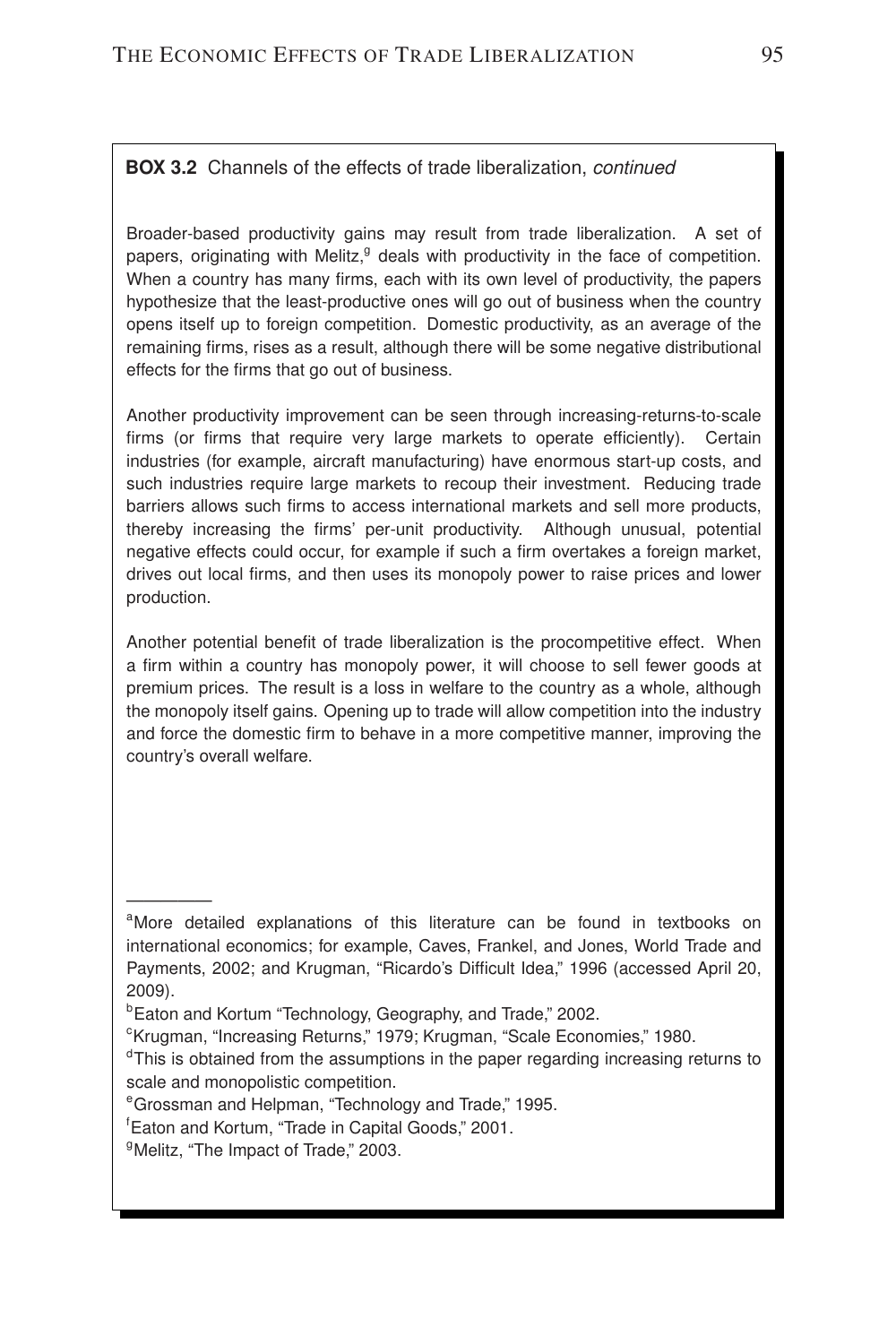#### **BOX 3.3** Summary statistics for tariffs

Assessing the size of tariff barriers can be done in a variety of ways. Many statistics have been created to summarize the size of tariff barriers, each with its own strengths and weaknesses. A trade-weighted average takes the average of all tariff rates imposed on imports, weighted by the value of the goods imported in each category. The advantage of this measure is that it gives the precise amount of tariffs actually collected and correctly accounts for high-value items. The disadvantage is that prohibitively high tariffs will not be recorded by the measure because no goods subject to that tariff will be traded. Trade in goods with high tariffs will be limited and therefore result in an underrepresentation of the degree of restrictiveness.

Simple average tariffs take the unweighted average of all tariffs. The advantage is that changes in policy will be reflected in changes in the index; the disadvantage is that changes to a low-volume good with a small economic impact will have the same effect as changes to a high-volume good with significant effects on the economy.

Anderson and Neary propose an explicitly welfare-driven measure, the Trade Restrictiveness Index (TRI).<sup>a</sup> The TRI is a direct computation of the effect on welfare of import tariffs in a general equilibrium framework. They compute the loss of welfare from current tariff levels and then compute the uniform tariff equivalent—the tariff rate that would need to be applied uniformly to all goods in order to obtain the same welfare loss. This has the advantage of being the correct theoretical measure to examine, but it is computationally intensive to calculate and relies on various model assumptions, including elasticities of substitution among goods.

Finally, there is a range of rates that may be used. GATT and WTO negotiations center on "bound rates" for tariff lines, which are the upper bounds for tariffs that have been committed to by a country. A country may choose to levy a tariff rate below the bound rate—the "applied rate"—but not above it. A tariff average based on bound rates is useful for measuring progress in negotiations, whereas the applied rate is more useful for quantifying effects on an economy.

<sup>a</sup> Anderson and Neary, "A New Approach to Measuring Trade Policy," 1996.

—————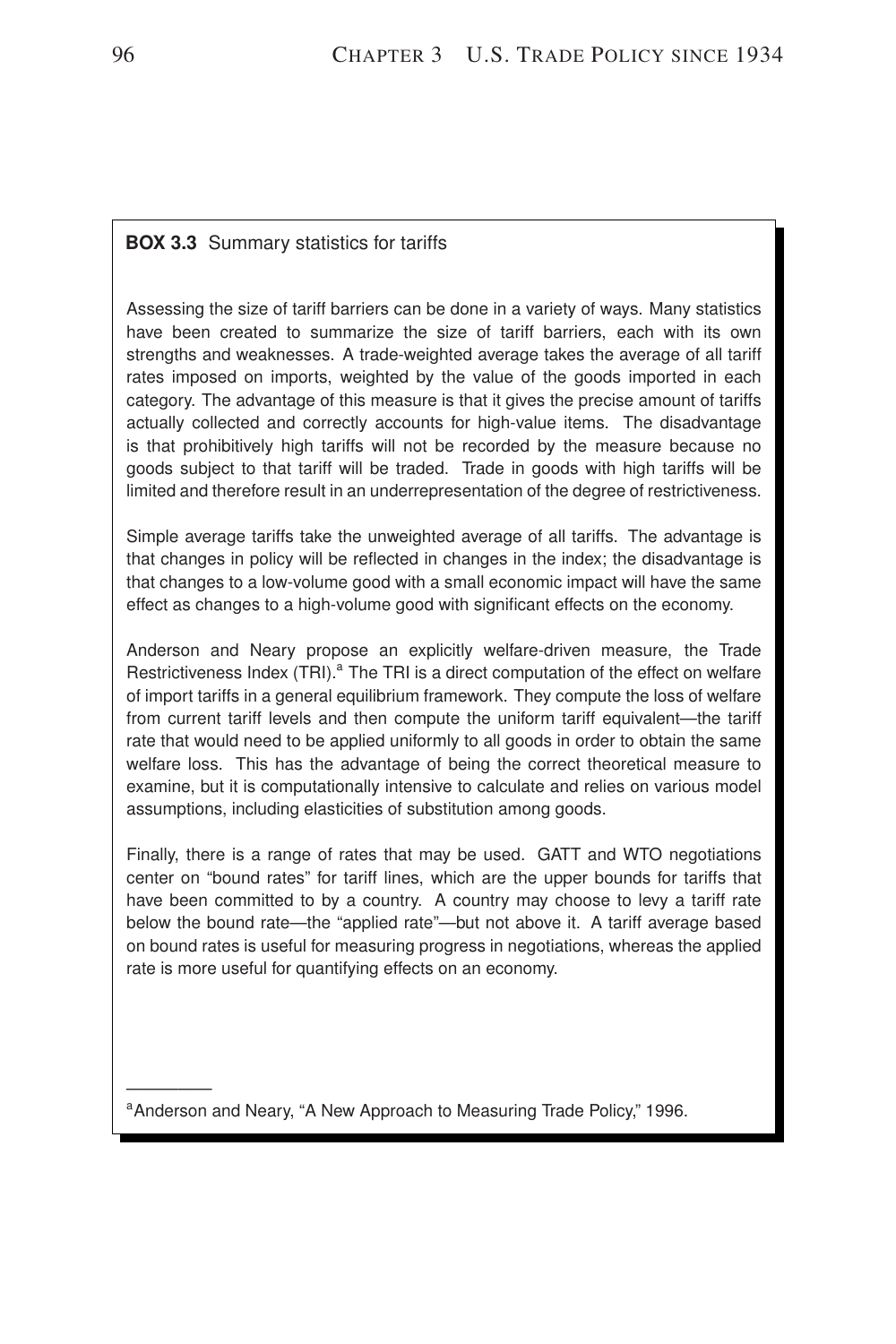| Author (date<br>published)    | Focus country (% of GNP) Remarks  | Estimated<br>effects |                                                                                                           |
|-------------------------------|-----------------------------------|----------------------|-----------------------------------------------------------------------------------------------------------|
| Stern (1964)                  | <b>United States</b>              | < 0.11               | Efficiency gains from the removal of all<br>U.S. tariffs in 1960 (ignoring the terms<br>of trade effects) |
| Balassa and<br>Kreinin (1967) | Several indus-<br>trial countries | < 1.0                | Gains from Kennedy Round tariff cuts                                                                      |
| Magee (1972)                  | <b>United States</b>              | 1.0                  | Gains from removing all trade barriers<br>(ignoring the terms of trade effects)                           |

| <b>TABLE 3.4</b> Pre-Tokyo Round studies |  |
|------------------------------------------|--|
|------------------------------------------|--|

*Source*: Panagariya, "Alternative Approaches to Measuring the Cost of Protection," table 1, 2002, 5.

This paper computed the restrictiveness of existing tariffs and estimated the resulting effects on welfare for the entire time period. Irwin found that U.S. tariffs were equivalent to an across-the-board tariff of 32.2 percent in 1934. From this high rate, the index fell steadily over the years to 12.5 percent in 1961, a drop of nearly two-thirds. Irwin estimated that welfare losses imposed by even the highest tariffs were modest; even in 1934, the loss was less than 1 percent (0.21) of GDP because the share of international trade in the overall U.S. economy was low.<sup>124</sup> This welfare loss decreased to 0.04 percent of GDP in 1961. As noted, these are single-period static effects based on classical gains from trade.

Panagariya provided a summary of several other papers that estimate the negative effects of trade barriers on GNP during this period (table 3.4).<sup>125</sup> The researchers modeled only a small number of goods and generally assumed a small open economy (that is, an economy whose imports or exports are not large enough to affect prices). The welfare gains derived from assumptions of differences in technology, initial endowments, or demand for goods.

#### *Tokyo Round and Computational Models*

In the 1970s, computational power became more available for intensive, detailed calculations. In this era, researchers began using large scale CGE models (box 3.4). Beginning with the Tokyo Round (1973–79), the

 $124$  Ibid., 2.

<sup>&</sup>lt;sup>125</sup> Panagariya, "Alternative Approaches to Measuring the Cost of Protection," 2002.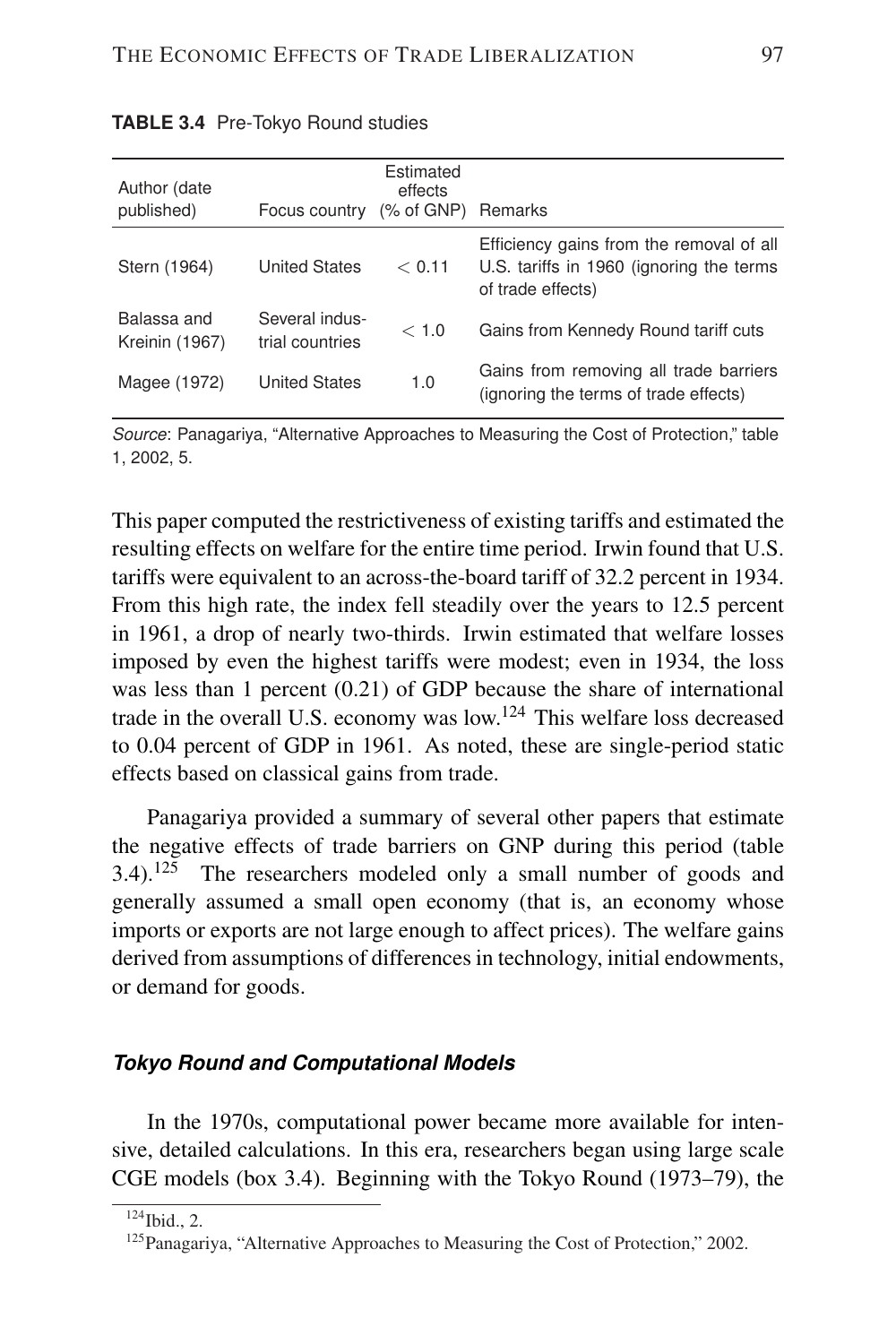| Author (date published)    | Year<br>studied | Economic<br>effects<br>$%$ of GNP) | Remarks                            |
|----------------------------|-----------------|------------------------------------|------------------------------------|
| Baldwin et al. (1980)      | 1967            | 0.01                               | 50 percent multilateral tariff cut |
| Cline et al. (1978)        | 1974            | 0.03                               | 60 percent agriculture NTM         |
| Deardorff and Stern (1979) | 1976            | 0.04                               | Tokyo Round tariff cut             |
| Deardorff and Stern (1979) | 1976            | 0.06                               | Tokyo Round tariff and NTM cut     |
| Deardorff and Stern (1981) | 1976            | $0.02 - 0.05$                      | Tokyo Round tariff and NTM cut     |
| Whalley and Wigle (1982)   | 1977            | $-0.05$                            | 50 percent multilateral tariff cut |

| <b>TABLE 3.5</b> Tokyo Round studies |  |  |  |
|--------------------------------------|--|--|--|
|--------------------------------------|--|--|--|

*Source*: Panagariya, "Alternative Approaches to Measuring the Cost of Protection," table 1, 2002, 5.

economic literature began to focus in earnest on obtaining quantitative estimates of the effects of negotiated tariff reductions. In addition to tariff barriers, two other areas became the focus of quantitative analysis during this period: trade-adjustment assessments and nontariff barriers.

The effects of tariff barriers computed by this new generation of models were small, although they showed net benefits from trade liberalization in the majority of cases. Several papers examined the effects of the Tokyo Round and obtained very small estimates of gains in GDP. The largest gain, in Deardorff and Stern, was only 0.06 percent of GNP.<sup>126</sup> One paper actually predicted a small negative welfare effect, which means that the U.S. economy loses out by trading.<sup>127</sup> This is driven by a negative termsof-trade effect in their model.<sup>128</sup> Whalley computed that a 33 percent cut in the tariff rate results in a less than 0.1 percent gain in GNP to the United States.<sup>129</sup> His estimates showed a decrease in GNP for the EEC and Japan.

Several papers that have estimated the effects on the U.S. economy of different types of trade barrier reductions are summarized in table 3.5. Although there are some differences in model specification among the papers, all use fundamentally the same modeling principle and show very small effects on GNP.

Trade adjustment is a critical and politically important issue for trade policy analysis. When trade barriers are lowered, industries that export or

<sup>126</sup>Deardorff and Stern, *An Economic Analysis of the Effects of the Tokyo Round*, 1979.

<sup>&</sup>lt;sup>127</sup> Whalley and Wigle, "Price and Quantity Rigidities," 1982.

<sup>&</sup>lt;sup>128</sup>Terms of trade refers to the price of a country's exports relative to the price of its imports, the calculation of which is usually based on import and export price indexes.

<sup>&</sup>lt;sup>129</sup>Whalley, "An Evaluation of the Tokyo Round," 1982, 353.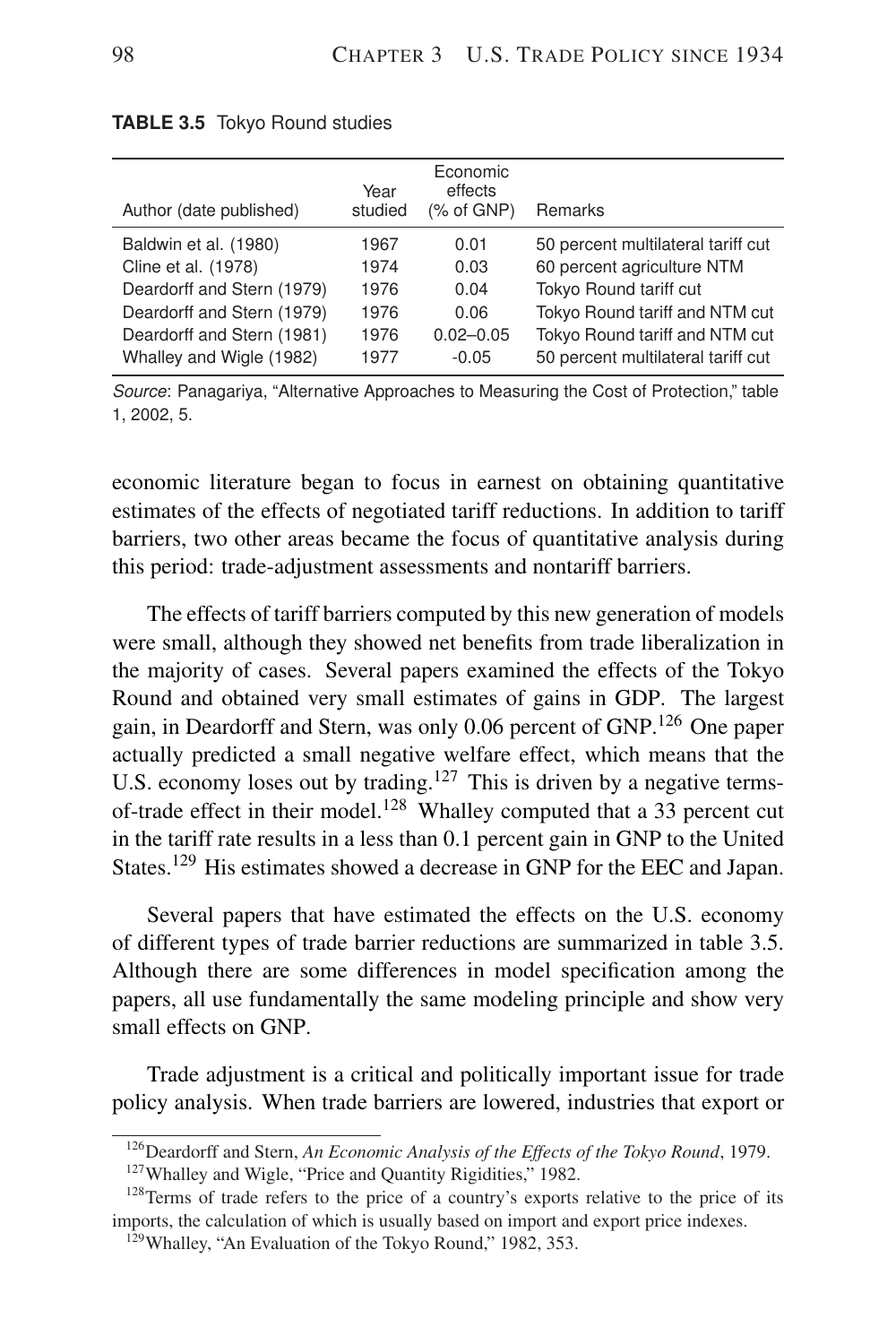#### **BOX 3.4** Computable general equilibrium models

General equilibrium analysis has a long history in economics with the theoretical aspects largely worked out in the mid-20th century. Applied general equilibrium analysis seeks to explain consumer and producer behavior of an entire economy. In the 1970s and early 1980s, computable general equilibrium (CGE) models were first implemented.<sup>a</sup> These models typically contain production or supply relations for a number of commodities, including producers' purchases of inputs from other producers. There are also equations that represent consumers' preferences for goods and their supply of labor. Typically a government sector is included that collects taxes and also purchases goods and services. Later models also incorporate savings and investment behavior. Every good and service has a market, and equilibrium occurs when supply equals demand in all markets. A typical modeling sequence is to calibrate a model with existing data so that it replicates current conditions; then a policy change is invoked, and the model is solved for a new equilibrium, which is compared to the initial equilibrium.

The strength of CGE models is in showing the interaction between different parts of the economy (i.e., producers, consumers, government, and foreign sectors) in a consistent manner. Budget and resource constraints in CGE models add a measure of realism. Large-scale CGE models require a large number of parameters, such as supply and demand elasticities. The demand for imported goods often assumes that similar domestic and imported goods are imperfect substitutes for each other, and this choice is represented by an elasticity of substitution between each imported and domestic good. Some newer models sidestep the difficulty of estimating these elasticities by using a monopolistic competition setup where industries produce similar but differentiated products; however, this approach leads to other data challenges.<sup>b</sup> Progress has been made in constructing models with a greater number of sectors. Most of these models assume that firms are perfectly competitive, but there are CGE models with imperfectly competitive firms. Modeling investment behavior has improved with dynamic versions of CGE models, although this considerably increases computational intensity.

—————

<sup>a</sup>Dixon et al., *ORANI*, 1997; Shoven and Whalley, *Applying General Equilibrium*, 1992.

<sup>&</sup>lt;sup>b</sup>Piermartini and Teh, "Demystifying Modelling Methods," 2005, 11.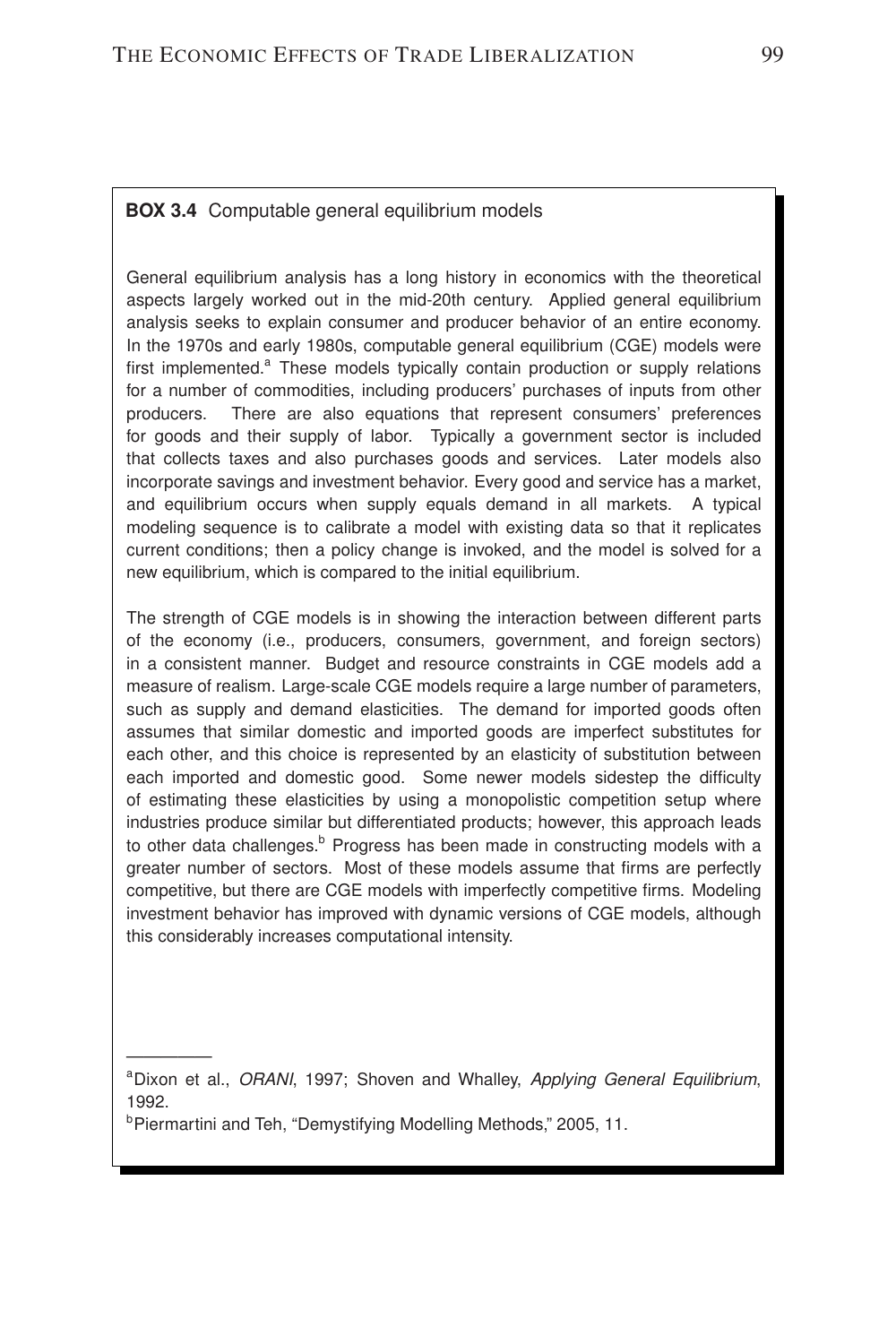that use imported inputs are likely to grow via increased export demand or reduced production costs. Industries that compete with imports will likely witness a decline as foreign goods become relatively more competitive. The transition to this new equilibrium where some industries are larger and others smaller is not instantaneous, but the adjustment costs of moving to the new equilibrium are predicted to be smaller than the positive benefits from freer trade to the country. There are effectively two types of negative effects. One is the immediate loss of jobs and wages; the second is the need to revamp factories, or make other changes to the capital structure, and to retrain workers. This is costly, as resources are required for retraining, and some existing capital goods may be useless in a new industry. Because adjustment costs tend to be small relative to the benefits, income transfers are possible, so that everyone can be made better off through liberalization.

Several papers have computed these adjustment costs for the Tokyo Round. Baldwin, Mutti, and Richardson calculated that 50 percent multilateral cuts in tariffs would lead to labor adjustment costs of \$3 million (1967 dollars) and capital adjustment costs of \$2.3 million versus an approximate consumer surplus gain of  $$610$  million.<sup>130</sup> Despite the overall benefit, difficulties occur because these costs tend to be concentrated either geographically or within an industry; five negatively affected industries were projected to lose more than 10 percent of their workforce.<sup>131</sup> Baldwin reviewed several other contemporary studies of adjustment costs.<sup>132</sup> He cited Mutti's 1977 estimate that there is roughly \$1.30 in benefits for every \$1 in adjustment costs. Other values are much higher: a 28-to-1 ratio from Baldwin and an 8-to-1 ratio from Cline.

Reforms of the Tokyo Round were also estimated to have a net positive effect on employment. Deardorff and Stern calculated that the United States would gain approximately 15,000 jobs, or a 0.02 percent net increase in the labor force as a result of Tokyo Round reforms.<sup>133</sup> This figure includes sectors with net job losses as well as sectors with net job gains.<sup>134</sup> Industrialized nations as a whole were projected to see a net gain of 134,000 jobs due to the Tokyo Round agreement. In making these estimates, Deardorff and Stern included liberalization of a few nontariff barriers, such as quotas and restrictions on government procurement.

<sup>&</sup>lt;sup>130</sup>Baldwin, Mutti, and Richardson, "Welfare Effects on the United States," 1980.

 $131$  Ibid., 419.

<sup>&</sup>lt;sup>132</sup>Baldwin, "Trade Policies in Developed Countries," 1984b, 593.

<sup>133</sup>Deardorff and Stern, *An Economic Analysis of the Effects of the Tokyo Round*, 1979.  $134$ Ibid., V, table 1.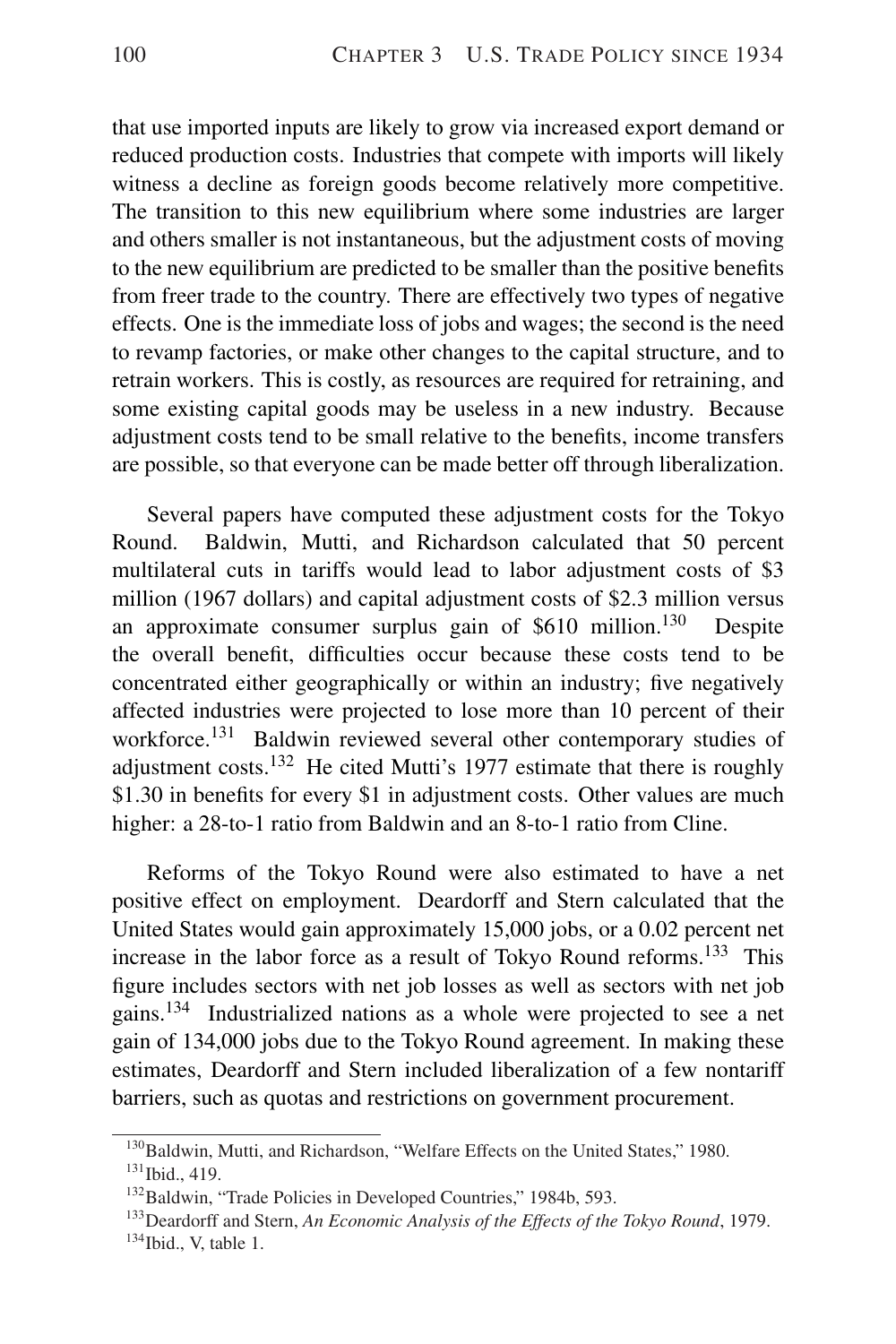|                            |      | Share of total imports $(\%)$ Import value (billions of \$) |      |       |
|----------------------------|------|-------------------------------------------------------------|------|-------|
| Area                       | 1966 | 1986                                                        | 1966 | 1986  |
| <b>United States</b>       | 36.4 | 45.0                                                        | 9.4  | 103.1 |
| All countries <sup>a</sup> | 25.3 | 48.0                                                        | 29.5 | 355.5 |

#### **TABLE 3.6** Imports affected by NTMs, 1966 and 1986

*Source*: Laird and Yeats (1990), table 6.

a"All Countries" refers to the European Community, Finland, Japan, Norway, Switzerland, and the United States.

As discussed in the history section, the Tokyo Round was the first to deal substantively with nontariff issues. This was reflected in the focus of some researchers in estimating nontariff barriers. The notable result was that the effects of lowering these barriers often dwarfed the effects from lowering tariff barriers.

Nontariff barriers, now increasingly called nontariff measures (NTMs), are much more difficult to quantify. As the first round to deal with NTMs, the Tokyo Round was uniquely difficult to assess. This difficulty was compounded by vague wording and relatively weak commitments. As an example of the difficulty, one NTM code of the Tokyo Round discussed the importance of maintaining international standards in health and safety "whenever possible," (Technical Barriers to Trade, Article 2) and contained other similarly vague language. Laird and Yeats were among the first to construct quantitative measures of NTMs.<sup>135</sup> They constructed measures of such barriers by examining the number of products (at the SITC fourdigit level<sup>136</sup>) that have nontariff barriers attached to them. They found that the value of imports affected by NTMs (and their associated shares of total imports) increased between 1966 and 1986 both for the United States and all countries (table 3.6). Their estimates are somewhat exaggerated relative to the individual tariff lines (that is, at the SITC five-digit level); if any tariff line is restricted, then every line within that group is considered to be "affected." Although their aggregation procedure overstates the effects of NTMs, it remains clear that NTMs affected an increasing share of imports between 1966 and 1986.

<sup>&</sup>lt;sup>135</sup>Laird and Yeats, "Trends in Nontariff Barriers of Developed Countries, 1966–1986," 1990.

<sup>&</sup>lt;sup>136</sup>SITC refers to the Standard International Trade Classification, which is a commodity classification system of the United Nations. It is hierarchical. For example, suppose that 1111 is four-digit code; then any commodity defined by a five-digit code whose first four digits are 1111 is a subset of the aggregate commodity 1111.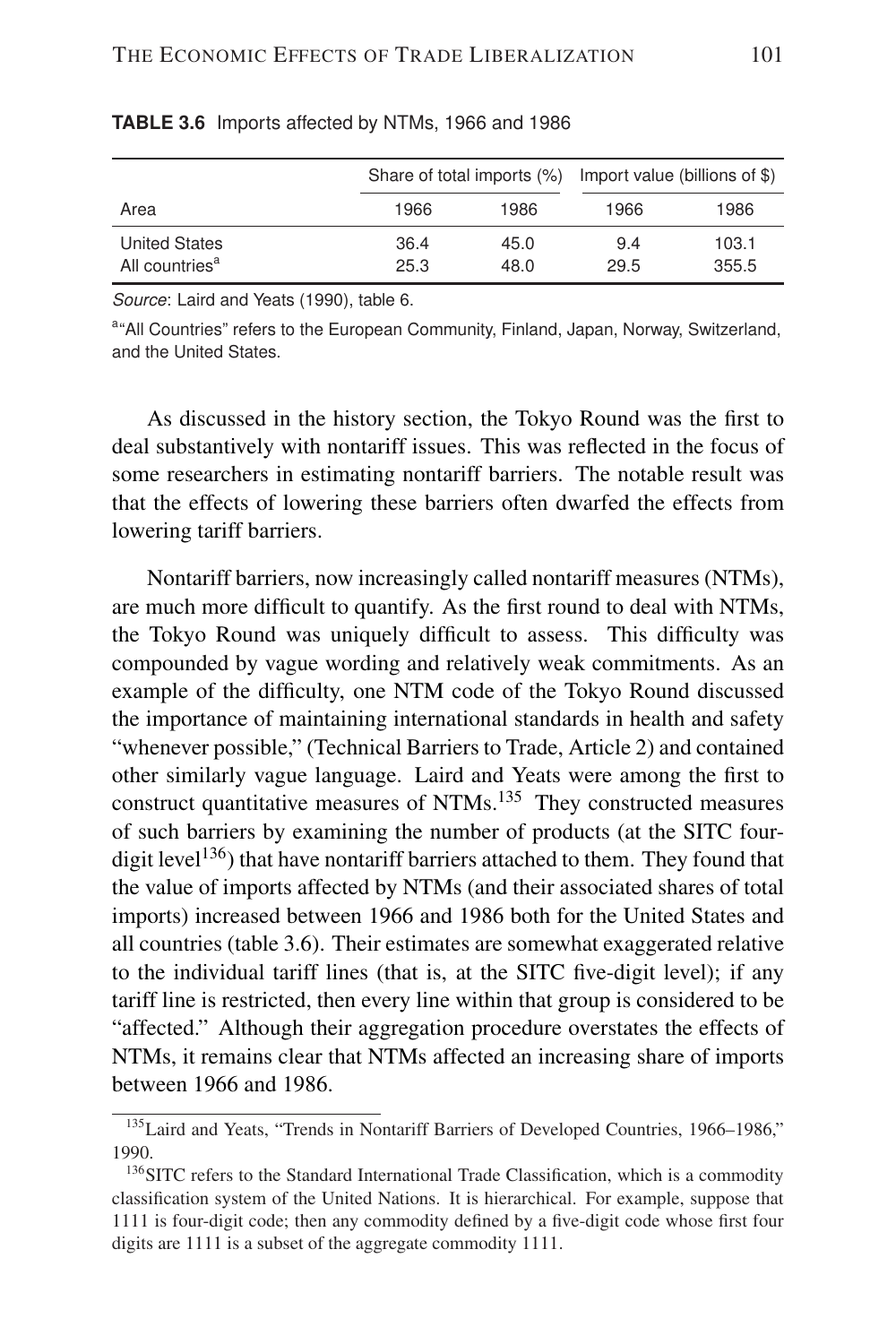To compute the changes in welfare when evaluating the effects of the Tokyo Round, Whalley incorporated NTMs into a CGE model and computed the effects of their removal.<sup>137</sup> He quantified a particular NTM by estimating a tariff equivalent of the distorting effect of the NTM, that is, the tariff rate that would have a similar effect on the economy. Whalley incorporated only those NTMs for which reasonably good estimates of the tariff equivalent could be made, although substantial subjectivity remained. For example, "buy domestic" restrictions on government procurement were incorporated into the model as a 50 percent tariff on imports for the EEC and Japan.<sup>138</sup> Moreover, government procurement does not behave strictly like a tariff; in certain circumstances—for example, if there is a sudden bout of inflation—the government may not be willing to pay as much for its supplies, which implies a smaller tariff equivalent.

Empirical studies of the Uruguay Round's effects were largely focused on the more readily quantifiable trade policies of tariff and quota reduction. Table 3.7, reproduced from Piermartini and Teh, summarizes several key studies.

#### *Recent Literature*

There has been an explosion of research in recent years on the effects of trade liberalization. Three areas of research have received increasing interest. The first area is services, which are increasingly being traded. The second area is NTMs, which have been given more attention as they have grown in prominence during trade negotiations. In the current literature, the definition of NTMs is expanding, and more careful attention is paid to modeling the incidence and behavior of NTMs.<sup>139</sup> The third area is the channels of trade benefits, where a number of theoretical papers have proposed new approaches to quantifying the benefits from trade. These papers tended to project larger benefits from trade liberalization compared with previous literature. According to many papers, the effects of liberalizing NTMs eclipse those of liberalizing tariff measures. Similar large effects have been found from liberalization of the services industries, which were largely ignored in the foregoing literature. Empirical studies

<sup>137</sup>Whalley, "An Evaluation of the Tokyo Round Trade Agreement," 1982.

<sup>&</sup>lt;sup>138</sup> Ibid., 350.

 $139$ Nearly all services barriers fall into the category of nontariff barriers; however, as services are a critical component of modern economies, it is frequently worth defining and describing them separately.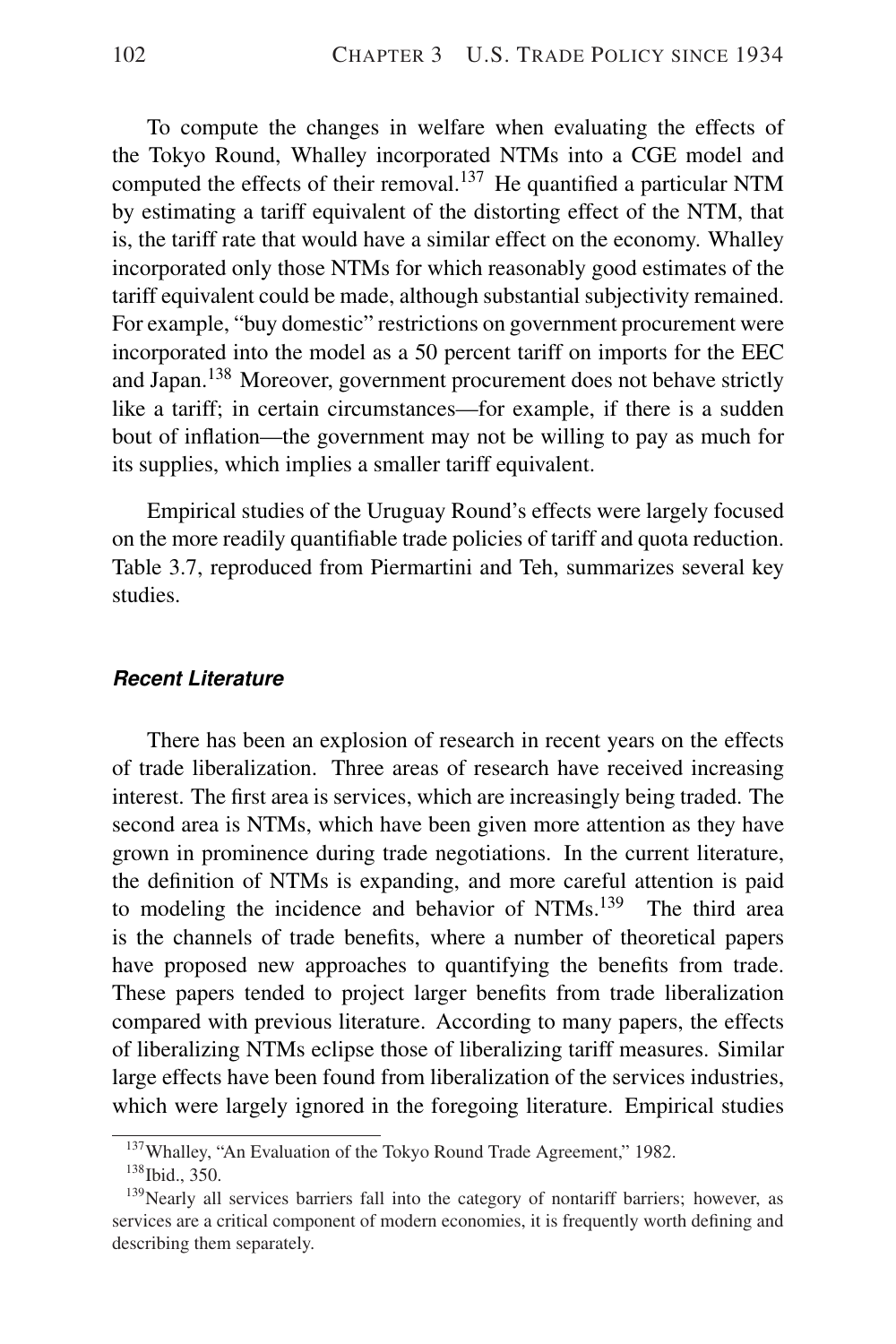| Author (date<br>published)                               | Model assumptions                                                                                                                 | Liberalization<br>assumptions                                                               | Increase<br>in U.S.<br>$GDP(\%)$ |
|----------------------------------------------------------|-----------------------------------------------------------------------------------------------------------------------------------|---------------------------------------------------------------------------------------------|----------------------------------|
| Brown, Deardorff,<br>Fox, and Stern<br>(1996)            | Static; perfect competition in<br>agriculture; monopolistic<br>competition and increasing<br>returns to scale in<br>manufacturing | Manufacturing, agri-<br>culture as scheduled;<br>services barriers<br>reduced by 25 percent | 0.9                              |
| Francois,<br>McDonald, and<br>Nordstrom (1996)           | Dynamic; increasing returns<br>to scale and monopolistic<br>competition                                                           | Manufacturing, agri-<br>culture as scheduled;<br>MFA quotas lifted                          | 0.6                              |
| Goldin and van der<br>Mensbrugghe<br>(1996)              | Static; perfect competition;<br>primary focus on agriculture                                                                      | Manufacturing, agri-<br>culture as scheduled                                                | 0.1                              |
| Hertel, Martin,<br>Yanagishima, and<br>Dimaranan (1996)  | Static; perfect competition,<br>constant returns to scale                                                                         | Manufacturing, agri-<br>culture as scheduled:<br>MFA quotas lifted                          | 0.4                              |
| Harrison,<br>Rutherford, and<br>Tarr <sup>a</sup> (1995) | Static; perfect competition,<br>constant returns to scale                                                                         | Manufacturing, agri-<br>culture as scheduled                                                | 0.4                              |

#### **TABLE 3.7** Uruguay Round studies

*Source*: Piermartini and Teh, "Demystifying Modelling Methods," table 2, 2005, 23–24.

<sup>a</sup>This paper differs from that of Hertel et al. (1996) principally in that it assumes a greater number of sectors and regions.

tend to focus on two distinct aspects. The first is an assessment of the size of trade barriers, and the second is the effect of a partial or total removal of the barriers.

Nontariff measures are not always directly observable in the way that tariff barriers are. However, researchers have devoted considerable efforts to finding indirect ways of estimating these barriers. Ferrantino, in summarizing these methods, found that, broadly speaking, researchers look at anomalies in either prices or quantities to determine the extent to which trade is impeded.<sup>140</sup> Economic theory predicts that prices for a given good, adjusted for transportation costs, should be the same everywhere, provided there are no impediments to trade, $^{141}$  and that any difference in price should imply the presence of such impediments. Determining the trade barrier,

<sup>&</sup>lt;sup>140</sup>Ferrantino, "Quantifying the Trade and Economic Effects," 2006.

<sup>&</sup>lt;sup>141</sup>This is often referred to as the law of one price.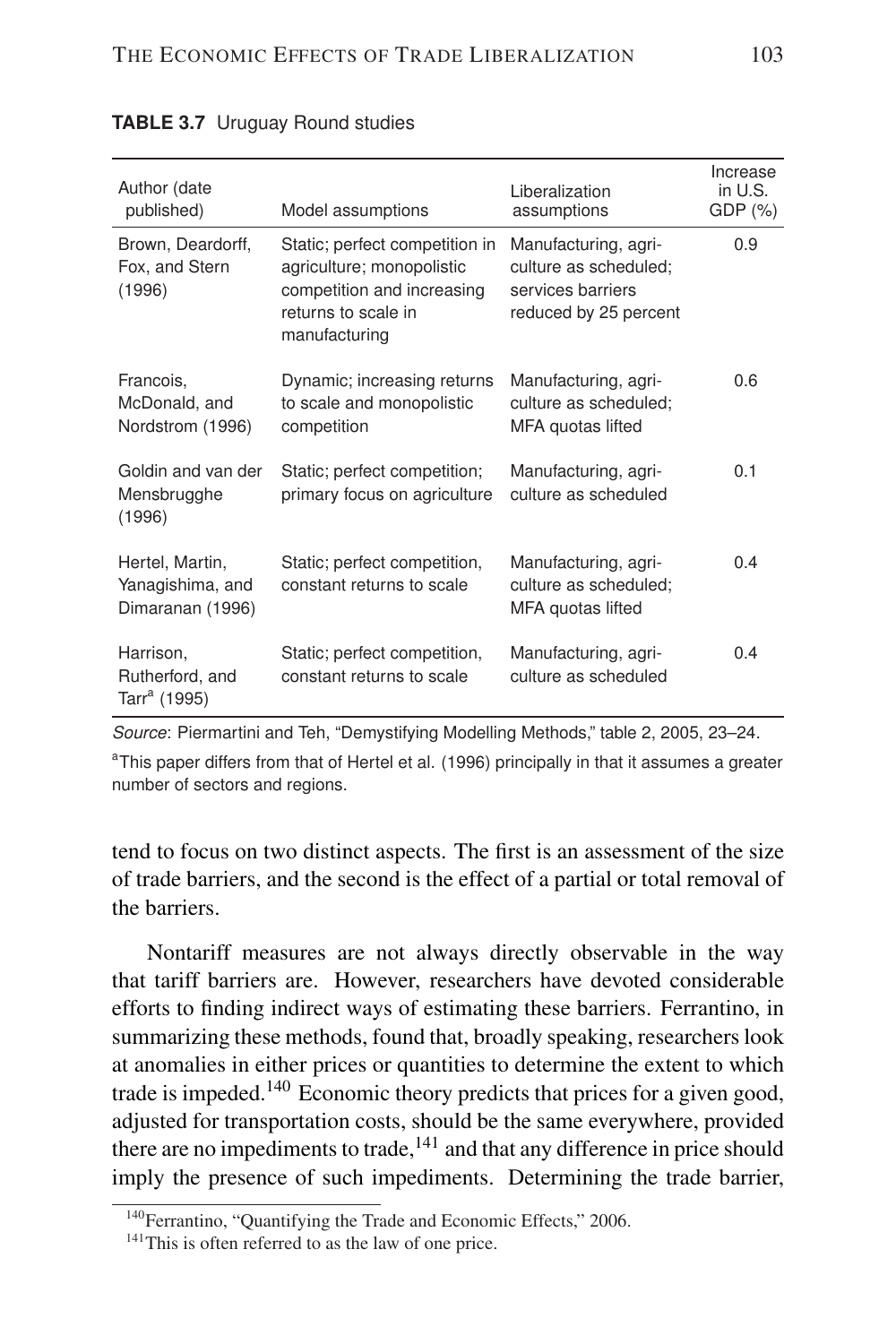however, is not as simple as looking at price differences across countries because prices vary due to a number of nonpolicy reasons. Moreover, in the case of a good that is produced in only a few countries, determining the world price (i.e., what the price of the good would be in an unfettered market) is not a straightforward exercise.

More attention has been paid to modeling services since the Uruguay Round, when it emerged as a dominant agenda item. Generally, services require special treatment and cannot be modeled simply as a different type of good because of their complex interindustry linkages. Several papers attempt to quantify the effect of reducing barriers to trade in services. Robinson, Wang, and Martin attempted to quantify barriers in several services sectors while at the same time carefully laying out the difficulties of the exercise.<sup>142</sup> These authors found a 50 percent cut in services barriers leads to a slightly less than 1 percent increase in welfare.<sup>143</sup> Brown, Deardorff, and Stern simulated a 33 percent reduction to barriers to trade in services and found a 1.45 percent positive effect on U.S. welfare.<sup>144</sup> Both studies were based on CGE models with service barriers constructed similarly to tariff barriers.

Services liberalization may provide greater gains from liberalization than those generated by goods liberalization, particularly where tariffs on goods have already reached low levels. Several papers suggest that lowering barriers to trade in services can produce a welfare effect 8 to 12 times greater than an equivalent decrease in goods barriers.<sup>145</sup> The result from Robinson, Wang, and Martin was something of an anomaly: they estimate up to 124 times greater benefits for services liberalization, primarily because they estimated an unusually small effect from goods liberalization.

To illustrate a potential best-case scenario, Bradford, Grieco, and Hufbauer used a number of elements from the right hand column of table 3.3 and arrived at several extremely large values for the benefits from trade liberalization.<sup>146</sup> For example, they calculated that trade policy liberalization after World War II had increased U.S. GDP by between 7

<sup>&</sup>lt;sup>142</sup>Robinson, Wang, and Martin, "Capturing the Implications of Services Trade Liberalization," 2002.

<sup>&</sup>lt;sup>143</sup>Ibid., 23.

<sup>&</sup>lt;sup>144</sup>Brown, Deardorff, and Stern, "Multilateral, Regional and Bilateral Trade Policy," 2003.

<sup>&</sup>lt;sup>145</sup>Hoekman, "Liberalizing Trade in Services," 2006, 24.

<sup>&</sup>lt;sup>146</sup>Bradford, Grieco, and Hufbauer, "The Payoff to America from Globalisation," July 2006.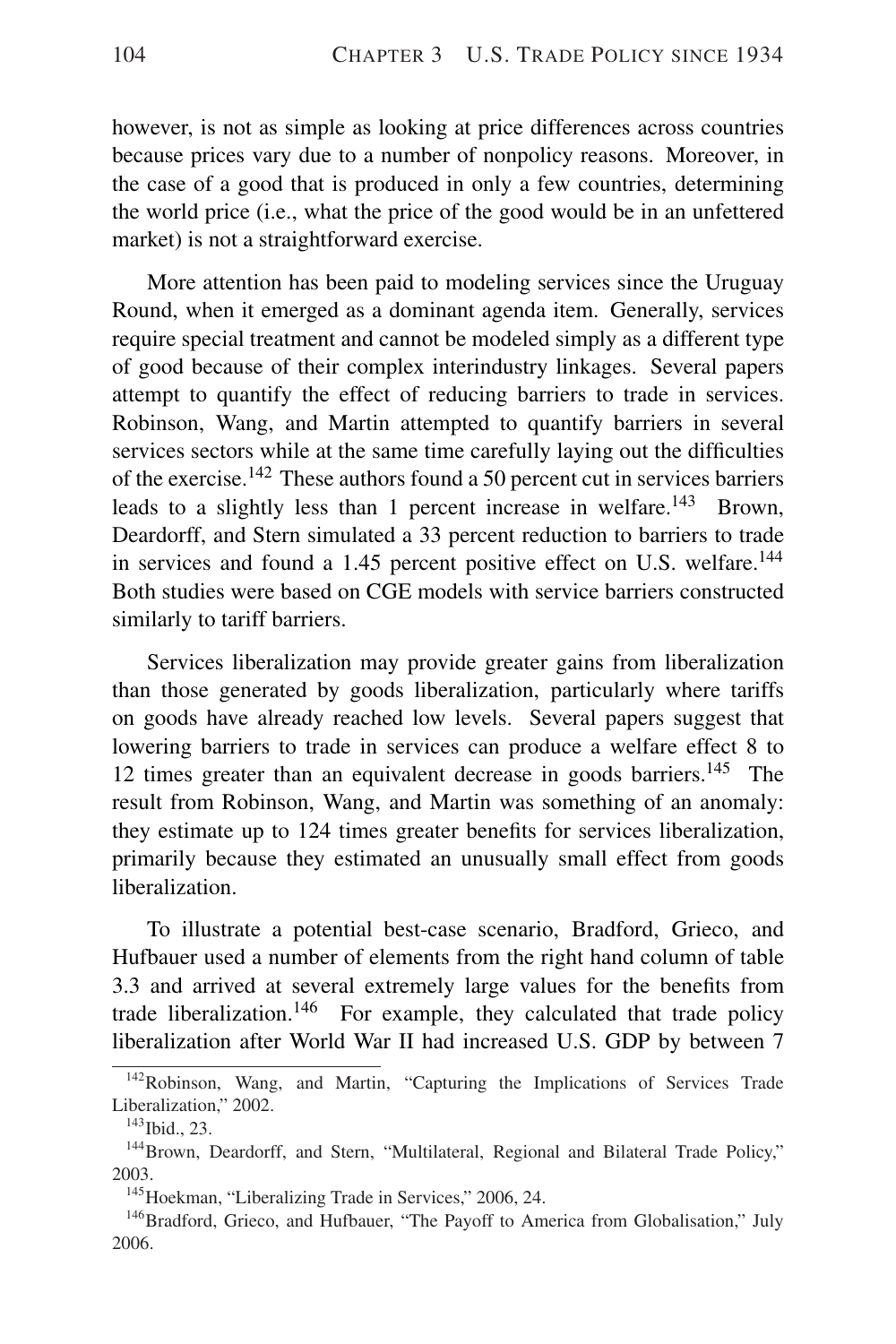and 13 percent. Also, they found that the removal of all remaining trade restrictions will raise U.S. GDP by an additional 4 to 12 percent annually. This calculation provides a useful illustration of potential gains, although caution is in order as economists have not yet completely delineated each individual channels' contribution to the domestic economy, and there are likely overlapping effects that must be dealt with carefully. It may, however, establish an upper bound on the economic effects of trade liberalization.

There is also a considerable body of econometric work that uses historical data to determine the effect of a past policy decision on an economy. Many of these studies focused on NAFTA, as well as the U.S.-Canada Free Trade Agreement. The consensus is that trade among partners increased after signing NAFTA, although this effect was generally more pronounced between the United States and Mexico. However, the research was divided between those that estimate a small level of trade diversion and those that estimate significant trade diversion. The potential for trade diversion is a major drawback of free trade agreements (FTAs). For example, suppose that the United States has historically imported a good from Malaysia when the tariffs imposed on Malaysian and Mexican goods were the same (presumably because Malaysia is the most efficient producer). NAFTA, by reducing Mexican tariffs, creates an incentive to purchase Mexican goods, even if they are produced in a less efficient manner. As a result, even if trade between two partners increases subsequent to a trade agreement, some of this increase could simply be replacing trade with countries outside of the free trade area. Romalis found evidence on the trade diversion side of the debate, arguing that despite significant increases in trade among NAFTA signatories, a large portion of this was made up of trade diversion, implying only small net gains from NAFTA.<sup>147</sup> On the other hand, Clausing estimated only a small trade diversion effect, with far more significant net welfare effects.<sup>148</sup> Aside from these agreements, a series of bilateral agreements have been struck since 2002. These agreements, while generally having economic significance for the partner country and political significance for both the United States and the partner country, have small effects on U.S. welfare.<sup>149</sup>

<sup>&</sup>lt;sup>147</sup>Romalis, "NAFTA's and CUSFTA's Impact on International Trade," 2005.

<sup>148</sup>Clausing, "Trade Creation and Trade Diversion," 2001. See USITC, *The Impact of Trade Agreements*, 2003, 93–100, for a detailed summary of the literature addressing this question.

<sup>&</sup>lt;sup>149</sup>See table F.1 for a summary of these agreements.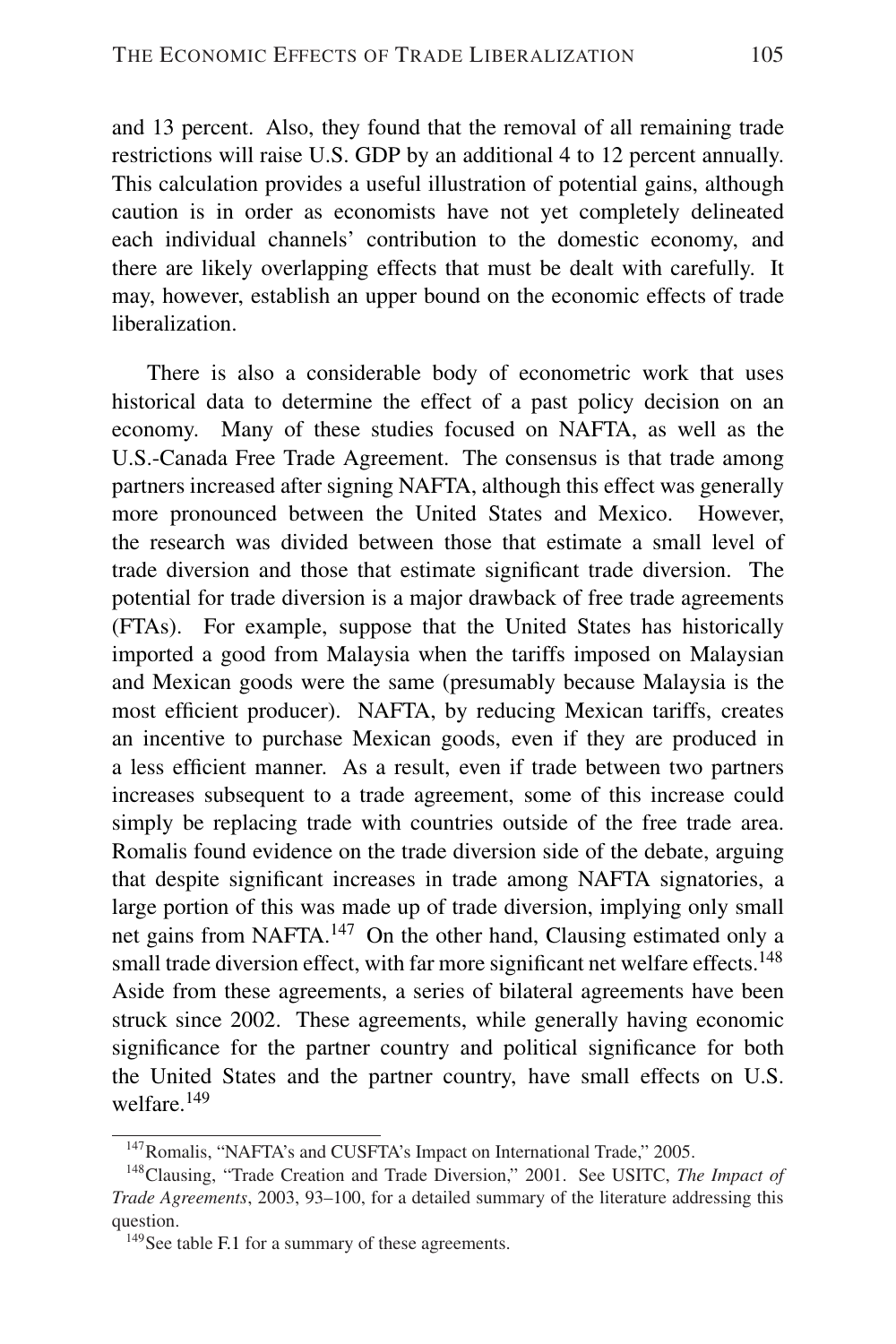Negotiations for the Doha Round, assuming that they continue, have been estimated to provide little in the way of specific benefits to member countries. Two papers provided analysis of the economic effects of proposed tariff rate changes. Anderson and Martin examined the potential effects on agriculture,<sup>150</sup> while Gootiiz and Mattoo examined services, and both papers come to similar results.<sup>151</sup> Currently, many countries have set many of their tariffs below the bound rates (rates that define the upper bound on tariffs that a country can levy) agreed upon in the Uruguay Round. The bound rates proposed in the DDA are substantially lower than those in the Uruguay Round, but are mostly still well above the current applied rates. As Gootiiz and Mattoo point out, the DDA therefore does not increase liberalization; rather it formalizes the current status, which at a minimum prevents future increases in tariffs.

Decreux and Fontagné used a CGE model to measure the potential effects of the DDA. Given that no agreements have been reached, the authors focused on a large number of potential scenarios, including tariff reductions on agriculture, nonagricultural market access, and services. Applied tariff rates were used, with assumptions made regarding the effect of lowering the bound rates. As with the literature for the Uruguay Round, these authors also found that cuts in services barriers have a much larger effect on welfare than do cuts in goods barriers; for example, services barriers may only need to be cut by a mere 25 percent to provide the same welfare gains as a 70 percent cut in goods barriers.<sup>152</sup> The models (summarized in table 3.8) provide additional estimates of the potential effects of the DDA. Trade facilitation is modeled as a reduction in trade costs of between 1 to 3 percent of total world trade.<sup>153</sup> The main difference between the results obtained by Brown, Deardorff, and Stern and those found by Francois, Hoekman, and Woerz is in the effects of services barriers, where the former obtain far higher gains from liberalization with a more modest liberalization assumption (33 percent for Brown, Deardorff, and Stern, versus 50 percent for Francois, Hoekman, and Woerz).

<sup>&</sup>lt;sup>150</sup> Anderson and Martin, "Agricultural Trade Reform," 2005.

<sup>&</sup>lt;sup>151</sup>Gootiiz and Mattoo, "Services in Doha," 2008.

 $152$  Decreux and Fontagné, "A Quantitative Assessment of the Outcome of the Doha Development Agenda," 2006, 6.

<sup>&</sup>lt;sup>153</sup>Piermartini and Teh, "Demystifying Modelling Methods," 2005, 35.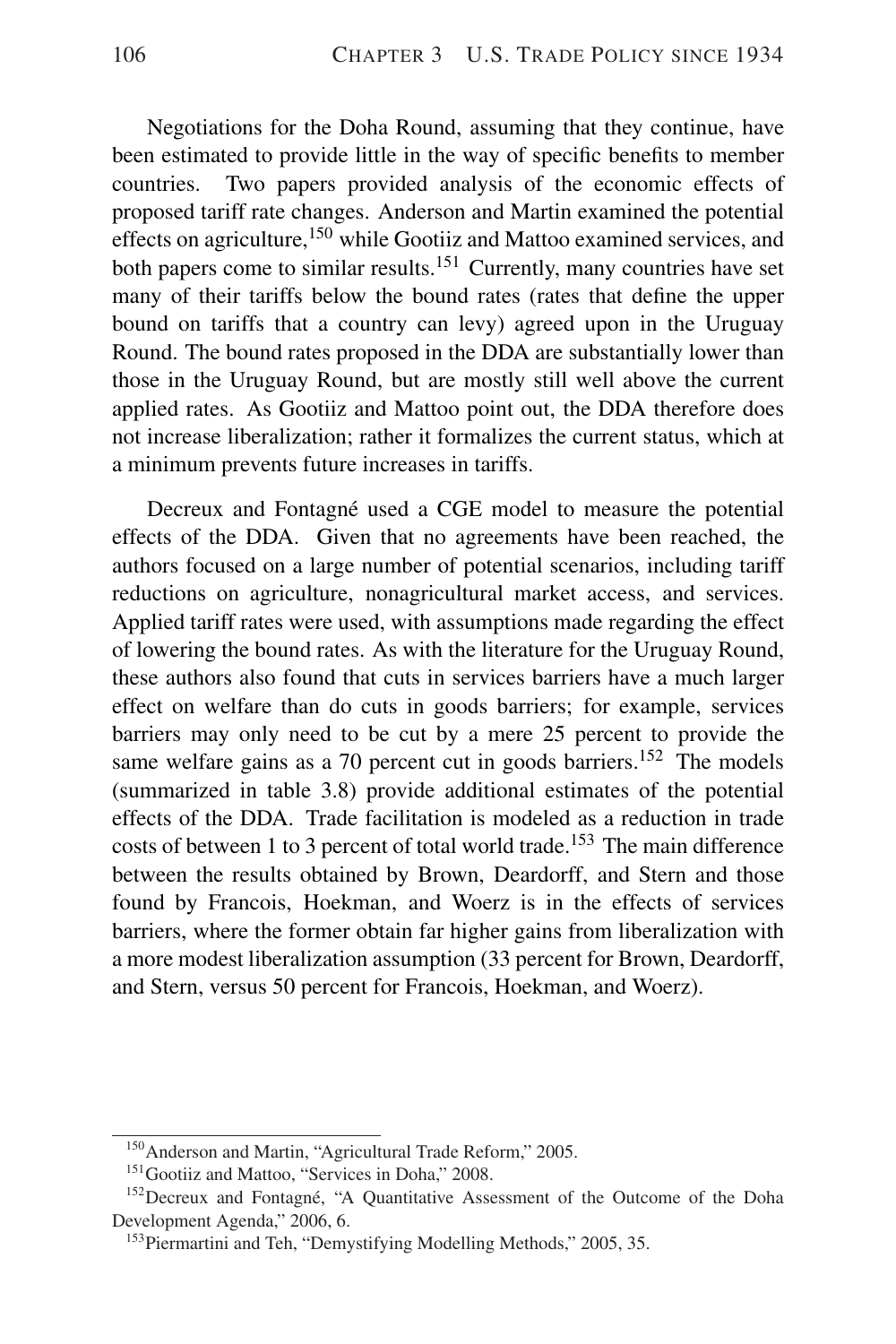|                                                                         |                                                                                                                                                                 |      | Increase in<br>global GDP    |
|-------------------------------------------------------------------------|-----------------------------------------------------------------------------------------------------------------------------------------------------------------|------|------------------------------|
| Study                                                                   | Description                                                                                                                                                     | $\%$ | <b>Billions of</b><br>1997\$ |
| Anderson, Martin, and van der<br>Mensbrugghe (2005)                     | Constant returns to scale and<br>perfect competition; agriculture<br>and manufacturing tariffs<br>liberalized                                                   | 0.9  | 263.5                        |
| Anderson, Dimaranan,<br>Francois, Hertel, Hoekman,<br>and Martin (2003) | Constant returns to scale and<br>perfect competition; agriculture<br>and manufacturing tariffs<br>liberalized                                                   | 0.9  | 264.8                        |
| Brown, Deardorff, and Stern<br>(2003)                                   | Increasing returns to scale and<br>monopolistic competition;<br>agriculture, manufacturing, and<br>service barriers liberalized                                 | 7.2  | 2, 154.5                     |
| Cline (2004)                                                            | Constant returns to scale and<br>perfect competition; agriculture<br>tariffs and manufacturing tariffs<br>and quotas                                            | 0.8  | 227.8                        |
| Francois, van Meijl, and van<br>Tongeren (2003)                         | Increasing returns to scale and<br>monopolistic competition<br>(manufacturing only); agriculture,<br>manufacturing, services barriers<br>and trade facilitation | 1.2  | 367.3                        |
| OECD (2003)                                                             | Constant returns to scale and<br>perfect competition; agriculture,<br>manufacturing tariffs and trade<br>facilitation                                           | 0.6  | 173.6                        |

#### **TABLE 3.8** Doha Round studies

*Source*: Piermartini and Teh, "Demystifying Modelling Methods," tables 3 and 4, 2005, 27–29, 31.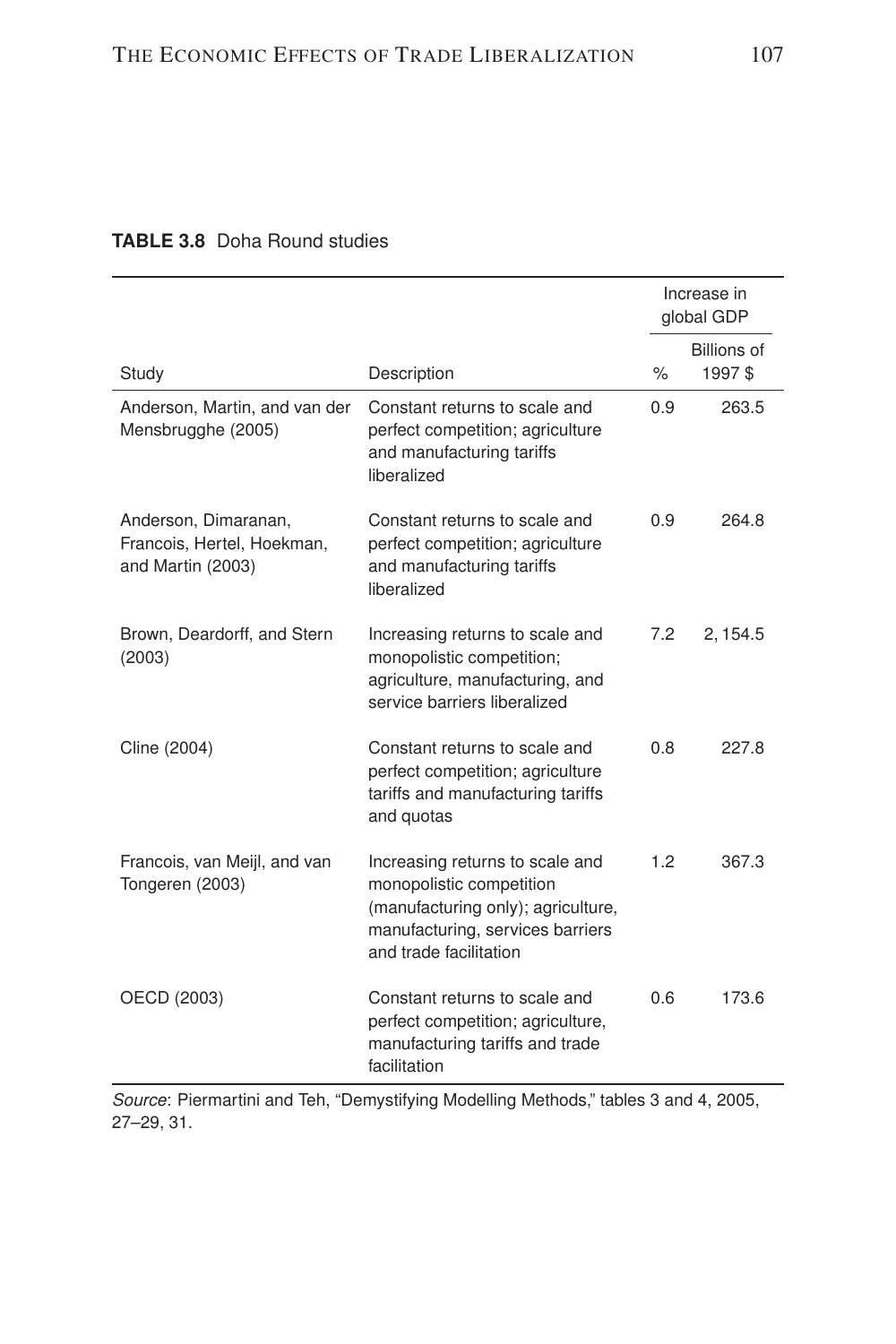## **Conclusion and Timeline**

An enormous amount of constructive work has been done to establish trade liberalization as a common international goal and to construct the necessary regulations and institutions to support that goal. Aside from the tangible and quantifiable reductions in barriers to trade and the establishment of the World Trade Organization, the liberalization process has resulted in a legacy of conventions and procedures intended to reduce the possibility of reversals of trade liberalization commitments. There have, of course, been obstacles along the way. These include domestic economic and political struggles within negotiating countries that spill over into international trade negotiations and conflicts between developed and developing nations regarding the role of international trade in development. The economic literature has extensively evaluated the progress of trade liberalization. The consensus of this literature is that the United States has benefited substantially from past tariff liberalization. Moreover, significant future gains are expected as liberalization of services and other nontariff measures are negotiated.

Currently trade liberalization faces three potential obstacles. The Doha Development Agenda faces an uncertain future. These talks have been ongoing since 2001 and may still be completed, but it is far from certain when, or if, this will occur. The President's authority to present agreement-implementing legislation to Congress for a simple upor-down vote—trade promotion authority—has lapsed, and it is unclear when this will be reinstated by Congress. Finally, the global financial crisis has raised the possibility of an increase in protectionist sentiment. There are a large number of institutional mechanisms in place that will make a retreat to the levels of protection seen during the Great Depression unlikely; nevertheless, the current economic situation may have a substantial influence on the future direction of trade policy.

Important legislation, policy changes, and events of the past 75 years of U.S. trade policy are summarized in a timeline below.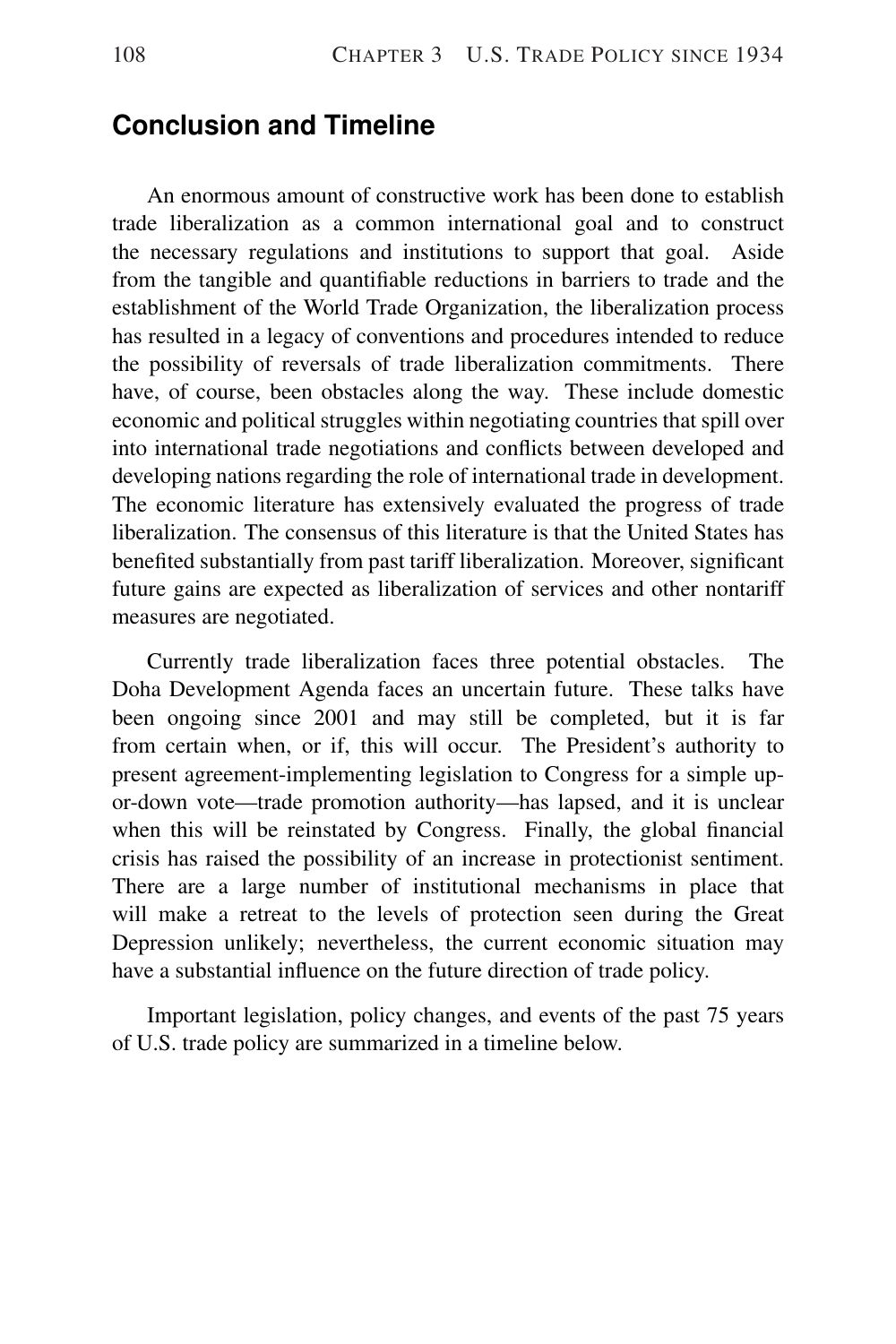## **Timeline of Important U.S. Legislation, Policy Changes and Related Events**

- June 17, 1930 The U.S. Tariff Act of 1930 (Smoot-Hawley Tariff, Pub. L. No. 71-361) is enacted.
- June 12, 1934 The U.S. Act to Amend the Tariff Act of 1930 (Reciprocal Trade Agreements Act, Pub. L. No. 73-316) is enacted.
- Aug. 22, 1947 The United Nations Economic and Social Council approves the Draft Charter for the International Trade Organization (ITO) of the United Nations in Geneva, Switzerland.
- Oct. 30, 1947 Participating governments sign the General Agreement on Tariffs and Trade (GATT), which consists of broad trade provisions to govern particular concessions made during the Geneva Round of multilateral tariff negotiations.
- Jan. 1, 1948 The GATT enters into force.
- Mar. 24, 1948 Participants at the United Nations Conference on Trade and Employment in Havana, Cuba sign the draft charter to create the ITO.
- Dec. 8, 1950 After submitting the Draft Charter for the ITO to the U.S. Congress the previous year, President Truman withdraws it from congressional consideration and does not resubmit it.
- June 16, 1951 The Trade Agreements Extension Act of 1951 (Pub. L. No. 82-50) is enacted, establishing a statutory "escape clause" procedure.
- Sept. 10, 1955 Japan accedes to the GATT.
- Nov. 1, 1955 Japan begins to place voluntary export restraints on cotton textiles, plywood, and other goods to the United States to avoid possible restrictive import measures to protect U.S. domestic markets.
- Jan. 1, 1958 The Treaty Establishing the European Economic Community ("Treaty of Rome") enters into force.
- Aug. 20, 1958 The U.S. Trade Agreements Extension Act of 1958 (Pub. L. No. 85-686) is enacted, establishing procedures that limit the president's authority to reduce tariff rates when negotiating a foreign trade agreement.
- Sept. 1, 1960 The GATT Dillon Round of multilateral trade negotiations begins.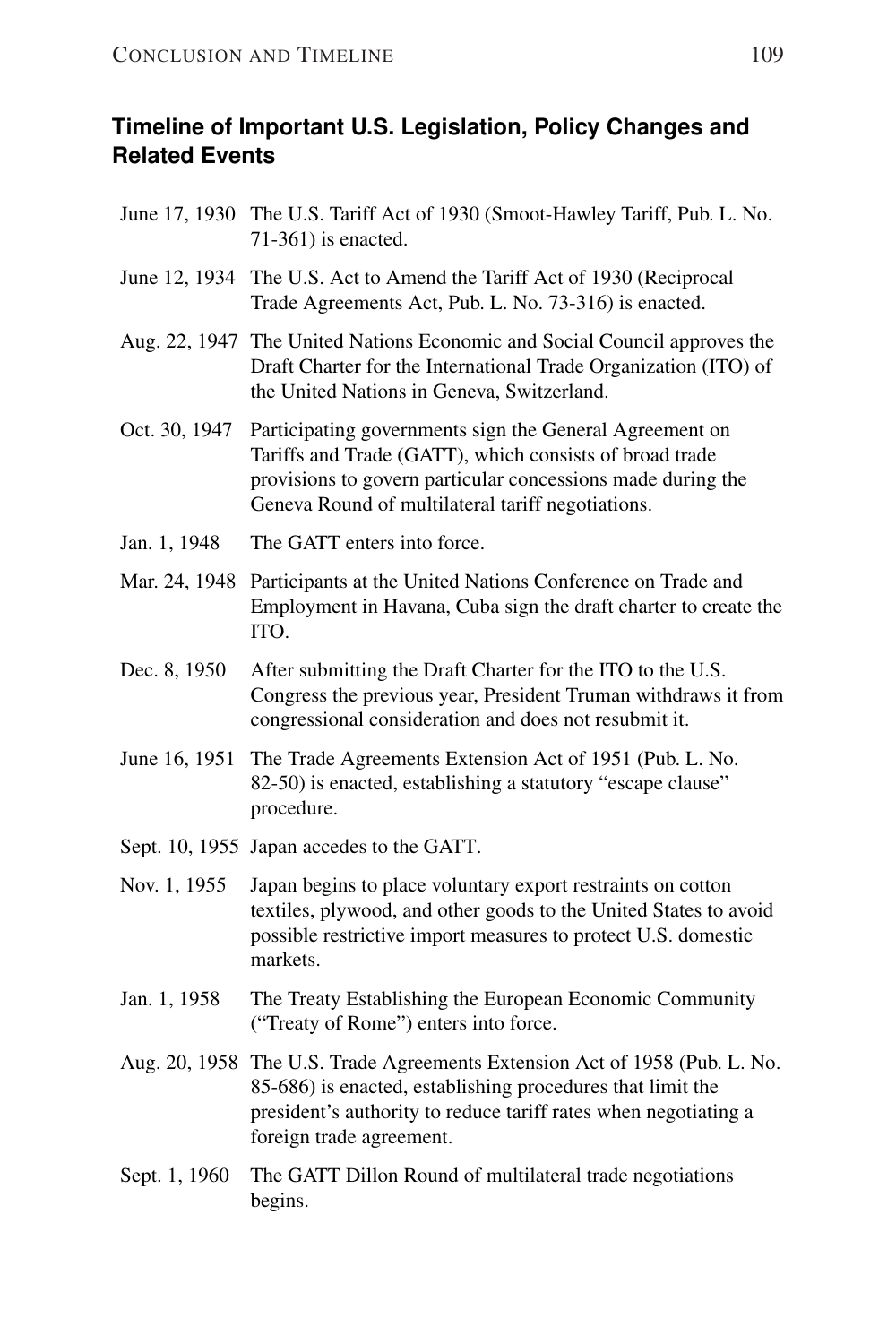- May 2, 1961 President Kennedy announces a program to help the U.S. textile industry that was hurt by increased imports.
- July 21, 1961 The Short-Term Arrangement on Cotton Textiles is negotiated and established under the GATT.
- July 1, 1962 The European Economic Community's (EEC) Common Agricultural Policy enters into force.
- Oct. 1, 1962 The Long-Term Arrangement on Cotton Textiles is negotiated and established under the GATT.
- Oct. 11, 1962 The U.S. Trade Expansion Act of 1962 (Pub. L. No. 87-794) is enacted, establishing the Office of the Special Trade Representative and the Trade Adjustment Assistance Program.
- Jan. 7, 1964 The United States suspends concessions on goods imported from the EEC (e.g., light trucks) in response to the implementation of the EEC Common Agricultural Policy that sharply raises import duties on U.S. exports of poultry to the EEC (U.S.-EEC "chicken war").
- May 4, 1964 The GATT Kennedy Round of multilateral trade negotiations begins.
- Jan. 16, 1965 U.S.-Canada Agreement Concerning Automotive Products is signed.
- Jan. 1, 1969 Japan and the members of the European Coal and Steel Community agree to place voluntary export restraints on steel products destined for the United States.
- Aug. 16, 1971 The United States suspends the convertibility of the U.S. dollar into gold; imposes temporary U.S. wage and price controls, as well as import surcharges.
- Oct. 1, 1971 The United States reaches voluntary export restraint agreements with Hong Kong, Japan, South Korea, and Taiwan for textiles made with wool and man-made fibers.
- Dec. 18, 1971 The "Smithsonian Agreement" enters into force in Dec. 1971 and provides a temporary realignment of currency exchange rates; the Aug. 1971 U.S. import surcharges are subsequently terminated.
- Dec. 31, 1971 The United States records its first merchandise trade deficit in the 20th century–a deficit of approximately \$2.5 billion in 1971.
- Sept. 14, 1973 The GATT Tokyo Round of multilateral trade negotiations begins.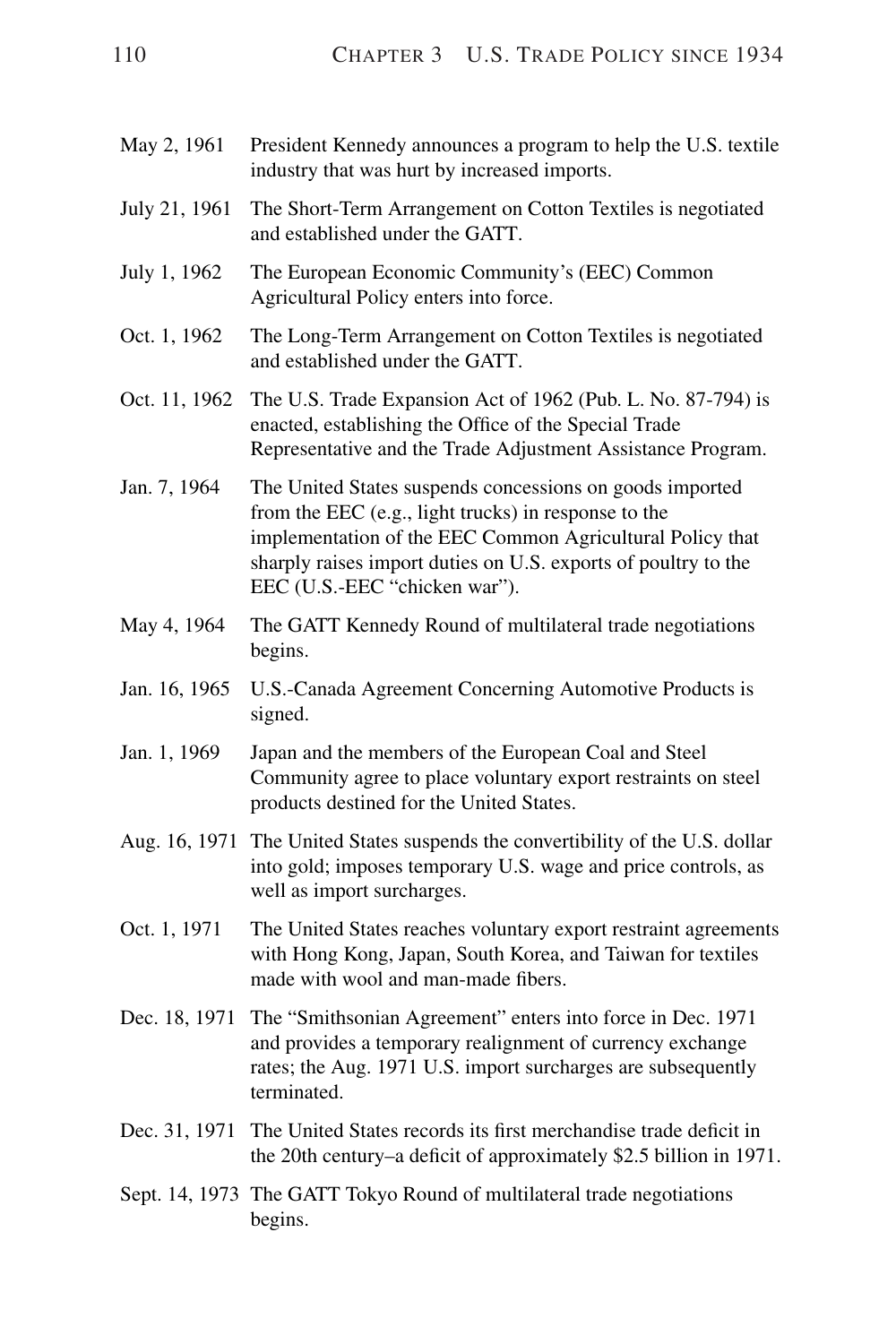- Oct. 16, 1973 The first OPEC oil price shock takes place from Oct. 1973 to Mar. 1974.
- Jan. 1, 1974 The GATT Multifiber Arrangement governing trade in textiles and apparel enters into force, succeeding the 1962 GATT Long-Term Arrangement on Cotton Textiles.
- Jan. 3, 1975 The U.S. Trade Act of 1974 (Pub. L. No. 93-618) is enacted. The act introduces "fast track" congressional approval provisions for U.S. trade agreements, creates section 301 provisions to counter "unfair trade practices," and authorizes a U.S. Generalized System of Preferences for developing countries. Title IV (Jackson-Vanik Amendment) includes provisions to extend nondiscriminatory tariff treatment ("most favored nation" status) to nonmarket economies (such as in Communist East Europe) that permit their citizens to emigrate freely, but effectively denies such treatment to countries (notably, the Soviet Union) that do not.
- Jan. 1, 1976 The U.S. Generalized System of Preferences enters into force.
- Feb. 15, 1978 The U.S. Treasury Department introduces a trigger-price mechanism to monitor dumping of steel imports in the United States.
- July 26, 1979 Trade Agreements Act of 1979 (Pub. L. No. 96-39) is enacted. The act provided implementing legislation for the Tokyo Round and eased the requirements for obtaining relief under domestic trade remedies.
- May 2, 1981 Japan announces voluntary export restraint measures on its automobile exports to the United States.
- Aug. 5, 1983 The U.S. Caribbean Basin Economic Recovery Act (CBERA, Pub. L. No. 98-67) is enacted, providing preferential duty treatment for eligible products from the region.
- Nov. 9, 1983 The first U.S.-Japan semiconductor agreement is reached.
- Jan. 28, 1985 The U.S.-Japan Market-Oriented Sector-Specific talks open, concerning electronics, forest products, medical equipment, pharmaceuticals, and telecommunication products.
- Sept. 1, 1985 The U.S.-Israel Free Trade Agreement enters into force.
- Sept. 22, 1985 The United States, Japan, West Germany, France, and the United Kingdom sign the Plaza Accord to reduce the value of the U.S. dollar on foreign-exchange markets in response to the large U.S. current account deficit.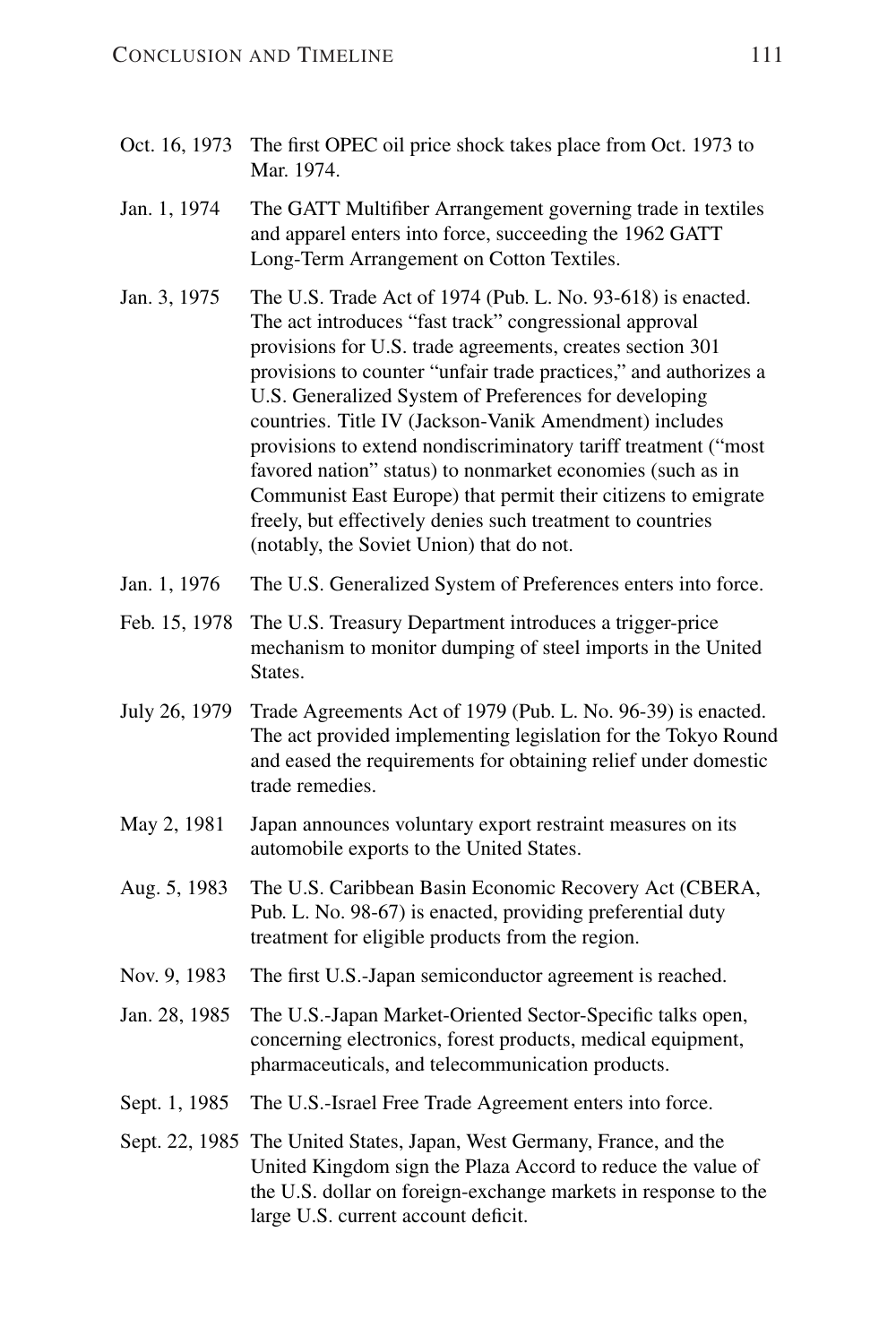- Sept. 2, 1986 The second U.S.-Japan semiconductor agreement is reached.
- Sept. 20, 1986 The GATT Uruguay Round of multilateral trade negotiations begins.
- Feb. 22, 1987 The United States, Japan, West Germany, France, the United Kingdom, and Canada sign the Louvre Accord to stabilize the value of the U.S. dollar on foreign-exchange markets, whose decline began after the Plaza Accord 18 months earlier.
- Aug. 23, 1988 The U.S. Omnibus Trade and Competitiveness Act of 1988 (Pub. L. No. 100-418) is enacted, establishing the negotiating principles for the next multilateral round of trade talks, including a focus on services, intellectual property rights, and investments as well as the establishment of an improved dispute settlement mechanism. The act also introduced "super" and "special" section 301 trade provisions and requires annual reports on foreign trade barriers. The act also included provisions to promote domestic competitiveness and to enact the HTS.
- Dec. 31, 1988 The U.S. trade deficit declines for the first time in seven years, from \$170.3 billion in 1987 to \$119.1 billion in 1988.
- Jan. 1, 1989 The U.S.-Canada Free Trade Agreement enters into force.
- Dec. 4, 1991 The U.S. Andean Trade Preference Act (ATPA, Pub. L. No. 102-182) is enacted, providing preferential duty treatment for eligible products from Bolivia, Colombia, Ecuador, and Peru.
- Jan. 9, 1992 A U.S.-Japan agreement on auto and auto parts is reached to voluntarily increase Japanese imports of U.S.-made automobile parts.
- Oct. 21, 1992 The U.S. Export Enhancement Act of 1992 (Pub. L. No. 102-429) is enacted, calling for a government-wide strategy for U.S. export promotion that is announced in Sept. 1993 as the National Export Strategy.
- Dec. 15, 1993 The GATT Uruguay Round of multilateral trade negotiations concludes, with 125 countries signing the Uruguay Round Agreements.
- Jan. 1, 1994 The North American Free Trade Agreement (NAFTA) enters into force.
- Dec. 11, 1994 The Summit of the Americas is held, in which participants pledge to complete negotiations for a free trade agreement of the Americas by 2005.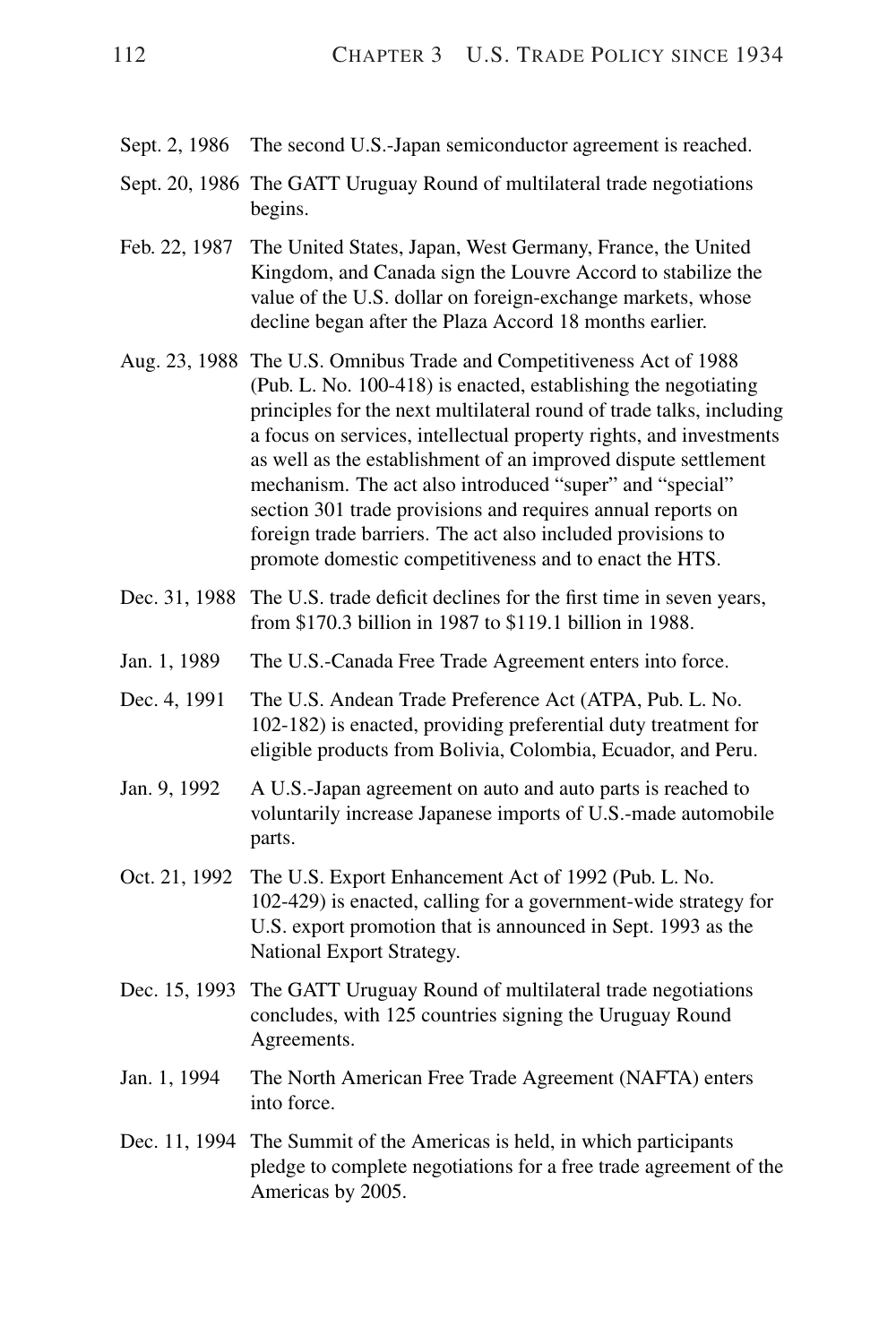| Jan. 1, 1995  | The World Trade Organization (WTO) is established as a<br>successor to the General Agreement on Tariffs and Trade.                                                                                                                                                                                                                                                                                                                    |
|---------------|---------------------------------------------------------------------------------------------------------------------------------------------------------------------------------------------------------------------------------------------------------------------------------------------------------------------------------------------------------------------------------------------------------------------------------------|
| July 1, 1997  | The WTO Information Technology Agreement enters into force.                                                                                                                                                                                                                                                                                                                                                                           |
| Feb. 6, 1998  | The WTO Basic Telecommunications Agreement enters into<br>force.                                                                                                                                                                                                                                                                                                                                                                      |
| Jan. 29, 1999 | The WTO Financial Services Agreement enters into force.                                                                                                                                                                                                                                                                                                                                                                               |
| Dec. 3, 1999  | The WTO Ministerial Conference at Seattle, Washington, fails<br>to launch a new Millennium Round of multilateral trade<br>negotiations.                                                                                                                                                                                                                                                                                               |
| May 18, 2000  | The U.S. Trade and Development Act of 2000 (Pub. L. No.<br>106-200) is enacted, providing duty-free treatment for eligible<br>products from designated developing countries and territories.<br>Title I of the act is the African Growth and Opportunity Act<br>(AGOA) which amends the U.S. GSP program to provide duty-<br>and quota-free treatment for certain products from eligible<br>sub-Sahara African beneficiary countries. |
| Oct. 1, 2000  | The U.S. Caribbean Basin Trade Partnership Act amends the<br>1984 CBERA to authorize duty- and quota-free treatment for<br>apparel from qualifying CBERA countries.                                                                                                                                                                                                                                                                   |
| Nov. 14, 2001 | The WTO Ministerial Conference at Doha, Qatar, launches the<br>Doha Development Agenda (DDA or Doha Round) of<br>multilateral trade negotiations.                                                                                                                                                                                                                                                                                     |
| Dec. 17, 2001 | The U.S.-Jordan Free Trade Agreement enters into force.                                                                                                                                                                                                                                                                                                                                                                               |
| Mar. 20, 2002 | The United States imposes increased tariffs and tariff-rate<br>quotas on 14 steel products under Section 201 ("safeguard" or<br>"escape clause") provisions of the U.S. Trade Act of 1974.                                                                                                                                                                                                                                            |
| May 13, 2002  | The U.S. Farm Security and Rural Investment Act of 2002<br>(Pub. L. No. 107-17) is enacted and increases domestic support<br>for U.S. farmers.                                                                                                                                                                                                                                                                                        |
| Aug. 6, 2002  | The Trade Act of 2002 is enacted (Pub. L. No. 107-210),<br>including the authorization of trade promotion (formerly fast<br>track) authority and the reauthorization of trade adjustment<br>assistance.                                                                                                                                                                                                                               |
|               | Sept. 14, 2003 The WTO Ministerial Conference at Cancun, Mexico, closes<br>without consensus, largely because of disputes about reductions<br>in agricultural support payments and a tariff-cutting formula to<br>liberalize market access for nonagricultural products.                                                                                                                                                              |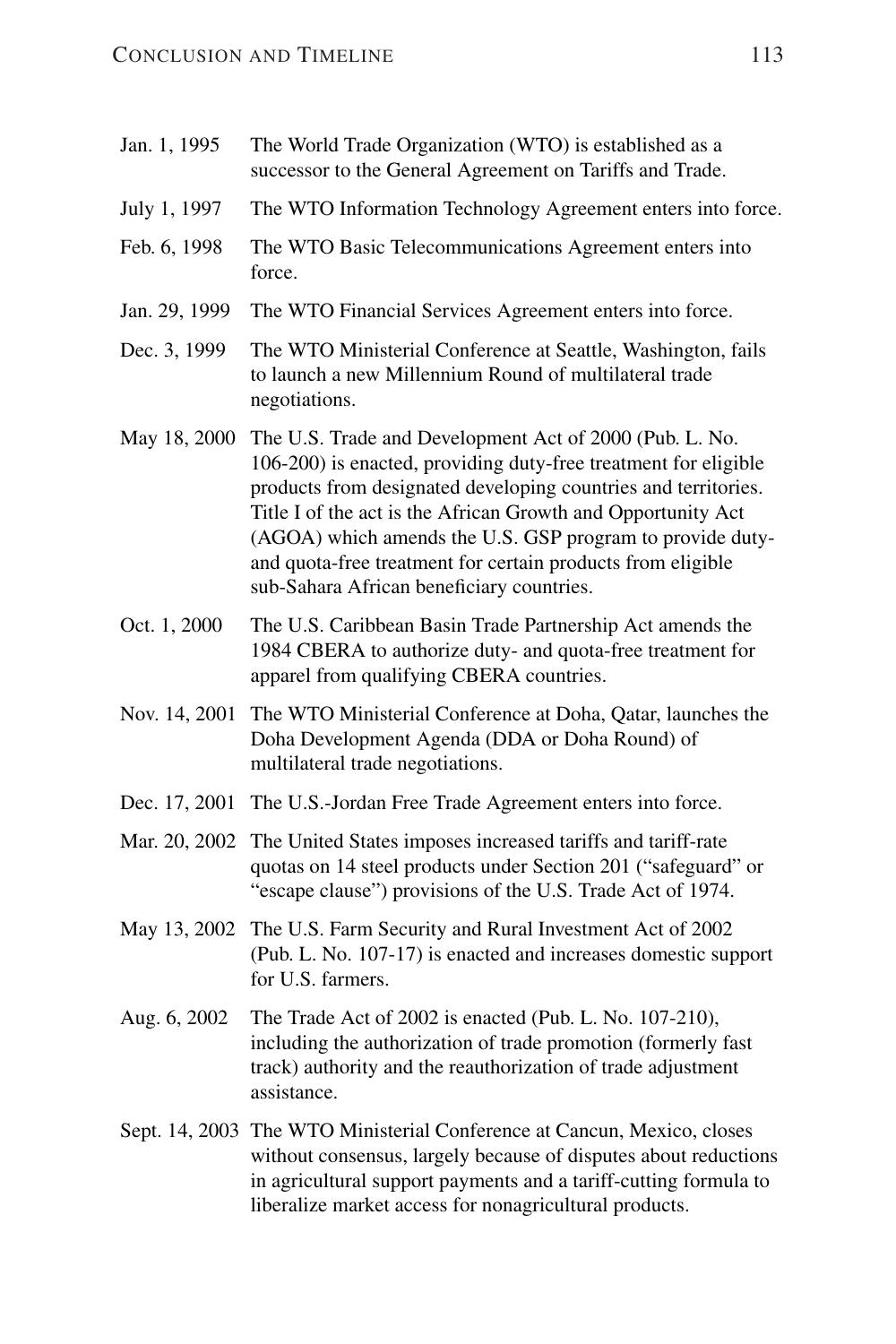- Jan. 1, 2004 The U.S.-Singapore Free Trade Agreement enters into force.
- Jan. 1, 2004 The U.S.-Chile Free Trade Agreement enters into force.
- Jan. 1, 2005 The U.S.-Australia Free Trade Agreement enters into force.
- Nov. 8, 2005 The U.S.-China Memorandum of Understanding is signed, limiting exports of Chinese textiles and clothing to the United States during 2006-08.
- Jan. 1, 2006 The U.S.-Central America-Dominican Republic Free Trade Agreement enters into force.
- Jan. 1, 2006 The U.S.-Morocco Free Trade Agreement enters into force.
- July 24, 2006 The WTO Doha Round of multilateral trade negotiations is suspended over the inability to agree on market-access liberalization for agricultural and nonagricultural products and reductions in agricultural support.
- Aug. 1, 2006 The U.S.-Bahrain Free Trade Agreement enters into force.
- Nov. 22, 2006 The United States signs the U.S.-Colombia Free Trade Agreement, which is pending congressional approval in 2009.
- June 22, 2007 The WTO Doha Round resumes in Feb. 2007 but is suspended again in June 2007 after failing to agree on issues of market-access liberalization for agricultural and nonagricultural products.
- June 28, 2007 The United States signs the U.S.-Panama Trade Promotion Agreement, which is pending congressional approval in 2009.
- June 30, 2007 The United States signs the U.S.-Korea Free Trade Agreement, which is pending congressional approval in 2009.
- July 30, 2008 The WTO Doha Round resumes in Feb. 2008 but is suspended again in July 2008 after failing to agree on issues of market-access liberalization for agricultural and nonagricultural products and, in particular, a special safeguard mechanism for developing country agricultural imports.
- Jan. 1, 2009 The U.S.-Oman Free Trade Agreement enters into force.
- Feb. 1, 2009 The U.S.-Peru Trade Promotion Agreement enters into force.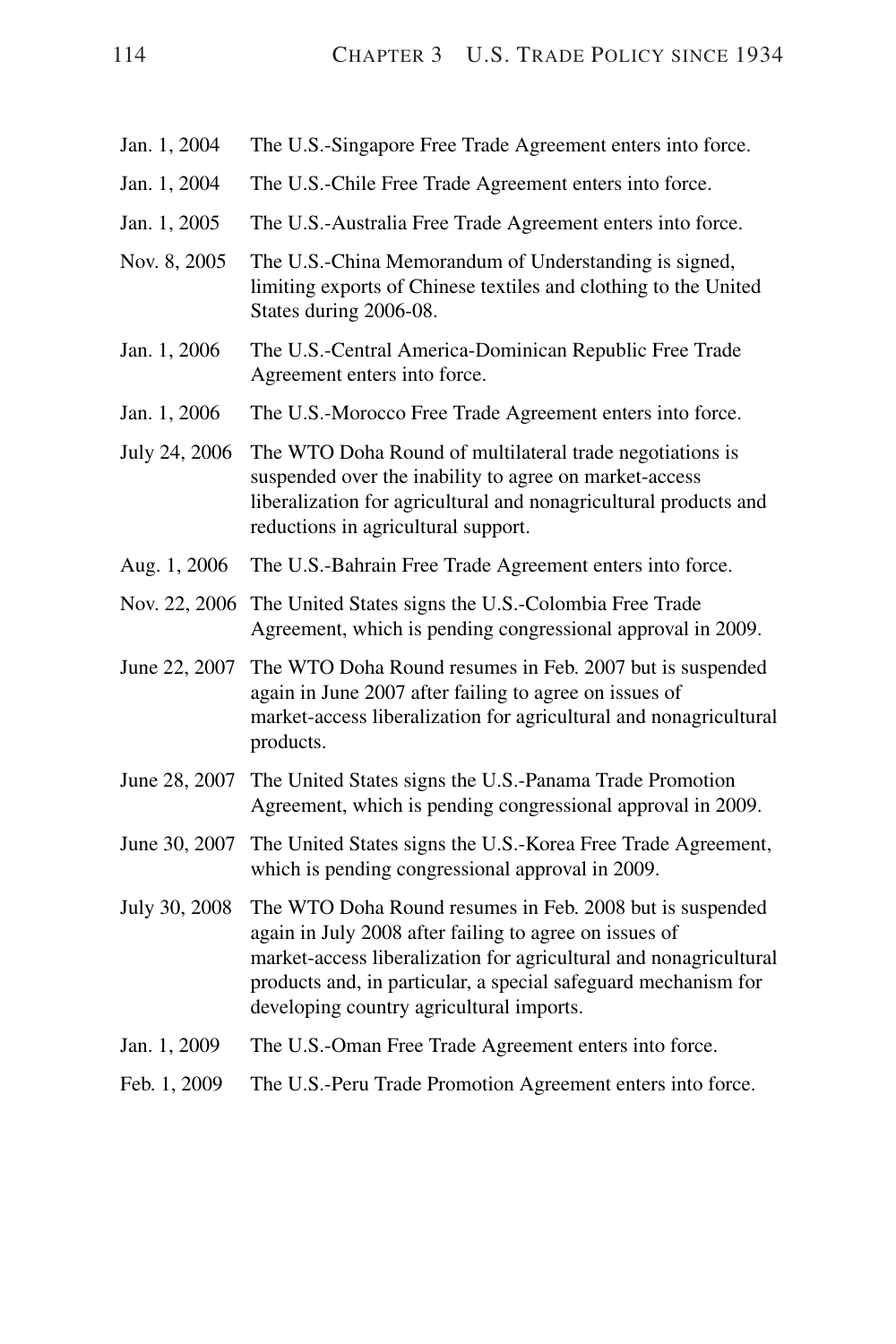## **Bibliography**

- Adams, Walter, and Joel B. Dirlam. "Steel Imports and Vertical Oligopoly Power." *The American Economic Review* 54, no. 5 (1964): 626–55.
- Anderson, James E., and J. Peter Neary. "A New Approach to Measuring Trade Policy." *Review of Economic Studies* 63, no. 1 (1996): 107–25.
- Anderson, Kym, and Will Martin. "Agricultural Trade Reform and the Doha Development Agenda." *The World Economy* 28, no. 9 (2005): 1301–27.
- Baldwin, Robert E. "Resolving the Conflict Leading to the Collapse of the Doha Round." *Vox*, September 25, 2008. <http://www.voxeu.org/index.php?q=node/1697> (accessed December 9, 2008).

———. "The Causes of Regionalism." *The World Economy* 20, no. 7 (1997): 865–88.

———. "The Changing Nature of U.S. Trade Policy Since World War II." In *The Structure and Evolution of Recent U.S. Trade Policy*, edited by Robert E. Baldwin and Anne Krueger, 5–31. Chicago: University of Chicago Press, 1984a.

———. "Trade Policies in Developed Countries." In *Handbook of International Economics Volume I International Trade*, edited by Ronald W. Jones and Peter B. Kenan, 571–619. Amsterdam: North-Holland, 1984b.

- Baldwin, Robert E., John H. Mutti, and J. David Richardson. "Welfare Effects on the United States of a Significant Multilateral Tariff Reduction." *Journal of International Economics* 10 (1980): 405–23.
- Barton, John H., Judith L. Goldstein, Timothy E. Josling, and Richard H. Steinberg*. The Evolution of the Trade Regime: Politics, Law and Economics of the GATT and the WTO*. Princeton, NJ: Princeton University Press, 2006.
- Beckett, Grace. *The Reciprocal Trade Agreements Program*. New York: Columbia University Press, 1941.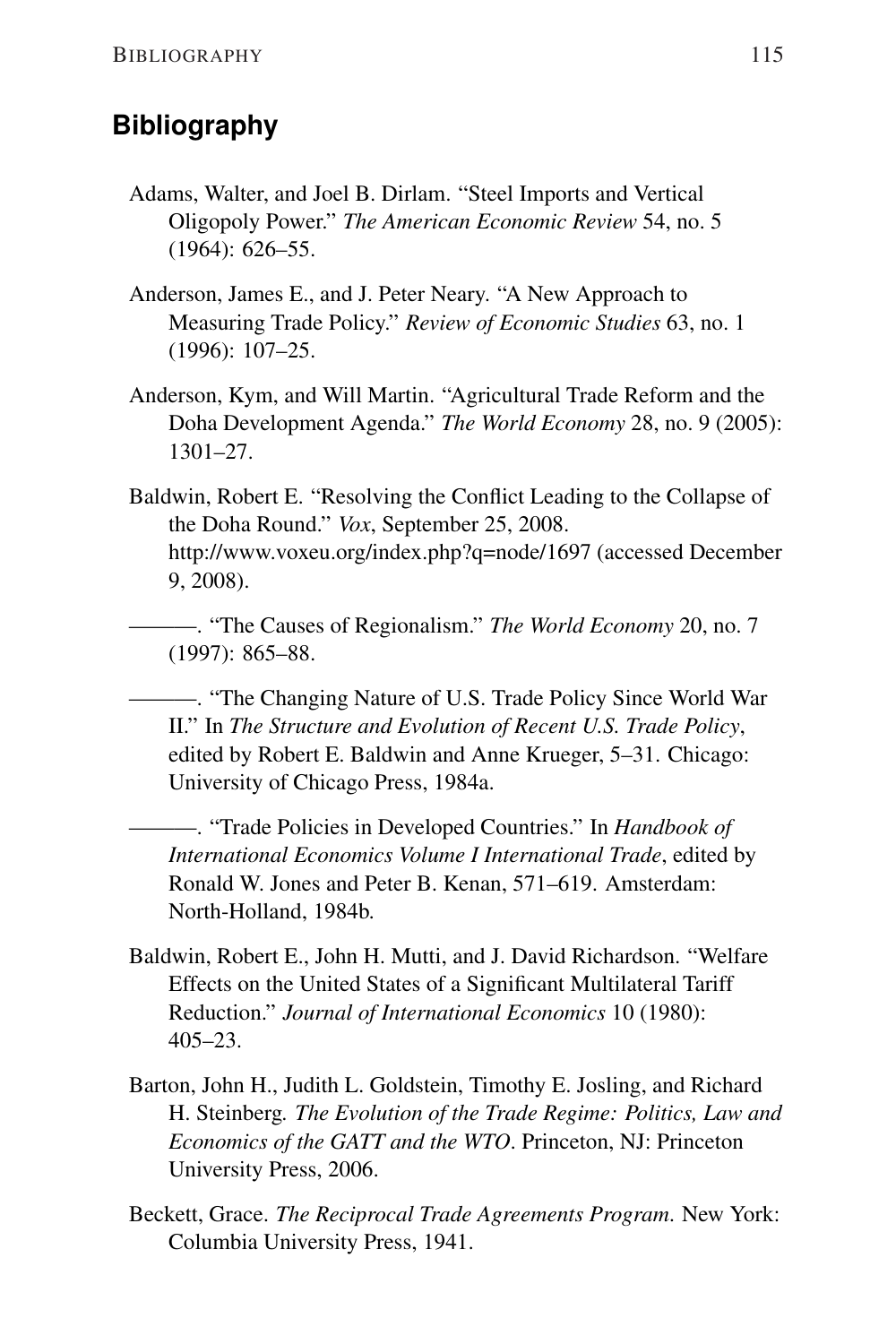- Bergsten, C. Fred. "A Renaissance for U.S. Trade Policy?" *Foreign Affairs* 81, no. 6 (2002): 86–98.
- Bhagwati, Jagdish, Pravin Krishna, and Arvind Panagariya. *Trading Blocs: Alternative Approaches to Analyzing Preferential Trade Agreements.* Cambridge, MA: MIT Press, 1999.
- Blonigen, Bruce A., and Thomas J. Prusa. "Antidumping." NBER Working Paper 8398, 2001.
- Bradford, Scott C., Paul L.E. Grieco, and Gary C. Hufbauer. "The Payoff to America from Globalisation." *The World Economy* 29, no. 7 (July 2006): 893–916.
- Broda, Christian, and David E. Weinstein. "Globalization and the Gains from Variety." *Quarterly Journal of Economics* 121, no. 2 (2006): 541–85.
- Brown, Drusilla, Alan Deardorff, and Robert M. Stern. "Multilateral, Regional and Bilateral Trade Policy Options for the United States." *The World Economy* 26, no. 6 (2003): 803–28.
- Caves, Richard E., Jeffrey A. Frankel, and Ronald W. Jones. *World Trade and Payments: An Introduction*. 9th ed. Boston: Addison Wesley, 2002.
- Chorev, Nitsan. *Remaking U.S. Trade Policy: From Protectionism to Globalization*. Ithaca and London: Cornell University Press, 2007.
- Clausing, Kimberly A. "Trade Creation and Trade Diversion in the Canada-U.S. Free Trade Agreement." *The Canadian Journal of Economics* 34, no. 3 (2001): 677–96.
- Congressional Budget Office (CBO). *The GATT Negotiations and U.S. Trade Policy*, CBO Study. Washington, D.C.: Congress of the United States, Budget Office, 1987.
- Dam, Kenneth W. "Cordell Hull, the Reciprocal Trade Agreement Act, and the WTO." John M. Olin Law and Economics Working Paper 228, October 2004.
- Dean, Judith M., and John Wainio. "Quantifying the Value of U.S. Tariff Preferences for Developing Countries." World Bank Policy Research Working Paper 3977, 2006.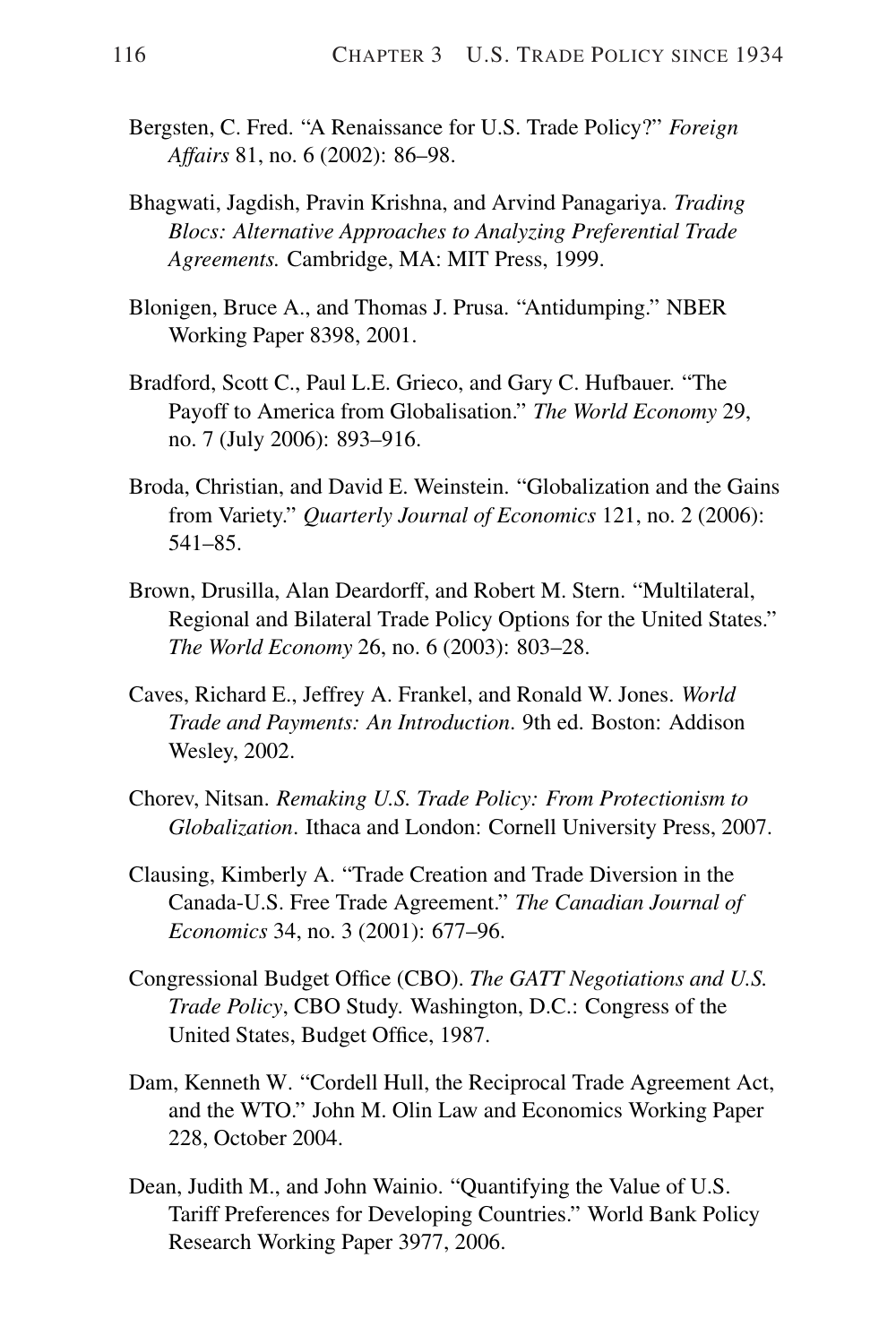Deardorff, Alan V., and Robert M. Stern. "A Disaggregated Model of World Production and Trade: An Estimate of the Impact of the Tokyo Round." *Journal of Policy Modeling* 3, no. 2 (1981): 127–52.

———. *An Economic Analysis of the Effects of the Tokyo Round of Multilateral Trade Negotiations on the United States and the Other Major Industrialized Countries*. MTN Studies no. 5. Committee on Finance, U.S. Senate 96th Congress, 1st Session. Washington, D.C.: U.S. Government Printing Office, 1979.

- Decreux, Yvan, and Lionel Fontagné. "A Quantitative Assessment of the Outcome of the Doha Development Agenda." CEPII Working Paper 2006-10, 2006.
- Destler, I.M. *American Trade Politics.* 3d ed. New York: The Twentieth Century Fund, 1995.
- De Melo, Jaime, and David Tarr. "Welfare Costs of U.S. Quotas in Textiles, Steel and Autos." *The Review of Economics and Statistics* 72 (1990): 489–97.
- Diebold, William. "The End of the ITO." In *Essays in International Finance* 16. Princeton, NJ: Princeton University Press, 1952.
- Dixon, Peter, Brian Parmenter, John Sutton, and Dave Vincent. *ORANI: A Multisectoral Model of the Australian Economy*. Amsterdam: North Holland, 1997.
- Dobson, John M. *Two Centuries of Tariffs*. Washington, D.C.: USITC, 1976.
- Eaton, Jonathan, and Samuel Kortum. "Technology, Geography, and Trade." *Econometrica* 70, no. 5 (2002): 1741–79.

———. "Trade in Capital Goods." European Economic Review 45, no. 7 (2001): 1195–1235.

- *Economist*. "The WTO Under Fire," September 18, 2003.
- Eichengreen, Barry. "The Political Economy of the Smoot-Hawley Tariff." NBER Working Paper 2001, August 1986.
- Eichengreen, Barry, and Douglas A. Irwin. "Trade Blocs, Currency Blocs, and the Reorientation of World Trade in the 1930s." *Journal of International Economics* 38 (February 1995): 1–24.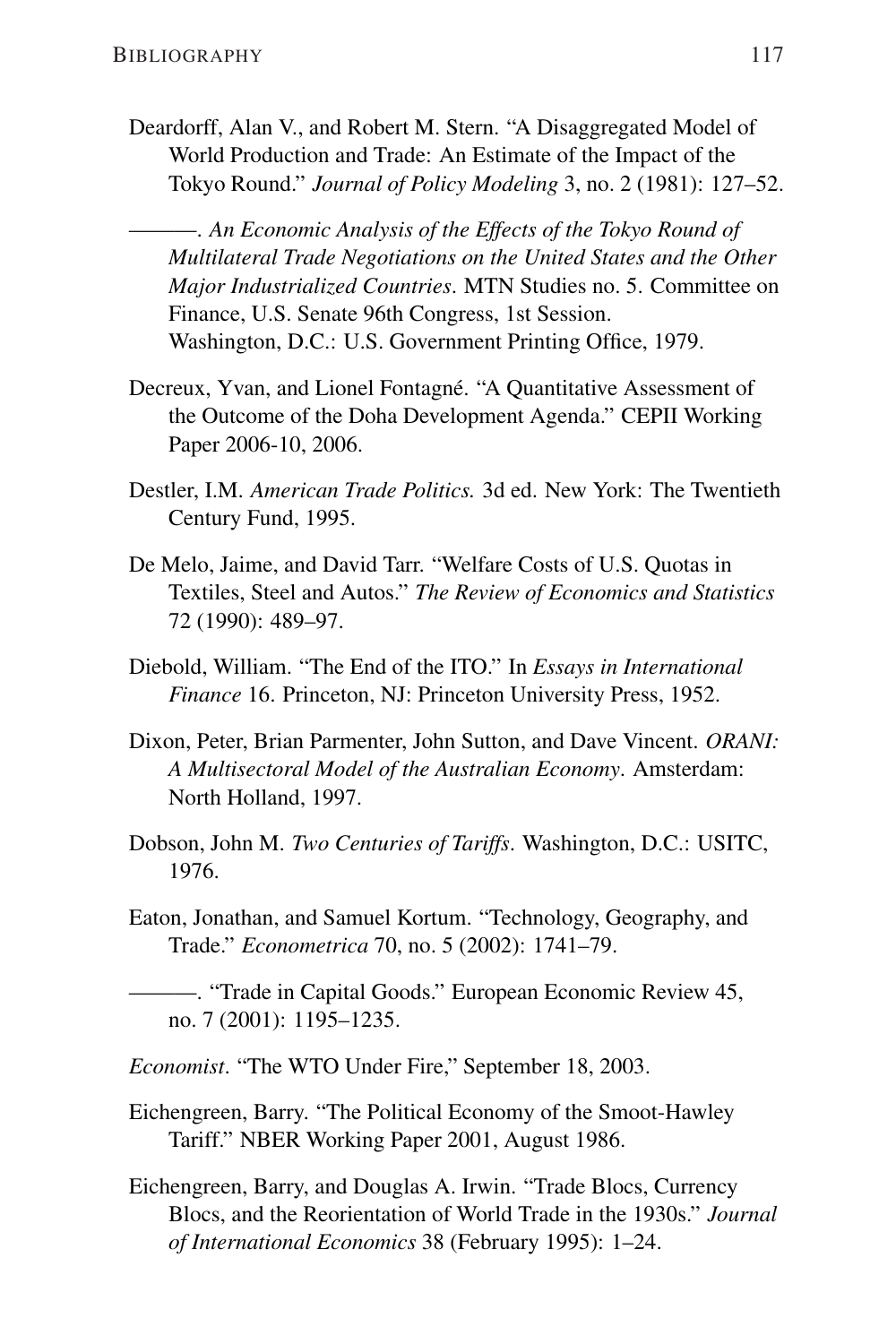- Farrell, Roger. *Japanese Investment in the World Economy: A Study of Strategic Themes in the Internationalization of Japanese Industry*. Cheltenham, UK: Edward Elgar Publishing, 2008.
- Feenstra, Robert C. *Advanced International Trade: Theory and Evidence*. Princeton, NJ: Princeton University Press, 2004.
	- ———. "Integration of Trade and Disintegration of Production in the Global Economy," *Journal of Economic Perspectives* 12 no. 4 (1998): 31–50.
	- ———. "Voluntary Export Restraints in U.S. Autos, 1980-81: Quality, Employment, and Welfare Effects." In *Structure and Evolution of Recent U.S. Trade Policy*, edited by Robert E. Baldwin and Anne O. Krueger, 35–59. Chicago: University of Chicago Press, 1984.
- Ferrantino, Michael. "Quantifying the Trade and Economic Effects of Non-Tariff Measures." OECD Trade Policy Working Paper 28, 2006.
- Francois, Joseph, Bernard Hoekman, and Julia Woerz. "Does Gravity Apply to Intangibles? Measuring Openness in Services." Paper presented at the CEPII-OECD Workshop on Recent Developments in International Trade in Services, Paris, 2007.
- Gallaway, Michael P., Bruce A. Blonigen, and Joseph E. Flynn. "Welfare Costs of the U.S. Antidumping and Countervailing Duty Laws." *Journal of International Economics* 49 (1999): 211–44.
- Gootiiz, Batshur, and Aaditya Mattoo. "Services in Doha: What's on the Table?" Development Economics Research Group Working Paper, 2008.
- Grossman, Gene M., and Elhanan Helpman. "Technology and Trade." In *Handbook of International Economics, Volume III*, edited by Gene M. Grossman and Elhanan Helpman, 1279–1337. Amsterdam: North-Holland, 1995.
- Helmers, Henrik O. *The United States-Canadian Automobile Agreement: A Study in Industry Adjustment.* Michigan International Commerce Reports 1. Ann Arbor, MI: Bureau of Business Administration, University of Michigan, 1967.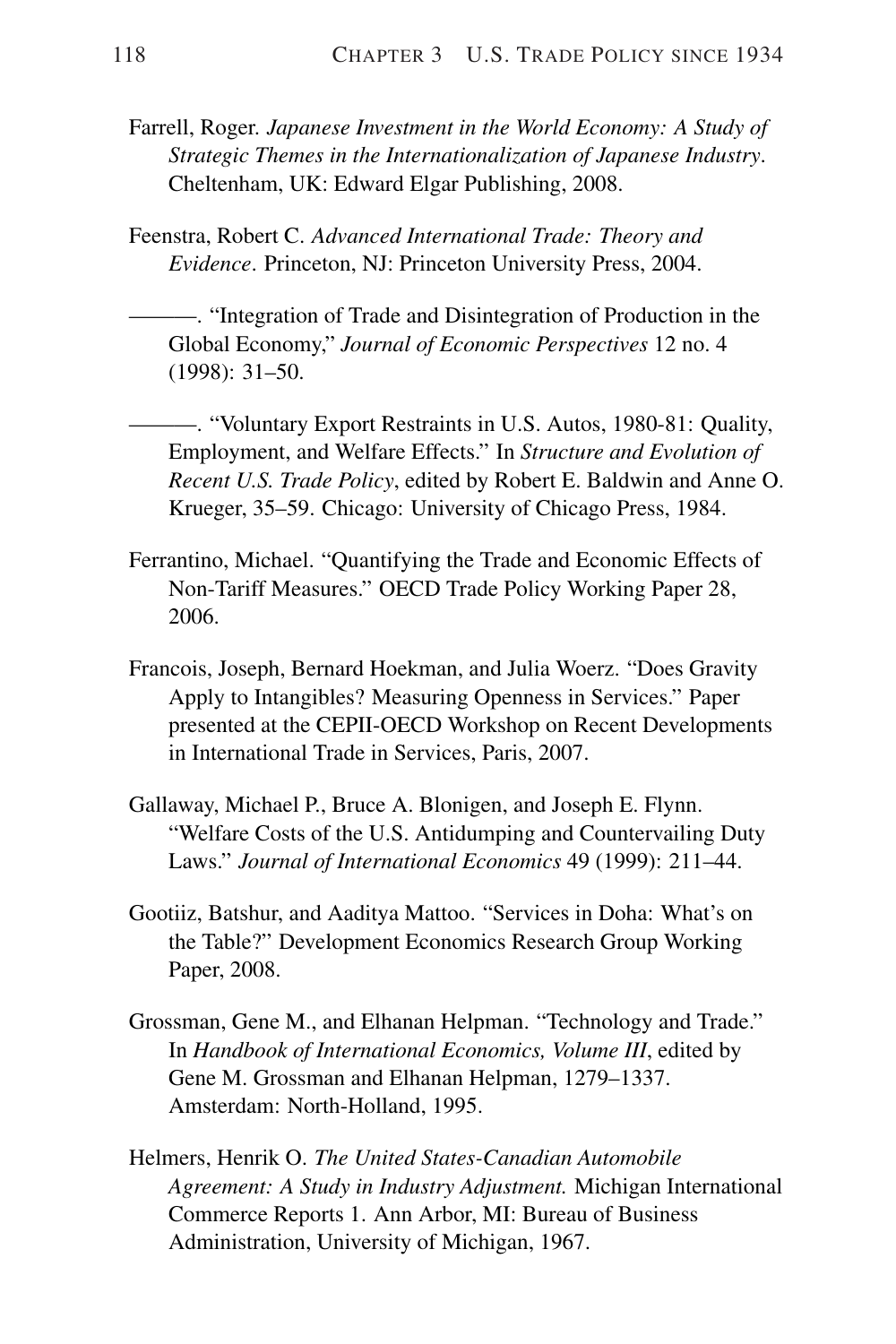- Hertel, T., Martin, W., Yanagishima, K. and B. Dimaranan. "Liberalizing Manufactures in a Changing World Economy." In *The Uruguay Round and the Developing Economies*, edited by W. Martin and L.A. Winters, 183–215. Cambridge: Cambridge University Press, 1996.
- Hoekman, Bernard. "Liberalizing Trade in Services: A Survey." World Bank Policy Research Working Paper 4030, 2006.

———. "Strengthening the Global Trade Architecture for Development." *World Trade Review* 1, no. 1 (2002): 2–45.

- Hoekman, Bernard M., and Michael M. Kostecki. *The Political Economy of the World Trading System: The WTO and Beyond.* 2nd ed. Oxford: Oxford University Press, 2001.
- Hoekman, Bernard M., William J. Martin, and Carlos A. Primo Braga. "Preference Erosion: The Terms of the Debate." In *Trade, Doha and Development*, edited by Richard Newfarmer, 329-40. Washington DC: World Bank, 2005.
- Hunter, Janet, and Helen Macnaughtan. "Textile Workers in Japan." In *The Ashgate Companion to the History of Textile Workers*, edited by Lex Heerma van Voss, Els Hiemstra-Kuperus and Elise van Nederveen Meerkerk, forthcoming. Surrey, UK: Ashgate Publishers. <http://www.iisg.nl/research/japan-rev.doc>
- Irwin, Douglas A. "From Smoot-Hawley to Reciprocal Trade Agreements: Changing the Course of U.S. Trade Policy in the 1930s." In *The Defining Moment: The Great Depression and the American Economy in the Twentieth Century*, edited by Michael D. Bordo, Claudia Goldin, and Eugene N. White, 325-352. Chicago: University of Chicago Press for the NBER, 1998.

———. "The GATT in Historical Perspective." *American Economic Review Papers and Proceedings* 85, no. 2 (1995): 323–28.

———. "The Smoot-Hawley Tariff: A Quantitative Assessment." The Review of Economics and Statistics 80, no. 2 (May 1998): 326–34.

———. "Trade Restrictiveness and Deadweight Losses from U.S. Tariffs, 1859–1961." NBER Working Paper 13450, 2007.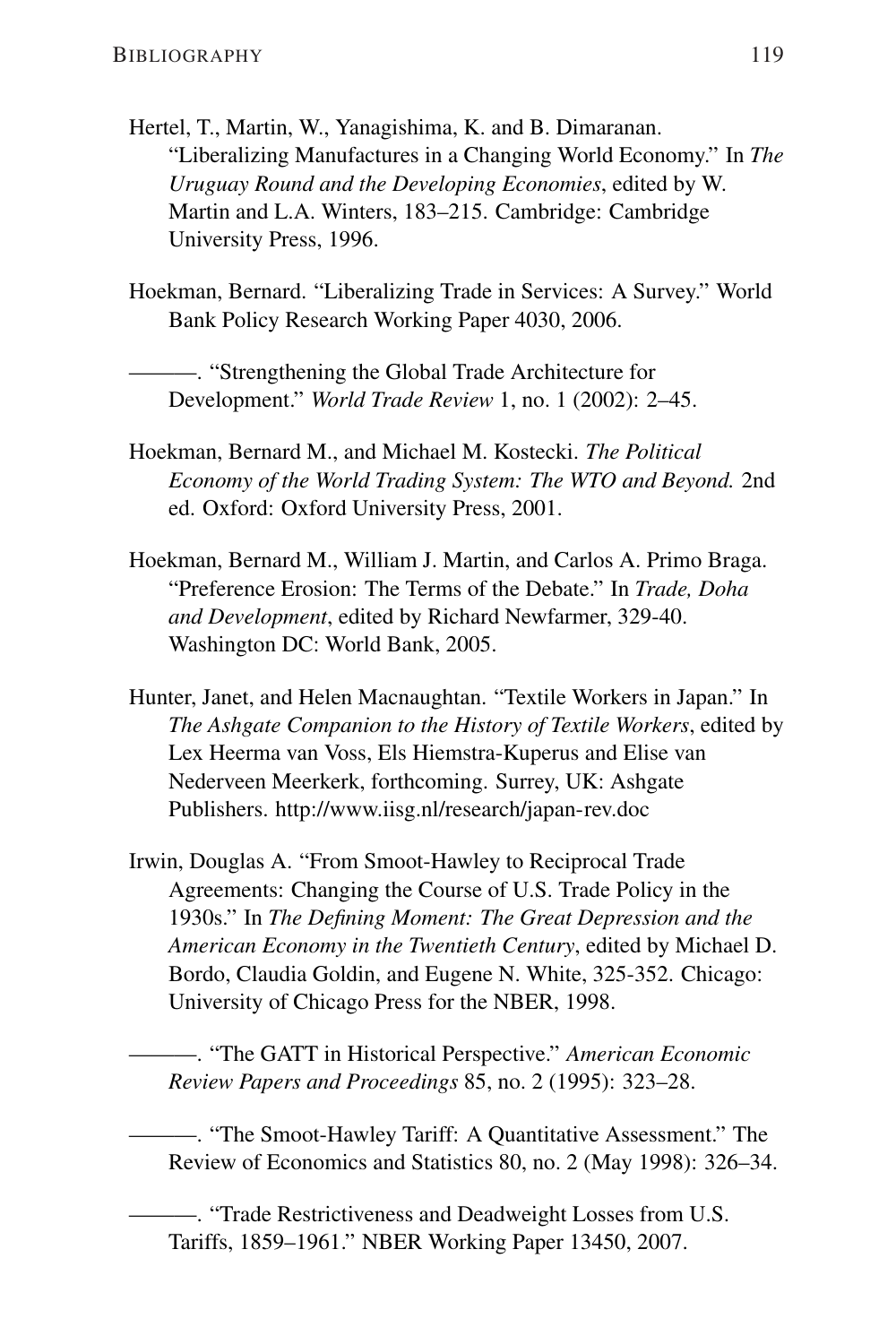Jackson, John H. *The World Trading System: Law and Policy of International Economic Relations.* 2nd ed. Cambridge, MA: MIT Press, 1997.

———. *World Trade and the Law of GATT*. Indianapolis, IN: Bobbs-Merrill, 1969.

- Jones, Joseph M. *Tariff Retaliation: Repercussions of the Hawley-Smoot Bill*. Philadelphia: University of Pennsylvania Press, 1934.
- Keck, Alexander, and Patrick Low. "Special and Differential Treatment in the WTO: Why, Where and How?" WTO Staff Working Paper ERSD-2004-03, 2004.
- Keesing, Donald B., and Martin Wolf. *Textile Quotas Against Developing Countries.* London: Trade Policy Research Centre, 1980.
- Kenan, Peter B. *The International Economy.* 4th ed. Cambridge: Cambridge University Press, 2000.
- Krueger, Anne O. "Are Preferential Trade Arrangements Trade-Liberalizing or Protectionist?" *The Journal of Economic Perspectives* 13, no. 4 (1999): 105–24.
- Krugman, Paul. "Increasing Returns, Monopolistic Competition, and International Trade." *Journal of International Economics* 9, no. 4 (1979): 469–79.

———. "Ricardo's Difficult Idea," paper for the Manchester Conference on Free Trade, March 1996. <http://web.mit.edu/krugman/www/ricardo.htm> (accessed April 20, 2009).

———. "Scale Economies, Product Differentiation, and the Pattern of Trade." *The American Economic Review* 70, no. 5 (1980): 950–59.

- Krugman, Paul, and Maurice Obstfeld. *International Economics: Theory and Policy.* 5th ed. Boston: Addison-Wesley, 2000.
- Laird, Sam, and Alexander Yeats. "Trends in Nontariff Barriers of Developed Countries, 1966–1986." *Review of World Economics* 126, no. 2 (1990): 299–325.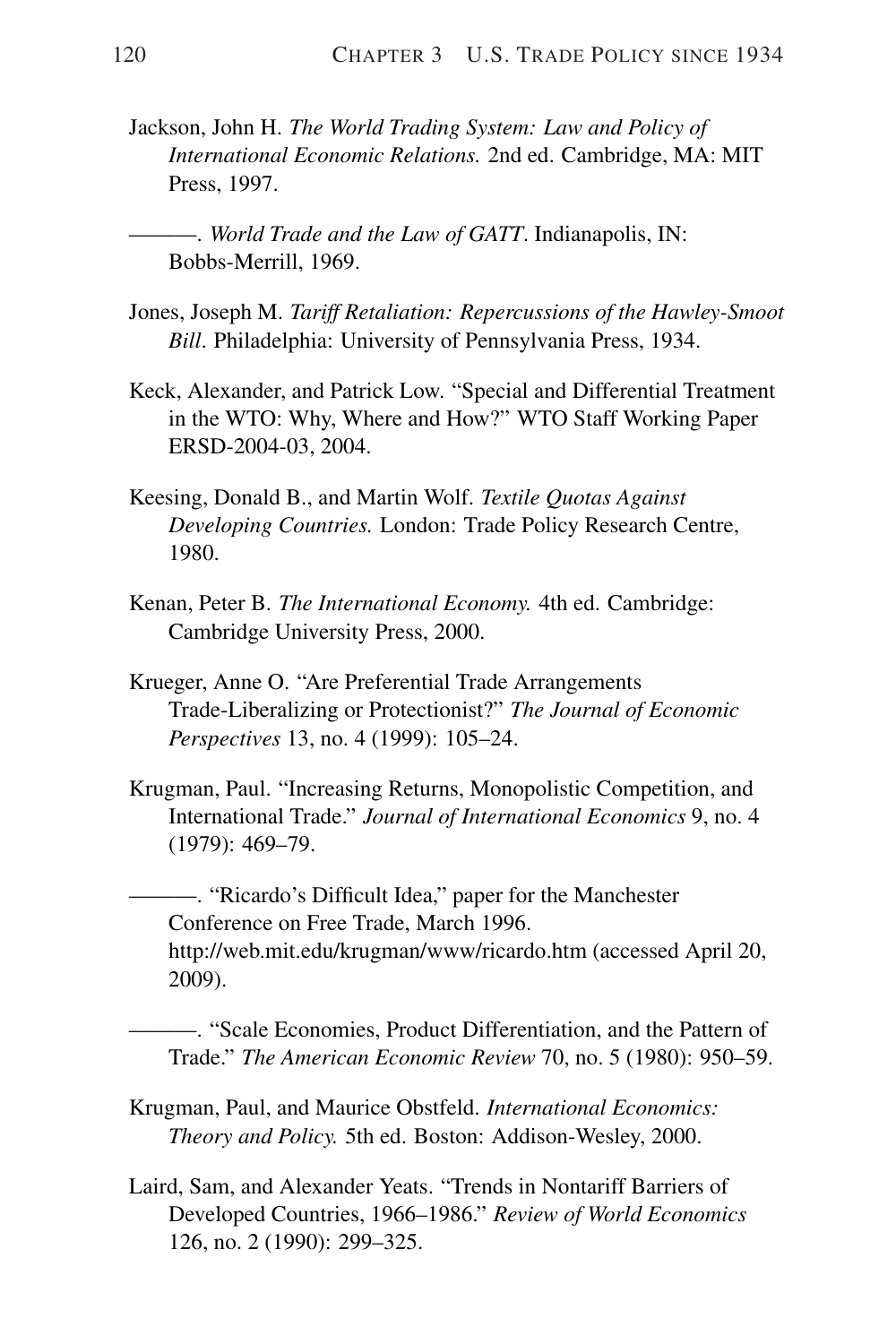- McClenahan, William. "The Growth of Voluntary Export Restraints and American Foreign Economic Policy, 1956–1969." *Business and Economic History*, 2nd ser. 20 (1991): 180–90.
- McGovern, Edmond. *International Trade Regulation*. 3d ed. Exeter: Globefeld Press, 1995.
- Mehta, Pradeep S. "The Doha Development Agenda: The Road Ahead." In *Canadian Development Report 2003*. Ottawa: The North-South Institute, 2003.
- Melitz, Marc J. "The Impact of Trade on Intra-Industry Reallocations and Aggregate Industry Productivity." *Econometrica* 71, no. 6 (2003): 1695–1725.
- Office of the U.S. Trade Representative (USTR). "History of the U.S. Trade Representative," undated. [http://www.ustr.gov/](http://www.ustr.gov) (accessed February 2, 2009).
- Oyejide, T. Ademola. "Interests and Options of Developing and Least-developed Countries in a New Round of Multilateral Trade Negotiations." G-24 Discussion Paper Series 2. United Nations Conference on Trade and Development–Center for International Development, Harvard University. 2000.
- Panagariya, Arvind. "Alternative Approaches to Measuring the Cost of Protection." 2002. Mimeo.
- Pearson, Charles S. *United States Trade Policy: A Work in Progress.* Hoboken, NJ: John Wiley & Sons, 2004.
- Piermartini, Roberta, and Robert Teh. "Demystifying Modelling Methods for Trade Policy." WTO Discussion Papers 10, 2005.
- Robinson, Sherman, Zhi Wang, and Will Martin. "Capturing the Implications of Services Trade Liberalization." *Economic Systems Research* 14, no. 1 (2002): 3–33.
- Romalis, John. "NAFTA's and CUSFTA's Impact on International Trade." NBER Working Paper 11059, 2005.
- Rosen, Howard. "Free Trade Agreements as Foreign Policy Tools: The U.S.-Israel and U.S.-Jordan FTAs." In *Free Trade Agreements: U.S. Strategies and Priorities*, edited by Jeffrey J. Schott, 53–58. Washington, D.C.: Peterson Institute, 2004.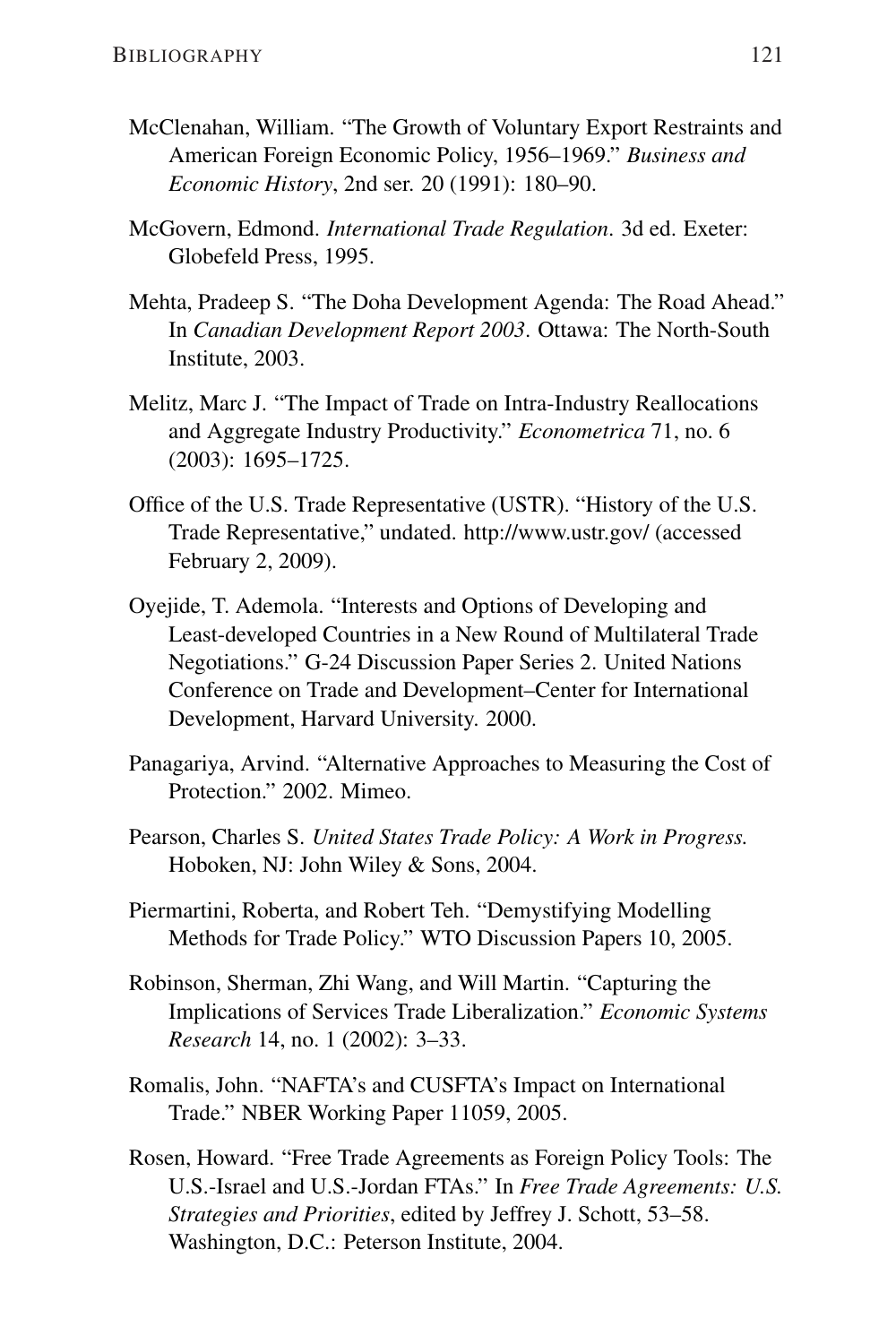- Shoven, John B. and John Whalley. *Applying General Equilibrium.* Cambridge: Cambridge University Press, 1992.
- Taussig, Frank W. *The Tariff History of the United States.* 6th ed. New Rochelle: G.P. Putnam's Sons, 1914.
- Taussig, Frank W. *The Tariff History of the United States.* 8th ed. New Rochelle: G.P. Putnam's Sons, 1931.
- Trebilcock, Michael J., and Robert Howse. *The Regulation of International Trade.* 3rd ed. London and New York: Routledge, 2005.
- U.S. Department of Commerce. U.S. Census Bureau. Official U.S. trade statistics. [http://www.census.gov/foreign-trade/download/dvd/](http://www.census.gov/foreign-trade/download/dvd/index.html#merch) [index.html#merch](http://www.census.gov/foreign-trade/download/dvd/index.html#merch) (accessed monthly).
- U.S. House of Representatives. Committee on Ways and Means. *Overview and Compilation of U.S. Trade Statutes*, 1993 ed.
- U.S. House of Representatives. Committee on Ways and Means. *Overview and Compilation of U.S. Trade Statutes*, 1995 ed.
- U.S. Tariff Commission. *Operation of the Trade Agreements Program, June 1934 to April 1948 – Part II*. *History of the Trade Agreements Program.* Report no. 160, Second Series. Washington, D.C.: U.S. Tariff Commission, 1949.
- U.S. International Trade Commission (USITC). *Antidumping and Countervailing Duty Handbook.* 13th ed. USITC Publication 4056. Washington, D.C.: USITC, 2008.
	- ———. Hearing transcript in connection with inv. no. 332-325*, The Economic Effects of Significant U.S. Import Restraints: Sixth Update*, January 8, 2009.

———. *Foreign Protection of Intellectual Property Rights and the Effect on U.S. Industry and Trade*. USITC Publication 2065. Washington, D.C.: USITC, 1988.

———. *The History and Current Status of the Multifiber Arrangement,* USITC Publication 850. Washington, D.C.: USITC, 1978.